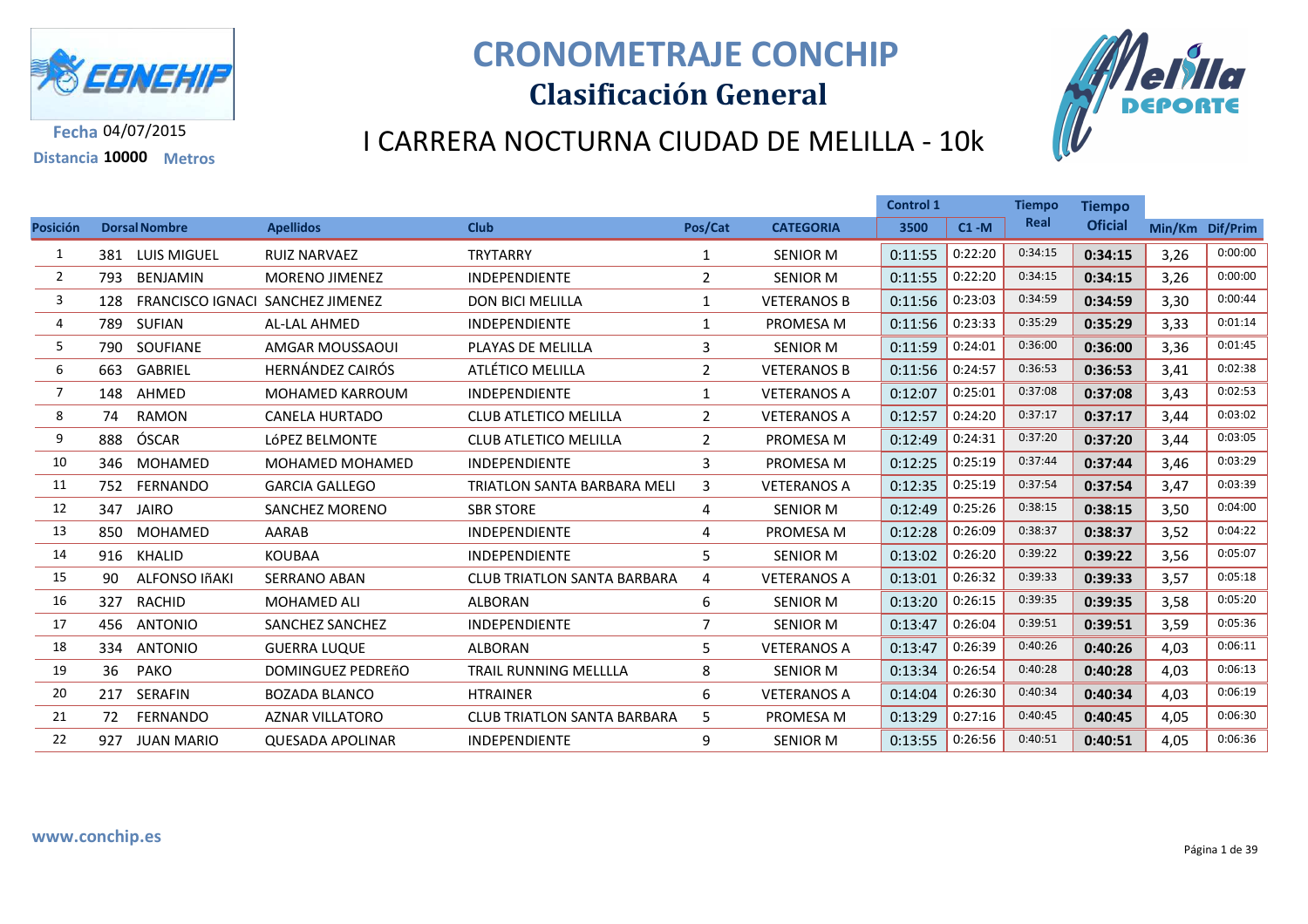|                 |     |                                    |                                     |                               |                |                    | <b>Control 1</b> |          | <b>Tiempo</b> | Tiempo         |                 |         |
|-----------------|-----|------------------------------------|-------------------------------------|-------------------------------|----------------|--------------------|------------------|----------|---------------|----------------|-----------------|---------|
| <b>Posición</b> |     | <b>Dorsal Nombre</b>               | <b>Apellidos</b>                    | <b>Club</b>                   | Pos/Cat        | <b>CATEGORIA</b>   | 3500             | $C1 - M$ | Real          | <b>Oficial</b> | Min/Km Dif/Prim |         |
| 23              |     | 380 JOSE MIGUEL                    | <b>VAZQUEZ PEREZ</b>                | <b>INDEPENDIENTE</b>          | 3              | <b>VETERANOS B</b> | 0:13:49          | 0:27:53  | 0:41:42       | 0:41:42        | 4,10            | 0:07:27 |
| 24              |     | 178 HECTOR HTRAINER INFANTE GARCIA |                                     | <b>CLUB ATLETICO MELILLA</b>  | 6              | PROMESA M          | 0:14:05          | 0:27:41  | 0:41:46       | 0:41:46        | 4,11            | 0:07:31 |
| 25              | 727 | <b>RAUL</b>                        | PALENZUELA CRUZ                     | <b>INDEPENDIENTE</b>          | 10             | <b>SENIOR M</b>    | 0:15:02          | 0:26:50  | 0:41:52       | 0:41:52        | 4,11            | 0:07:37 |
| 26              |     | 253 JOSE L.                        | LOPEZ QUINTANA                      | <b>ATLETICO MELILLA</b>       | 11             | <b>SENIOR M</b>    | 0:14:25          | 0:27:36  | 0:42:01       | 0:42:01        | 4,12            | 0:07:46 |
| 27              | 131 | JESúS                              | CANELA HURTADO                      | <b>CLUB ALBORAN</b>           | 12             | <b>SENIOR M</b>    | 0:14:01          | 0:28:00  | 0:42:01       | 0:42:01        | 4,12            | 0:07:46 |
| 28              | 867 | EDUARDO                            | <b>CALDERA Y RODRIGUEZ</b>          | <b>INDEPENDIENTE</b>          | 4              | <b>VETERANOS B</b> | 0:14:24          | 0:27:44  | 0:42:08       | 0:42:08        | 4,13            | 0:07:53 |
| 29              | 263 | ÑEÑO                               | <b>GARCIA CANELA</b>                | <b>OLIMPIC CENTER</b>         | 13             | <b>SENIOR M</b>    | 0:14:25          | 0:27:44  | 0:42:09       | 0:42:09        | 4,13            | 0:07:54 |
| 30              | 215 | <b>RUBEN</b>                       | <b>GARCIA FLORES</b>                | <b>TRIATLON SANTA BARBARA</b> | $\overline{7}$ | <b>VETERANOS A</b> | 0:14:11          | 0:28:13  | 0:42:24       | 0:42:24        | 4,14            | 0:08:09 |
| 31              | 64  | RAMÓN LUCAS                        | ROMÁN ESCOBAR                       | <b>HTRAINER</b>               | 8              | <b>VETERANOS A</b> | 0:14:43          | 0:27:44  | 0:42:27       | 0:42:27        | 4,15            | 0:08:12 |
| 32              | 389 | <b>RAFAEL</b>                      | <b>BOLAÑO MONTES</b>                | MELILLA SIEMPRE ESPAÑOLA      | 5              | <b>VETERANOS B</b> | 0:14:39          | 0:27:48  | 0:42:27       | 0:42:27        | 4,15            | 0:08:12 |
| 33              |     | 577 HASSAN                         | M'HAMED MOHAMED                     | <b>INDEPENDIENTE</b>          | 9              | <b>VETERANOS A</b> | 0:13:57          | 0:28:37  | 0:42:34       | 0:42:34        | 4,15            | 0:08:19 |
| 34              | 706 | DANIEL                             | <b>MEDINA GALINDO</b>               | NO.                           | 14             | <b>SENIOR M</b>    | 0:13:52          | 0:28:52  | 0:42:44       | 0:42:44        | 4,16            | 0:08:29 |
| 35              |     | 714 MOHAMED                        | <b>MAANAN</b>                       | INDEPENDIENTE                 | $\overline{7}$ | PROMESA M          | 0:15:30          | 0:27:31  | 0:43:01       | 0:43:01        | 4,18            | 0:08:46 |
| 36              |     | 281 JUANMA                         | <b>ESCALANTE SANTOS</b>             | GAAA VII/32                   | 15             | <b>SENIOR M</b>    | 0:14:56          | 0:28:07  | 0:43:03       | 0:43:03        | 4,18            | 0:08:48 |
| 37              | 911 | <b>JUAN DAVID</b>                  | <b>AMARILES GARCÍA</b>              | <b>INDEPENDENTE</b>           | 16             | <b>SENIOR M</b>    | 0:13:57          | 0:29:17  | 0:43:14       | 0:43:14        | 4,19            | 0:08:59 |
| 38              |     | 144 VICTOR                         | NICOLAS LOPEZ                       | <b>INDEPENDIENTE</b>          | 8              | PROMESA M          | 0:13:59          | 0:29:18  | 0:43:17       | 0:43:17        | 4,20            | 0:09:02 |
| 39              |     | 182 ALEJANDRO                      | <b>LIMON</b>                        | <b>INDEPENDIENTE</b>          | 17             | <b>SENIOR M</b>    | 0:15:30          | 0:27:48  | 0:43:18       | 0:43:18        | 4,20            | 0:09:03 |
| 40              |     | 671 CARLOS                         | <b>GARCÉS ROBLES</b>                | <b>INDEPENDIENTE</b>          | 18             | <b>SENIOR M</b>    | 0:14:55          | 0:28:27  | 0:43:22       | 0:43:22        | 4,20            | 0:09:07 |
| 41              |     | 918 DANIEL                         | SÁNCHEZ MARTIN                      | CLUB TRIATLÓN SANTA BÁRBARA   | 19             | <b>SENIOR M</b>    | 0:13:56          | 0:29:30  | 0:43:26       | 0:43:26        | 4,21            | 0:09:11 |
| 42              | 754 | FCO. JAVIER                        | PALENZUELA LAGUNA                   | INDEPENDIENTE                 | 20             | <b>SENIOR M</b>    | 0:14:59          | 0:28:43  | 0:43:42       | 0:43:42        | 4,22            | 0:09:27 |
| 43              | 877 | JULIA                              | PEREZ GOMEZ                         | <b>TRAIL RUNNING MELILLA</b>  | $\mathbf{1}$   | <b>SENIOR F</b>    | 0:15:36          | 0:28:08  | 0:43:44       | 0:43:44        | 4,22            | 0:09:29 |
| 44              |     | 884 JOSE CARLOS                    | <b>FDEZ COMPAN</b>                  | <b>INDEPENDIENTE</b>          | 10             | <b>VETERANOS A</b> | 0:14:57          | 0:28:48  | 0:43:45       | 0:43:45        | 4,23            | 0:09:30 |
| 45              | 237 | <b>RAFA</b>                        | LÓPEZ GARCÉS                        | <b>INDEPENDIENTE</b>          | 21             | <b>SENIOR M</b>    | 0:15:36          | 0:28:14  | 0:43:50       | 0:43:50        | 4,23            | 0:09:35 |
| 46              |     | 364 JOAQUIN                        | <b>BARRERA BARROSO</b>              | INDEPENDIENTE                 | 9              | PROMESA M          | 0:15:08          | 0:28:52  | 0:44:00       | 0:44:00        | 4,24            | 0:09:45 |
| 47              | 873 | MANUEL                             | <b>MARTINEZ GARCIA</b>              | <b>CN MELILLA</b>             | 10             | PROMESA M          | 0:14:12          | 0:29:51  | 0:44:03       | 0:44:03        | 4,24            | 0:09:48 |
| 48              | 732 | <b>BORJA</b>                       | <b>DRISS MENDEZ</b>                 | <b>CLUB RUCA</b>              | 11             | PROMESA M          | 0:14:12          | 0:29:51  | 0:44:03       | 0:44:03        | 4,24            | 0:09:48 |
| 49              | 832 |                                    | FRANCISCO JAVIER ESPIGARES MARTINEZ | <b>INDEPENDIENTE</b>          | 22             | <b>SENIOR M</b>    | 0:16:30          | 0:27:42  | 0:44:12       | 0:44:12        | 4,25            | 0:09:57 |
| 50              |     | 174 ALVARO JESUS                   | <b>GARCIA CARASUSAN</b>             | <b>CLUB ATLÉTICO MELILLA</b>  | 23             | <b>SENIOR M</b>    | 0:14:43          | 0:29:39  | 0:44:22       | 0:44:22        | 4,26            | 0:10:07 |
| 51              |     | 762 PAULA                          | <b>CREUS GUILLEN</b>                | MONTILLA-CORDOBA TRIATLON     | $\mathbf{1}$   | PROMESA F          | 0:14:49          | 0:29:36  | 0:44:25       | 0:44:25        | 4,27            | 0:10:10 |
|                 |     |                                    |                                     |                               |                |                    |                  |          |               |                |                 |         |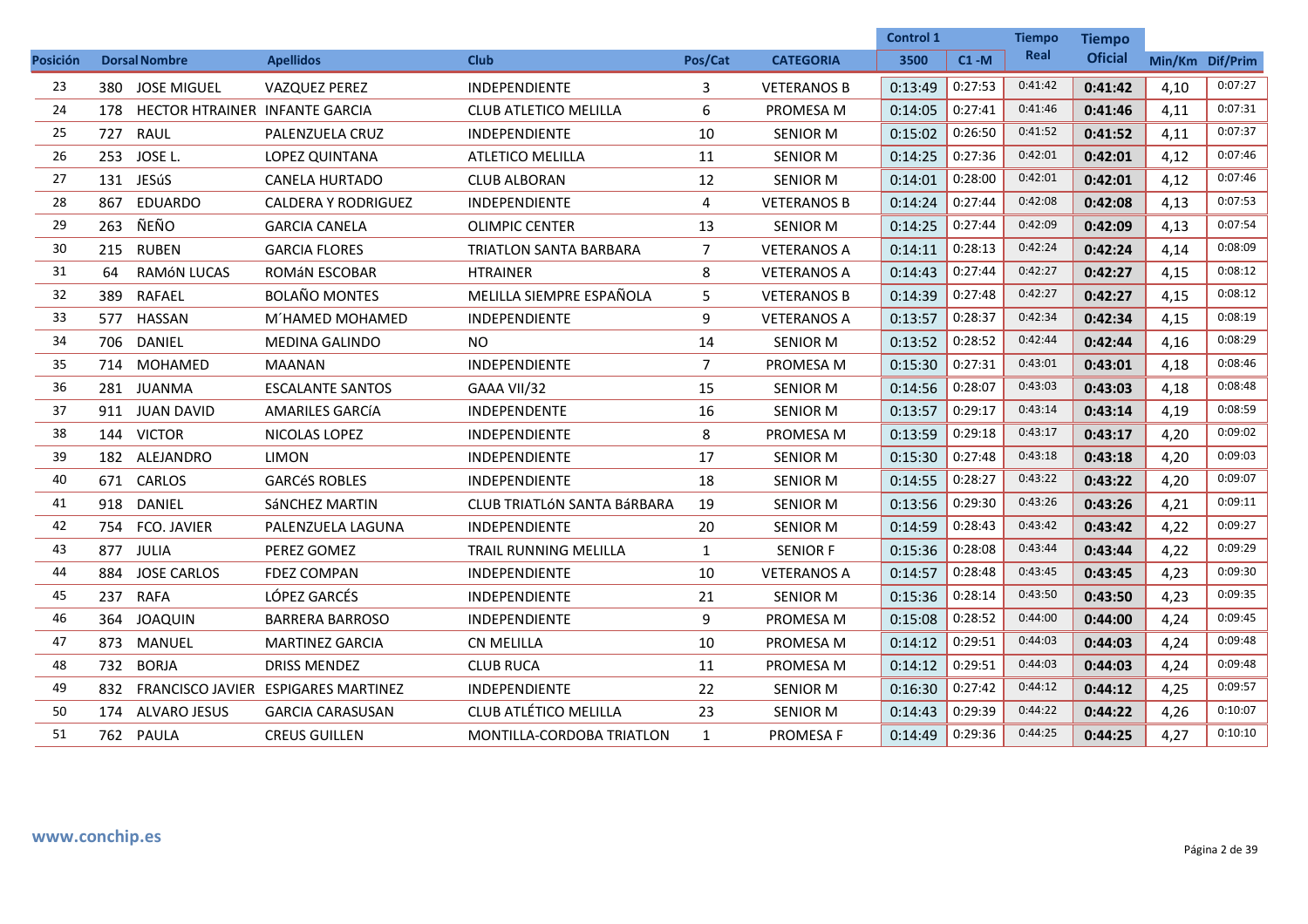|                 |          |                      |                                   |                               |                |                    | <b>Control 1</b> |          | <b>Tiempo</b> | <b>Tiempo</b>  |                 |         |
|-----------------|----------|----------------------|-----------------------------------|-------------------------------|----------------|--------------------|------------------|----------|---------------|----------------|-----------------|---------|
| <b>Posición</b> |          | <b>Dorsal Nombre</b> | <b>Apellidos</b>                  | <b>Club</b>                   | Pos/Cat        | <b>CATEGORIA</b>   | 3500             | $C1 - M$ | Real          | <b>Oficial</b> | Min/Km Dif/Prim |         |
| 52              |          | 459 ÁNGEL            | FERNÁNDEZ GONZÁLEZ                | PLAYAS DE MELILLA             | 6              | <b>VETERANOS B</b> | 0:14:50          | 0:29:36  | 0:44:26       | 0:44:26        | 4,27            | 0:10:11 |
| 53              | 303      |                      | FRANCISCO FERNA MIRAGAYA CASILLAS | <b>IAE RESCATE</b>            | 24             | <b>SENIOR M</b>    | 0:16:14          | 0:28:13  | 0:44:27       | 0:44:27        | 4,27            | 0:10:12 |
| 54              | 805      |                      | FRANCISCO MANU RODRÍGUEZ PELÁEZ   | <b>BMR. ESTETICA PATRICIA</b> | 25             | <b>SENIOR M</b>    | 0:16:09          | 0:28:22  | 0:44:31       | 0:44:31        | 4,27            | 0:10:16 |
| 55              | 852 CELE |                      | PUGA NúñEZ                        | <b>INDEPENDIENTE</b>          | 26             | <b>SENIOR M</b>    | 0:15:31          | 0:29:00  | 0:44:31       | 0:44:31        | 4,27            | 0:10:16 |
| 56              | 623      | JOHAN CAMILO         | <b>IBARRA DÁVILA</b>              | INDEPENDIENTE                 | 12             | PROMESA M          | 0:14:42          | 0:29:55  | 0:44:37       | 0:44:37        | 4,28            | 0:10:22 |
| 57              |          | 216 ALEJANDRO        | <b>GUERRERO REQUENA</b>           | <b>CLUB ALBORAN</b>           | 27             | <b>SENIOR M</b>    | 0:14:57          | 0:29:47  | 0:44:44       | 0:44:44        | 4,28            | 0:10:29 |
| 58              | 642 SAID |                      | <b>KAROUMI ALLALI</b>             | <b>INDEPENDIENTE</b>          | 28             | <b>SENIOR M</b>    | 0:14:57          | 0:29:49  | 0:44:46       | 0:44:46        | 4,29            | 0:10:31 |
| 59              | 120      | <b>SERGIO</b>        | RUBIO JALDO                       | CICLISTA CIUDAD AUTÓNOMA DE   | 13             | PROMESA M          | 0:15:01          | 0:29:51  | 0:44:52       | 0:44:52        | 4,29            | 0:10:37 |
| 60              |          | 560 JAVIER           | RODRIGUEZ GARCIA                  | <b>TRAIL RUNNING MELILLA</b>  | 11             | <b>VETERANOS A</b> | 0:15:51          | 0:29:05  | 0:44:56       | 0:44:56        | 4,30            | 0:10:41 |
| 61              | 222      | ALEJANDRO            | <b>GOMEZ LA ORDEN</b>             | <b>INDEPENDIENTE</b>          | 14             | PROMESA M          | 0:15:54          | 0:29:08  | 0:45:02       | 0:45:02        | 4,30            | 0:10:47 |
| 62              | 464      | ARMANDO              | <b>MOYA GRANDAL</b>               | <b>BOMBALURINA MELILLA</b>    | $\overline{7}$ | <b>VETERANOS B</b> | 0:16:15          | 0:28:48  | 0:45:03       | 0:45:03        | 4,30            | 0:10:48 |
| 63              | 205 FALI |                      | <b>ALCAIDE RIVAS</b>              | KM42 MELILLA Y CEUTA SIEMPRE  | 12             | <b>VETERANOS A</b> | 0:15:27          | 0:29:37  | 0:45:04       | 0:45:04        | 4,30            | 0:10:49 |
| 64              | 85       | ALEJANDRO            | SANTANA LÓPEZ                     | <b>INDEPENDIENTE</b>          | 29             | <b>SENIOR M</b>    | 0:16:16          | 0:28:54  | 0:45:10       | 0:45:10        | 4,31            | 0:10:55 |
| 65              |          | 798 FERMIN           | MENENDEZ CASANUEVA                | <b>INDEPENDIENTE</b>          | 30             | <b>SENIOR M</b>    | 0:16:22          | 0:28:49  | 0:45:11       | 0:45:11        | 4,31            | 0:10:56 |
| 66              | 497      | <b>CESAR JESUS</b>   | <b>MORENO PEREZ</b>               | <b>INDEPENDIENTE</b>          | 13             | <b>VETERANOS A</b> | 0:15:50          | 0:29:24  | 0:45:14       | 0:45:14        | 4,31            | 0:10:59 |
| 67              | 582      | SANTIAGO             | PORRAS BOUCHAOUL                  | <b>INDEPENDIENTE</b>          | 31             | <b>SENIOR M</b>    | 0:15:22          | 0:29:54  | 0:45:16       | 0:45:16        | 4,32            | 0:11:01 |
| 68              | 800      | CARLOS               | <b>GÓMEZ ROBLES</b>               | <b>INDEPENDIENTE</b>          | 32             | <b>SENIOR M</b>    | 0:16:15          | 0:29:06  | 0:45:21       | 0:45:21        | 4,32            | 0:11:06 |
| 69              |          | 458 CRISTÓBAL        | MELLADO MOLINA                    | <b>INDEPENDIENTE</b>          | 15             | PROMESA M          | 0:16:21          | 0:29:00  | 0:45:21       | 0:45:21        | 4,32            | 0:11:06 |
| 70              | 388      | CARLOS               | PEñA SANCHEZ                      | <b>INDEPENDIENTE</b>          | 14             | <b>VETERANOS A</b> | 0:15:41          | 0:29:46  | 0:45:27       | 0:45:27        | 4,33            | 0:11:12 |
| 71              | 532      | PABLO                | LÓPEZ CASTELLANOS                 | <b>INDEPENDIENTE</b>          | 16             | PROMESA M          | 0:14:56          | 0:30:34  | 0:45:30       | 0:45:30        | 4.33            | 0:11:15 |
| 72              | 568      | <b>JUAN CARLOS</b>   | DE LOS SANTOS MARTÍN              | <b>INDEPENDIENTE</b>          | 15             | <b>VETERANOS A</b> | 0:15:26          | 0:30:04  | 0:45:30       | 0:45:30        | 4,33            | 0:11:15 |
| 73              | 377      | <b>JOSE</b>          | <b>BERRIOS SANCHEZ</b>            | <b>INDEPENDIENTE</b>          | $\mathbf{1}$   | <b>VETERANOS C</b> | 0:14:51          | 0:30:41  | 0:45:32       | 0:45:32        | 4,33            | 0:11:17 |
| 74              |          | 596 FRANCISCO        | <b>GODOY RUEDA</b>                | <b>INDEPENDIENTE</b>          | 33             | <b>SENIOR M</b>    | 0:15:33          | 0:30:02  | 0:45:35       | 0:45:35        | 4,34            | 0:11:20 |
| 75              |          | 923 RAMON            | <b>TERUEL CARMONA</b>             | ALBORAN                       | 34             | <b>SENIOR M</b>    | 0:15:21          | 0:30:16  | 0:45:37       | 0:45:37        | 4,34            | 0:11:22 |
| 76              | 87       | <b>MARIO</b>         | <b>ALEMANY ROMAN</b>              | <b>INDEPENDIENTE</b>          | 35             | <b>SENIOR M</b>    | 0:16:13          | 0:29:29  | 0:45:42       | 0:45:42        | 4,34            | 0:11:27 |
| 77              |          | 481 ALEJANDRO        | <b>MONTESINOS RODRIGUEZ</b>       | CLUB ATLETICO MELLLA          | 17             | PROMESA M          | 0:16:14          | 0:29:29  | 0:45:43       | 0:45:43        | 4,34            | 0:11:28 |
| 78              | 936      | MOHAMED              | <b>MOHAMED MIMUN</b>              | INDEPENDIENTE                 | 16             | <b>VETERANOS A</b> | 0:16:47          | 0:28:58  | 0:45:45       | 0:45:45        | 4,35            | 0:11:30 |
| 79              |          | 772 SERGIO           | <b>ORTIZ MORENO</b>               | <b>INDEPENDIENTE</b>          | 36             | <b>SENIOR M</b>    | 0:15:57          | 0:29:52  | 0:45:49       | 0:45:49        | 4,35            | 0:11:34 |
| 80              |          | 398 EDUARDO JOSE     | SÁNCHEZ FERNANDEZ                 | TRAIL RUNNING MELILLA         | 17             | <b>VETERANOS A</b> | 0:15:51          | 0:29:58  | 0:45:49       | 0:45:49        | 4,35            | 0:11:34 |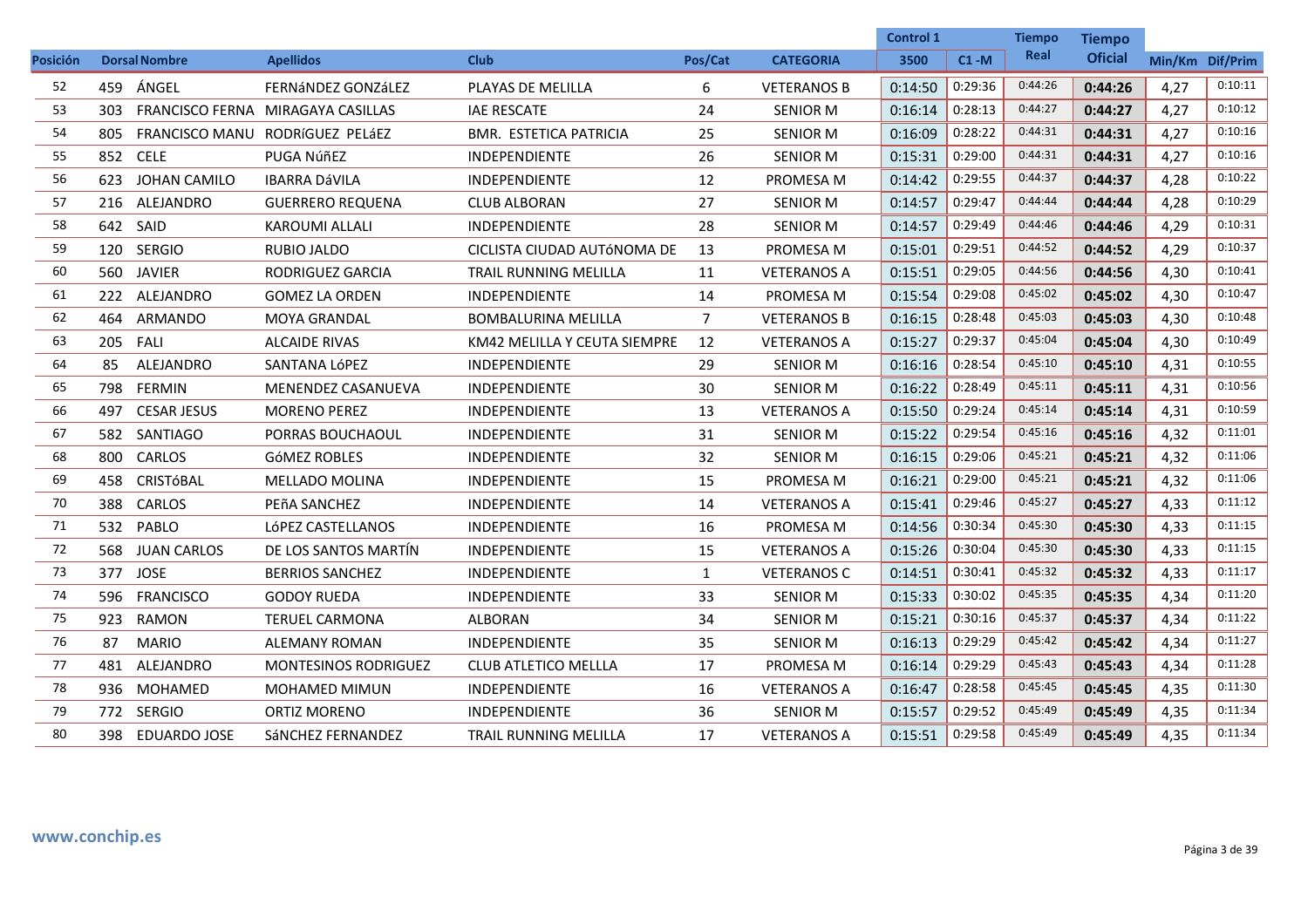|          |     |                      |                           |                                 |                |                    | <b>Control 1</b> |          | <b>Tiempo</b> | Tiempo         |                 |         |
|----------|-----|----------------------|---------------------------|---------------------------------|----------------|--------------------|------------------|----------|---------------|----------------|-----------------|---------|
| Posición |     | <b>Dorsal Nombre</b> | <b>Apellidos</b>          | <b>Club</b>                     | Pos/Cat        | <b>CATEGORIA</b>   | 3500             | $C1 - M$ | Real          | <b>Oficial</b> | Min/Km Dif/Prim |         |
| 81       |     | 631 JUAN             | <b>GONZÁLEZ SANTOS</b>    | A.D.C BOMBEROS MELILLA.         | 18             | <b>VETERANOS A</b> | 0:16:17          | 0:29:33  | 0:45:50       | 0:45:50        | 4,35            | 0:11:35 |
| 82       |     | 627 FRANCISCO        | ANDÚJAR ARTILLO           | <b>INDEPENDIENTE</b>            | 37             | <b>SENIOR M</b>    | 0:16:47          | 0:29:03  | 0:45:50       | 0:45:50        | 4,35            | 0:11:35 |
| 83       |     | 482 JOSE             | <b>ESCOBAR MARCOS</b>     | <b>BOMBALURINA RUNNERS TEAM</b> | 19             | <b>VETERANOS A</b> | 0:16:10          | 0:29:48  | 0:45:58       | 0:45:58        | 4,36            | 0:11:43 |
| 84       |     | 191 MARCOS           | LÓPEZ FERNÁNDEZ           | <b>INDEPENDIENTE</b>            | 38             | <b>SENIOR M</b>    | 0:16:31          | 0:29:29  | 0:46:00       | 0:46:00        | 4,36            | 0:11:45 |
| 85       | 794 | <b>MIGUEL JESUS</b>  | <b>MARTINEZ MARTINEZ</b>  | <b>INDEPENDIENTE</b>            | 39             | <b>SENIOR M</b>    | 0:16:07          | 0:30:09  | 0:46:16       | 0:46:16        | 4,38            | 0:12:01 |
| 86       |     | 411 JAVIER           | MIZZI RAMA                | <b>INDEPENDIENTE</b>            | 18             | PROMESA M          | 0:16:14          | 0:30:02  | 0:46:16       | 0:46:16        | 4,38            | 0:12:01 |
| 87       | 879 | ANDRES               | <b>HAMIDO MOHAMED</b>     | <b>TRAIL RUNNING MELILLA</b>    | 20             | <b>VETERANOS A</b> | 0:15:52          | 0:30:26  | 0:46:18       | 0:46:18        | 4,38            | 0:12:03 |
| 88       |     | 542 ANTONIO          | DE LA FUENTE GAGO         | <b>INDEPENDIENTE</b>            | 21             | <b>VETERANOS A</b> | 0:15:50          | 0:30:29  | 0:46:19       | 0:46:19        | 4,38            | 0:12:04 |
| 89       |     | 940 JUAN IGNACIO     | RODRIGUEZ SALCEDO         | <b>INDEPENDIENTE</b>            | 22             | <b>VETERANOS A</b> | 0:15:43          | 0:30:40  | 0:46:23       | 0:46:23        | 4,38            | 0:12:08 |
| 90       | 404 | <b>JORGE CARLOS</b>  | GÓNGORA CHACÓN            | <b>CICLOTUR MELILLA</b>         | 23             | <b>VETERANOS A</b> | 0:16:19          | 0:30:07  | 0:46:26       | 0:46:26        | 4,39            | 0:12:11 |
| 91       | 933 | <b>ALEX</b>          | <b>RUIZ CRESPO</b>        | INDEPENDIENTE                   | 19             | PROMESA M          | 0:15:42          | 0:30:45  | 0:46:27       | 0:46:27        | 4,39            | 0:12:12 |
| 92       | 359 | MANUEL               | <b>GONZALEZ VERGARA</b>   | <b>INDEPENDIENTE</b>            | 8              | <b>VETERANOS B</b> | 0:15:38          | 0:30:50  | 0:46:28       | 0:46:28        | 4,39            | 0:12:13 |
| 93       | 33  | <b>JOSE MANUEL</b>   | ALCARAZ SANTANA           | <b>INDEPENDIENTE</b>            | 40             | <b>SENIOR M</b>    | 0:15:23          | 0:31:06  | 0:46:29       | 0:46:29        | 4,39            | 0:12:14 |
| 94       | 405 | J. MARIANO           | <b>MARTÍN HERNANDO</b>    | <b>CICLOTUR MELILLA</b>         | 9              | <b>VETERANOS B</b> | 0:16:19          | 0:30:13  | 0:46:32       | 0:46:32        | 4,39            | 0:12:17 |
| 95       | 172 | <b>MARTIN</b>        | <b>MORA MOHAMED</b>       | INDEPENDIENTE                   | $\overline{2}$ | <b>VETERANOS C</b> | 0:16:08          | 0:30:25  | 0:46:33       | 0:46:33        | 4,39            | 0:12:18 |
| 96       | 80  | JUAN                 | <b>SALAS MORAN</b>        | <b>CLUB ALBORAN</b>             | 41             | <b>SENIOR M</b>    | 0:14:51          | 0:31:48  | 0:46:39       | 0:46:39        | 4,40            | 0:12:24 |
| 97       | 759 | <b>JOSE MIGUEL</b>   | SANCHEZ VAZQUEZ           | C.A OSSET SAN JUAN              | 24             | <b>VETERANOS A</b> | 0:16:22          | 0:30:22  | 0:46:44       | 0:46:44        | 4,40            | 0:12:29 |
| 98       | 86  | <b>SERGIO</b>        | GONZáLEZ ESPINOSA         | <b>INDEPENDIENTE</b>            | 25             | <b>VETERANOS A</b> | 0:16:51          | 0:29:53  | 0:46:44       | 0:46:44        | 4,40            | 0:12:29 |
| 99       | 100 | MARIA DEL PILAR      | <b>CALDERAY RODRIGUEZ</b> | <b>INDEPENDIENTE</b>            | 1              | <b>VETERANAS B</b> | 0:15:37          | 0:31:07  | 0:46:44       | 0:46:44        | 4,40            | 0:12:29 |
| 100      | 173 | PEDRO DENEB          | <b>REYES RUIZ</b>         | <b>INDEPENDIENTE</b>            | 42             | <b>SENIOR M</b>    | 0:17:49          | 0:28:56  | 0:46:45       | 0:46:45        | 4.41            | 0:12:30 |
| 101      | 885 | MIGUEL ANGEL         | <b>BOTELLO</b>            | <b>HTRAINER</b>                 | 26             | <b>VETERANOS A</b> | 0:15:05          | 0:31:41  | 0:46:46       | 0:46:46        | 4,41            | 0:12:31 |
| 102      | 735 | <b>JOSE MIGUEL</b>   | SORIA DIAZ                | <b>DONBICI MELILLA</b>          | 10             | <b>VETERANOS B</b> | 0:15:02          | 0:31:44  | 0:46:46       | 0:46:46        | 4,41            | 0:12:31 |
| 103      | 419 | MARTíN               | SEVILLA BLANCO            | <b>INDEPENDIENTE</b>            | 43             | <b>SENIOR M</b>    | 0:14:55          | 0:31:52  | 0:46:47       | 0:46:47        | 4,41            | 0:12:32 |
| 104      | 657 | CARMELO              | <b>INVERNON GAITAN</b>    | INDEPENDIENTE                   | 44             | <b>SENIOR M</b>    | 0:15:47          | 0:31:00  | 0:46:47       | 0:46:47        | 4,41            | 0:12:32 |
| 105      | 321 | <b>CARLOS ANDRES</b> | SARMIENTO IRUELA          | <b>INDEPENDIENTE</b>            | 27             | <b>VETERANOS A</b> | 0:16:47          | 0:30:01  | 0:46:48       | 0:46:48        | 4,41            | 0:12:33 |
| 106      |     | 282 GUILLERMO        | <b>HERRERO RUIZ</b>       | <b>INDEPENDIENTE</b>            | 3              | <b>VETERANOS C</b> | 0:15:59          | 0:30:51  | 0:46:50       | 0:46:50        | 4,41            | 0:12:35 |
| 107      |     | 255 EDUARDO          | <b>CALDERAY SAAVEDRA</b>  | <b>CLUB NATACION MELILLA</b>    | 45             | <b>SENIOR M</b>    | 0:15:52          | 0:31:02  | 0:46:54       | 0:46:54        | 4,41            | 0:12:39 |
| 108      |     | 254 MARIA            | <b>BENITEZ DOMENECH</b>   | <b>CCAFD</b>                    | $\overline{2}$ | <b>PROMESA F</b>   | 0:15:52          | 0:31:02  | 0:46:54       | 0:46:54        | 4,41            | 0:12:39 |
| 109      |     | 799 ABEL             | <b>MATILLA GARZON</b>     | INDEPENDIENTE                   | 11             | <b>VETERANOS B</b> | 0:16:07          | 0:30:48  | 0:46:55       | 0:46:55        | 4,42            | 0:12:40 |
|          |     |                      |                           |                                 |                |                    |                  |          |               |                |                 |         |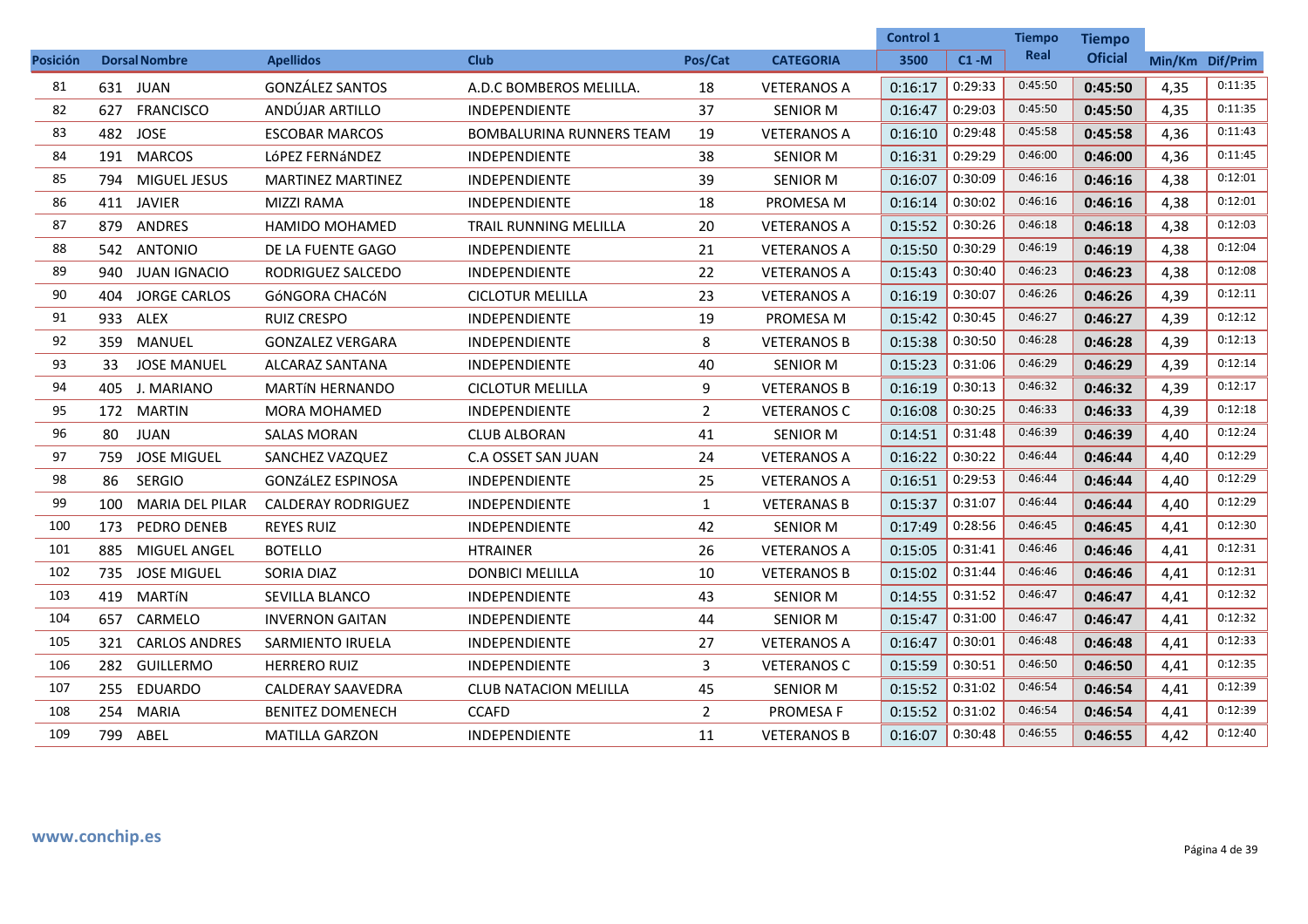|                 |     |                        |                                 |                              |         |                    | <b>Control 1</b> |          | <b>Tiempo</b> | <b>Tiempo</b>  |                 |         |
|-----------------|-----|------------------------|---------------------------------|------------------------------|---------|--------------------|------------------|----------|---------------|----------------|-----------------|---------|
| <b>Posición</b> |     | <b>Dorsal Nombre</b>   | <b>Apellidos</b>                | <b>Club</b>                  | Pos/Cat | <b>CATEGORIA</b>   | 3500             | $C1 - M$ | Real          | <b>Oficial</b> | Min/Km Dif/Prim |         |
| 110             |     | 166 LUIS J.            | <b>BENITEZ DOMENECH</b>         | INDEPENDIENTE                | 46      | <b>SENIOR M</b>    | 0:15:52          | 0:31:03  | 0:46:55       | 0:46:55        | 4,42            | 0:12:40 |
| 111             | 670 | <b>GINES</b>           | <b>GARCIA GUTIERREZ</b>         | <b>INDEPENDIENTE</b>         | 47      | <b>SENIOR M</b>    | 0:15:53          | 0:31:04  | 0:46:57       | 0:46:57        | 4,42            | 0:12:42 |
| 112             | 302 | CARLOS                 | <b>REYES ORTEGA</b>             | <b>INDEPENDIENTE</b>         | 48      | <b>SENIOR M</b>    | 0:16:50          | 0:30:10  | 0:47:00       | 0:47:00        | 4,42            | 0:12:45 |
| 113             | 437 | <b>CRISTIAN</b>        | <b>DIOS ORTAS</b>               | <b>INDEPENDIENTE</b>         | 20      | PROMESA M          | 0:17:23          | 0:29:37  | 0:47:00       | 0:47:00        | 4,42            | 0:12:45 |
| 114             | 495 | <b>NICOLAS</b>         | MONTESINOS BORDOMAS             | <b>HTRAINER</b>              | 12      | <b>VETERANOS B</b> | 0:15:40          | 0:31:22  | 0:47:02       | 0:47:02        | 4,42            | 0:12:47 |
| 115             | 99  | <b>OSCAR</b>           | PELLEJERO HADI                  | <b>INDEPENDIENTE</b>         | 28      | <b>VETERANOS A</b> | 0:15:49          | 0:31:18  | 0:47:07       | 0:47:07        | 4,43            | 0:12:52 |
| 116             |     | 910 ALFONSO JUAN       | LOPEZ MIñO                      | <b>INDEPENDIENTE</b>         | 49      | <b>SENIOR M</b>    | 0:16:54          | 0:30:15  | 0:47:09       | 0:47:09        | 4,43            | 0:12:54 |
| 117             | 124 | <b>CARLOS JAVIER</b>   | REQUENA DIAZ                    | <b>INDEPENDIENTE</b>         | 29      | <b>VETERANOS A</b> | 0:16:53          | 0:30:17  | 0:47:10       | 0:47:10        | 4,43            | 0:12:55 |
| 118             |     | 618 JESUS              | RAMOS OLIVARES                  | <b>CCAFD</b>                 | 21      | PROMESA M          | 0:16:02          | 0:31:09  | 0:47:11       | 0:47:11        | 4,43            | 0:12:56 |
| 119             |     | 815 JUAN               | PARRA DEL PINO                  | MELILLA SIEMPRE ESPAÑOLA     | 13      | <b>VETERANOS B</b> | 0:16:01          | 0:31:10  | 0:47:11       | 0:47:11        | 4,43            | 0:12:56 |
| 120             | 440 | PABLO                  | ROBLES SANTOS                   | <b>INDEPENDIENTE</b>         | 50      | <b>SENIOR M</b>    | 0:16:39          | 0:30:33  | 0:47:12       | 0:47:12        | 4,43            | 0:12:57 |
| 121             | 906 | RAúL                   | LóPEZ MIñO                      | INDEPENDIENTE                | 51      | <b>SENIOR M</b>    | 0:16:53          | 0:30:22  | 0:47:15       | 0:47:15        | 4,44            | 0:13:00 |
| 122             | 929 | ADOLFO                 | <b>ALEDO DIAZ</b>               | <b>HTRAINER</b>              | 30      | <b>VETERANOS A</b> | 0:16:29          | 0:30:52  | 0:47:21       | 0:47:21        | 4,44            | 0:13:06 |
| 123             |     | 616 JOSE MANUEL        | POZO ALBENDIN                   | INDEPENDIENTE                | 31      | <b>VETERANOS A</b> | 0:17:24          | 0:29:57  | 0:47:21       | 0:47:21        | 4,44            | 0:13:06 |
| 124             | 223 | CARLOS                 | <b>GOMEZ BUENO</b>              | <b>INDEPENDIENTE</b>         | 32      | <b>VETERANOS A</b> | 0:15:55          | 0:31:29  | 0:47:24       | 0:47:24        | 4,44            | 0:13:09 |
| 125             | 717 | MIGUEL ANGEL           | SANTÍN SANTOS                   | <b>INDEPENDIENTE</b>         | 33      | <b>VETERANOS A</b> | 0:17:46          | 0:29:39  | 0:47:25       | 0:47:25        | 4,45            | 0:13:10 |
| 126             |     | 928 ADRIÁN             | <b>RIVAS GALLEGO</b>            | <b>INDEPENDIENTE</b>         | 52      | <b>SENIOR M</b>    | 0:15:00          | 0:32:27  | 0:47:27       | 0:47:27        | 4,45            | 0:13:12 |
| 127             |     | 195 ALVARO             | LOMEñA ALCALDE                  | INDEPENDIENTE                | 22      | PROMESA M          | 0:15:32          | 0:31:59  | 0:47:31       | 0:47:31        | 4,45            | 0:13:16 |
| 128             | 889 | <b>DAVID</b>           | <b>IGLESIAS LOPEZ DEL MORAL</b> | <b>INDEPENDIENTE</b>         | 53      | <b>SENIOR M</b>    | 0:17:23          | 0:30:08  | 0:47:31       | 0:47:31        | 4,45            | 0:13:16 |
| 129             |     | 168 JAVIER             | <b>ANDRADE VALLE</b>            | LOS CAÑA AQUÍ                | 54      | <b>SENIOR M</b>    | 0:17:07          | 0:30:30  | 0:47:37       | 0:47:37        | 4,46            | 0:13:22 |
| 130             | 505 | <b>JOSE</b>            | <b>GONZALEZ BONILLA</b>         | <b>INDEPENDIENTE</b>         | 55      | <b>SENIOR M</b>    | 0:17:07          | 0:30:31  | 0:47:38       | 0:47:38        | 4,46            | 0:13:23 |
| 131             | 280 | <b>IGNACIO</b>         | <b>REVERTE LOPEZ</b>            | <b>INDEPENDIENTE</b>         | 34      | <b>VETERANOS A</b> | 0:17:08          | 0:30:30  | 0:47:38       | 0:47:38        | 4,46            | 0:13:23 |
| 132             | 517 | <b>MIGUEL</b>          | ZARCO GUERRA                    | <b>TRAIL RUNNING MELILLA</b> | 35      | <b>VETERANOS A</b> | 0:16:41          | 0:30:58  | 0:47:39       | 0:47:39        | 4,46            | 0:13:24 |
| 133             |     | 782 HECTOR S.          | <b>CRUCES GALIANO</b>           | <b>TRAIL RUNNING MELILLA</b> | 36      | <b>VETERANOS A</b> | 0:16:40          | 0:30:59  | 0:47:39       | 0:47:39        | 4,46            | 0:13:24 |
| 134             | 186 | <b>FRANCISCO BORJA</b> | <b>BURGOS MARTINEZ</b>          | <b>H-TRAINER</b>             | 23      | PROMESA M          | 0:14:44          | 0:32:56  | 0:47:40       | 0:47:40        | 4,46            | 0:13:25 |
| 135             | 508 | <b>ANTONIO</b>         | RODRÍGUEZ MARTÍNEZ              | <b>PROBIKE MELILLA</b>       | 56      | <b>SENIOR M</b>    | 0:15:53          | 0:31:52  | 0:47:45       | 0:47:45        | 4,47            | 0:13:30 |
| 136             |     | 785 HOUCINE            | <b>MOHAMED DAHMAN</b>           | <b>INDEPENDIENTE</b>         | 37      | <b>VETERANOS A</b> | 0:15:47          | 0:31:59  | 0:47:46       | 0:47:46        | 4,47            | 0:13:31 |
| 137             | 91  | <b>FRANCISCO</b>       | <b>MARTIN GONZÁLEZ</b>          | MELILLA SIEMPRE ESPAÑOLA     | 57      | <b>SENIOR M</b>    | 0:15:48          | 0:31:59  | 0:47:47       | 0:47:47        | 4,47            | 0:13:32 |
| 138             |     | 872 JOSE VICENTE       | SORIA BLANCO                    | INDEPENDIENTE                | 58      | <b>SENIOR M</b>    | 0:16:55          | 0:30:54  | 0:47:49       | 0:47:49        | 4,47            | 0:13:34 |
|                 |     |                        |                                 |                              |         |                    |                  |          |               |                |                 |         |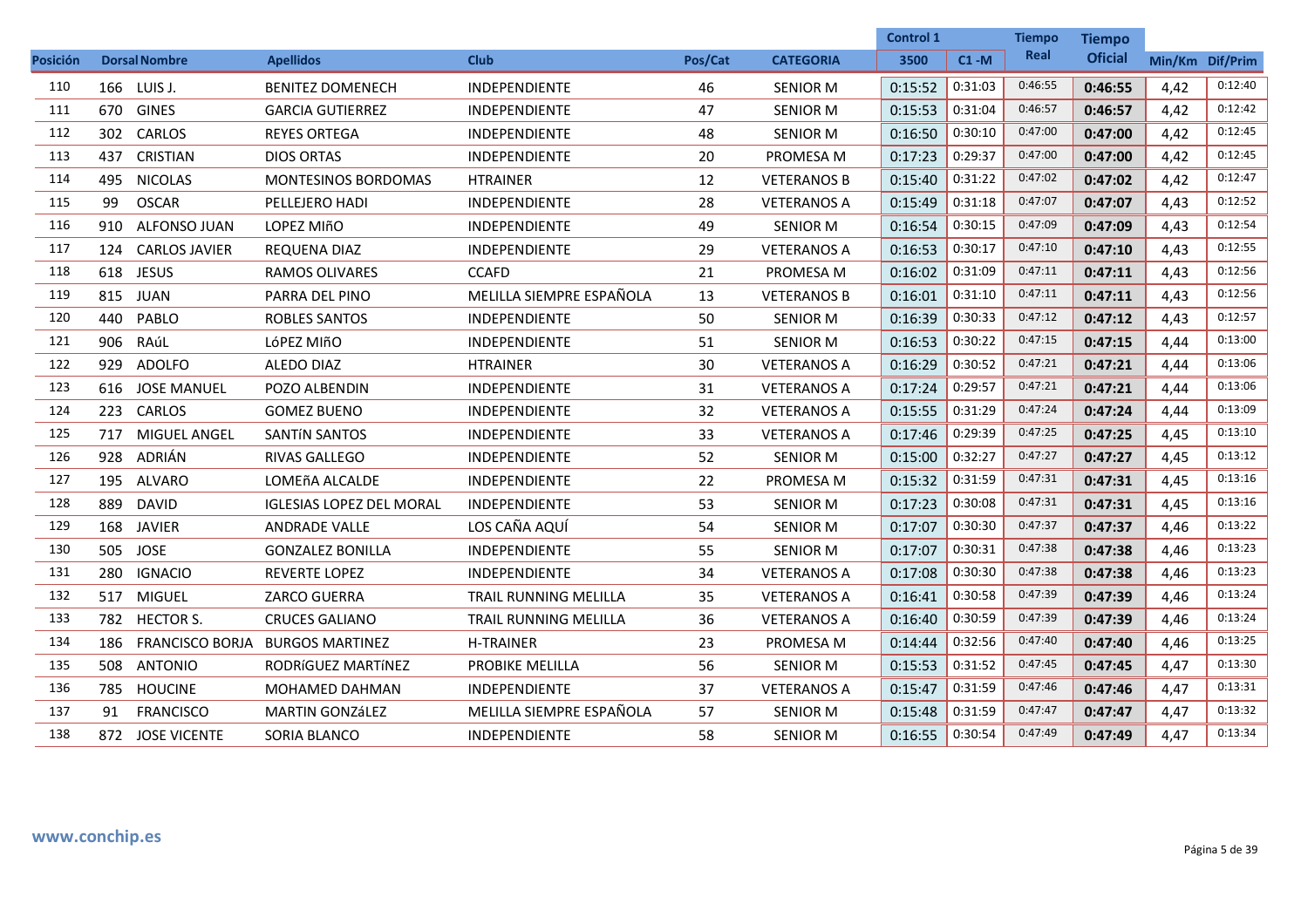|                 |     |                      |                                   |                              |                |                    | <b>Control 1</b> |          | <b>Tiempo</b> | <b>Tiempo</b>  |                 |         |
|-----------------|-----|----------------------|-----------------------------------|------------------------------|----------------|--------------------|------------------|----------|---------------|----------------|-----------------|---------|
| <b>Posición</b> |     | <b>Dorsal Nombre</b> | <b>Apellidos</b>                  | <b>Club</b>                  | Pos/Cat        | <b>CATEGORIA</b>   | 3500             | $C1 - M$ | Real          | <b>Oficial</b> | Min/Km Dif/Prim |         |
| 139             |     | 841 SERGIO           | <b>ALDEGUER JOYA</b>              | <b>TRAIL RUNNING MELILLA</b> | 38             | <b>VETERANOS A</b> | 0:16:25          | 0:31:26  | 0:47:51       | 0:47:51        | 4,47            | 0:13:36 |
| 140             |     | 356 CARLOS           | DEL PINO TORÉ                     | MECP <sub>2</sub>            | 59             | <b>SENIOR M</b>    | 0:17:31          | 0:30:24  | 0:47:55       | 0:47:55        | 4,48            | 0:13:40 |
| 141             | 695 | <b>JOSE MARIA</b>    | <b>BARBA CASTELLANO</b>           | <b>INDEPENDIENTE</b>         | 14             | <b>VETERANOS B</b> | 0:16:47          | 0:31:11  | 0:47:58       | 0:47:58        | 4,48            | 0:13:43 |
| 142             |     | 189 JOSE MANUEL      | <b>MOLINA VICENTE</b>             | <b>INDEPENDIENTE</b>         | 60             | <b>SENIOR M</b>    | 0:16:49          | 0:31:11  | 0:48:00       | 0:48:00        | 4,48            | 0:13:45 |
| 143             |     | 244 AURELIO          | DE LA FUENTE GONZALEZ             | <b>HTRAINER</b>              | 39             | <b>VETERANOS A</b> | 0:16:26          | 0:31:39  | 0:48:05       | 0:48:05        | 4,49            | 0:13:50 |
| 144             | 863 | <b>FRANCISCO</b>     | SANCHEZ LOPEZ                     | INDEPENDIENTE                | 15             | <b>VETERANOS B</b> | 0:16:18          | 0:31:49  | 0:48:07       | 0:48:07        | 4,49            | 0:13:52 |
| 145             | 384 | <b>DAVID</b>         | <b>LAGO PORRUA</b>                | <b>INDEPENDIENTE</b>         | 61             | <b>SENIOR M</b>    | 0:17:48          | 0:30:22  | 0:48:10       | 0:48:10        | 4,49            | 0:13:55 |
| 146             |     | 512 VICTOR           | ROJAS MARTINEZ                    | <b>INDEPENDIENTE</b>         | 24             | PROMESA M          | 0:15:48          | 0:32:23  | 0:48:11       | 0:48:11        | 4,49            | 0:13:56 |
| 147             | 84  | <b>ADRIAN</b>        | <b>SEGURA ROBLES</b>              | <b>HTRAINER</b>              | 62             | <b>SENIOR M</b>    | 0:16:29          | 0:31:44  | 0:48:13       | 0:48:13        | 4,49            | 0:13:58 |
| 148             | 612 | <b>FRANCISCO</b>     | RUIZ NARVÁEZ                      | <b>KOGYJUDO</b>              | 40             | <b>VETERANOS A</b> | 0:16:27          | 0:31:48  | 0:48:15       | 0:48:15        | 4,50            | 0:14:00 |
| 149             | 802 | ROSA                 | <b>GARRIDO FLORES</b>             | <b>HTRAINER</b>              | 1              | <b>VETERANAS A</b> | 0:16:29          | 0:31:47  | 0:48:16       | 0:48:16        | 4,50            | 0:14:01 |
| 150             | 229 | ALEJANDRO            | LARA GONZALEZ                     | <b>HTRAINER</b>              | 25             | PROMESA M          | 0:15:44          | 0:32:33  | 0:48:17       | 0:48:17        | 4,50            | 0:14:02 |
| 151             | 758 | RAUL                 | <b>GARCIA RAMIREZ</b>             | <b>CLUB ATLETICO MELILLA</b> | 26             | PROMESA M          | 0:16:28          | 0:31:49  | 0:48:17       | 0:48:17        | 4,50            | 0:14:02 |
| 152             |     | 871 JOSE MIGUEL      | <b>MARTINEZ ANTON</b>             | <b>INDEPENDIENTE</b>         | 63             | <b>SENIOR M</b>    | 0:17:02          | 0:31:19  | 0:48:21       | 0:48:21        | 4,50            | 0:14:06 |
| 153             | 601 | PABLO                | PASTOR ALFARO                     | SALAMANCA RAIDS & TRAILS RU  | 27             | PROMESA M          | 0:16:18          | 0:32:07  | 0:48:25       | 0:48:25        | 4,51            | 0:14:10 |
| 154             | 183 | DAVID                | MéNDEZ ÚBEDA                      | INDEPENDIETE                 | 64             | <b>SENIOR M</b>    | 0:15:49          | 0:32:37  | 0:48:26       | 0:48:26        | 4,51            | 0:14:11 |
| 155             | 835 |                      | FRANCISCO JAVIER CARICIOLO SEGURA | <b>INDEPENDIENTE</b>         | 65             | <b>SENIOR M</b>    | 0:16:22          | 0:32:06  | 0:48:28       | 0:48:28        | 4,51            | 0:14:13 |
| 156             | 68  | PABLO                | <b>EXTREMERA FLORES</b>           | MULTIÓPTICAS MELILLA         | 28             | PROMESA M          | 0:17:11          | 0:31:19  | 0:48:30       | 0:48:30        | 4,51            | 0:14:15 |
| 157             |     | 362 ANTONIO          | <b>MARÍN HOYOS</b>                | <b>CICLOTUR MELILLA</b>      | 41             | <b>VETERANOS A</b> | 0:16:30          | 0:32:04  | 0:48:34       | 0:48:34        | 4,51            | 0:14:19 |
| 158             | 138 | PAULA                | <b>GARZÓN HINOJO</b>              | <b>H-TRAINER</b>             | $\overline{2}$ | <b>SENIOR F</b>    | 0:16:11          | 0:32:23  | 0:48:34       | 0:48:34        | 4,51            | 0:14:19 |
| 159             | 309 | <b>SERGIO</b>        | <b>SANCHEZ ROSA</b>               | <b>INDEPENDIENTE</b>         | 29             | PROMESA M          | 0:16:32          | 0:32:08  | 0:48:40       | 0:48:40        | 4,52            | 0:14:25 |
| 160             | 866 | JUAN DIEGO           | <b>GOMEZ RIOS</b>                 | INDEPENDIENTE                | 66             | <b>SENIOR M</b>    | 0:16:33          | 0:32:10  | 0:48:43       | 0:48:43        | 4,52            | 0:14:28 |
| 161             | 864 | KENNETH              | SANCHEZ VARGAS                    | <b>INDEPENDIENTE</b>         | 67             | <b>SENIOR M</b>    | 0:16:04          | 0:32:45  | 0:48:49       | 0:48:49        | 4,53            | 0:14:34 |
| 162             |     | 421 RAUL             | <b>MOLINA JOVER</b>               | <b>INDEPENDIENTE</b>         | 68             | <b>SENIOR M</b>    | 0:16:23          | 0:32:27  | 0:48:50       | 0:48:50        | 4,53            | 0:14:35 |
| 163             | 525 | <b>JAVIER</b>        | DÍAZ FERNÁNDEZ                    | <b>INDEPENDIENTE</b>         | 42             | <b>VETERANOS A</b> | 0:17:17          | 0:31:39  | 0:48:56       | 0:48:56        | 4,54            | 0:14:41 |
| 164             | 783 | <b>JOSE MANUEL</b>   | FERNÁNDEZ DIAZ                    | INDEPENDIENTE                | 16             | <b>VETERANOS B</b> | 0:17:47          | 0:31:09  | 0:48:56       | 0:48:56        | 4,54            | 0:14:41 |
| 165             |     | 902 ALFONSO          | <b>AGUILAR CONEJO</b>             | <b>INDEPENDIENTE</b>         | 69             | <b>SENIOR M</b>    | 0:17:09          | 0:31:48  | 0:48:57       | 0:48:57        | 4,54            | 0:14:42 |
| 166             |     | 858 JOSE MARIA       | DOMINGUEZ SAN ISIDORO             | <b>INDEPENDIENTE</b>         | 70             | <b>SENIOR M</b>    | 0:16:39          | 0:32:18  | 0:48:57       | 0:48:57        | 4,54            | 0:14:42 |
| 167             |     | 681 FRANCISCO        | PéREZ SáNCHEZ                     | INDEPENDIENTE                | 43             | <b>VETERANOS A</b> | 0:17:08          | 0:31:49  | 0:48:57       | 0:48:57        | 4,54            | 0:14:42 |
|                 |     |                      |                                   |                              |                |                    |                  |          |               |                |                 |         |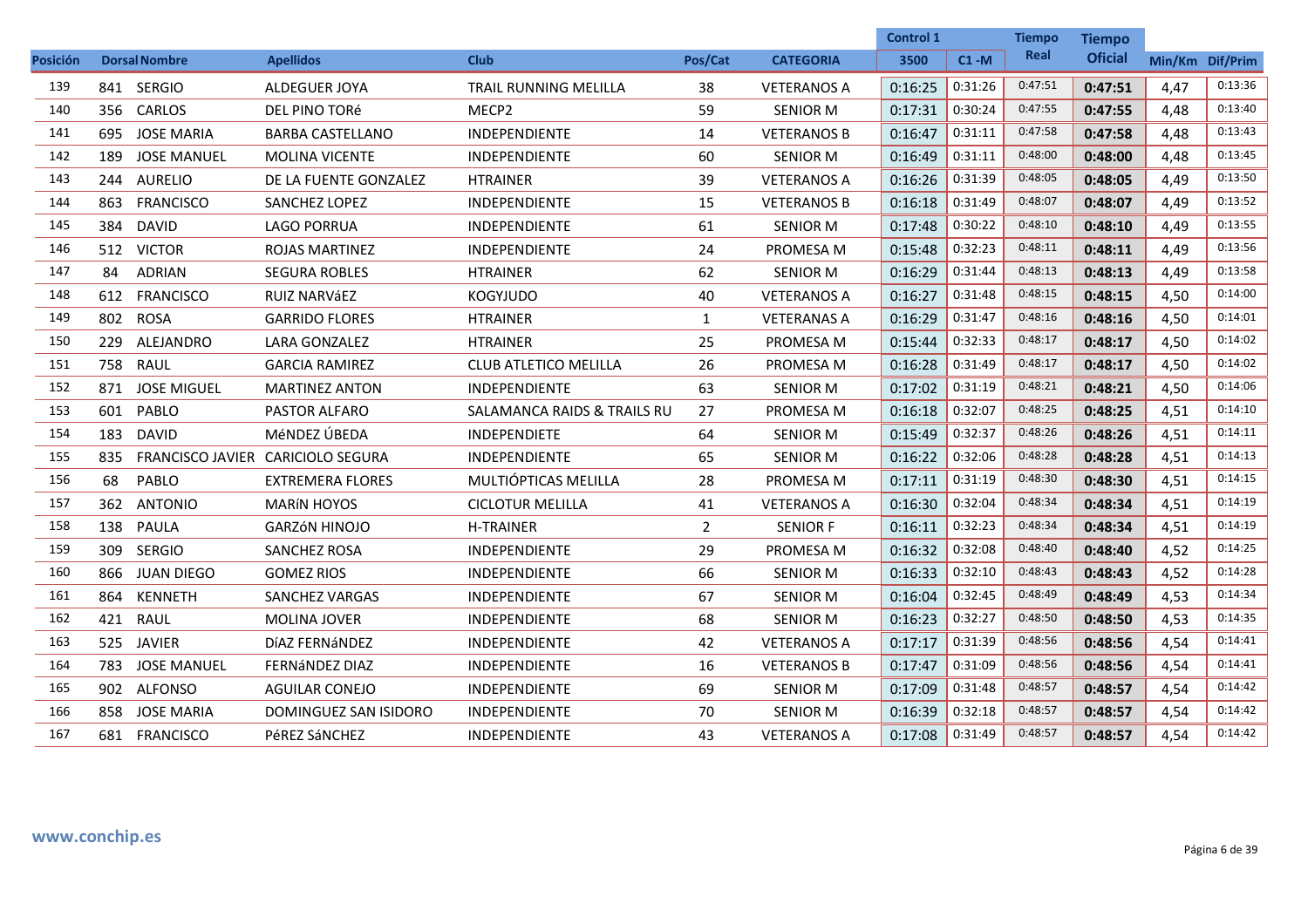|                 |                      |                     |                            |                              |                |                    | <b>Control 1</b> |          | <b>Tiempo</b> | Tiempo         |                 |         |
|-----------------|----------------------|---------------------|----------------------------|------------------------------|----------------|--------------------|------------------|----------|---------------|----------------|-----------------|---------|
| <b>Posición</b> | <b>Dorsal Nombre</b> |                     | <b>Apellidos</b>           | <b>Club</b>                  | Pos/Cat        | <b>CATEGORIA</b>   | 3500             | $C1 - M$ | Real          | <b>Oficial</b> | Min/Km Dif/Prim |         |
| 168             | 469 MARTA            |                     | <b>VIDAL BENITO</b>        | INDEPENDIENTE                | $\overline{2}$ | <b>VETERANAS A</b> | 0:17:20          | 0:31:38  | 0:48:58       | 0:48:58        | 4,54            | 0:14:43 |
| 169             | 410 JUAN             |                     | <b>CORVO GIBAJA</b>        | <b>CICLOTUR MELILLA</b>      | 44             | <b>VETERANOS A</b> | 0:16:32          | 0:32:26  | 0:48:58       | 0:48:58        | 4,54            | 0:14:43 |
| 170             | 680                  | ALEJANDRO           | <b>CASTAñOS ORTELLS</b>    | <b>HTRAINER</b>              | 71             | <b>SENIOR M</b>    | 0:16:55          | 0:32:05  | 0:49:00       | 0:49:00        | 4,54            | 0:14:45 |
| 171             | 640 ADRIAN           |                     | <b>MARTY ALAMO</b>         | <b>INDEPENDIENTE</b>         | 72             | <b>SENIOR M</b>    | 0:16:44          | 0:32:17  | 0:49:01       | 0:49:01        | 4,54            | 0:14:46 |
| 172             | 903                  | <b>JOSE ANTONIO</b> | <b>CHICA ROBLES</b>        | <b>INDEPENDIENTE</b>         | 73             | <b>SENIOR M</b>    | 0:16:20          | 0:32:42  | 0:49:02       | 0:49:02        | 4,54            | 0:14:47 |
| 173             | 535                  | MARCELINO           | DÍAZ PEñA                  | INDEPENDIENTE                | 4              | <b>VETERANOS C</b> | 0:16:46          | 0:32:18  | 0:49:04       | 0:49:04        | 4,54            | 0:14:49 |
| 174             | 857                  | <b>DAVID</b>        | <b>GARCIA GARCIA</b>       | RAMIX 32                     | 74             | <b>SENIOR M</b>    | 0:15:45          | 0:33:22  | 0:49:07       | 0:49:07        | 4,55            | 0:14:52 |
| 175             | 143                  | LORENA              | <b>JIMENEZ CABALLERO</b>   | <b>CLUB ATLETICO MELILLA</b> | 3              | <b>PROMESA F</b>   | 0:16:43          | 0:32:24  | 0:49:07       | 0:49:07        | 4,55            | 0:14:52 |
| 176             | 549                  | RAUL                | <b>REY VAZQUEZ</b>         | <b>INDEPENDIENTE</b>         | 75             | <b>SENIOR M</b>    | 0:18:03          | 0:31:05  | 0:49:08       | 0:49:08        | 4,55            | 0:14:53 |
| 177             | 705                  | MANUEL              | <b>JURADO MANZANO</b>      | INDEPENDIENTE                | 76             | <b>SENIOR M</b>    | 0:16:59          | 0:32:22  | 0:49:21       | 0:49:21        | 4,56            | 0:15:06 |
| 178             | 900                  | ANGEL               | <b>MARTINEZ GARCIA</b>     | LOS CAñA AQUI                | 45             | <b>VETERANOS A</b> | 0:17:45          | 0:31:38  | 0:49:23       | 0:49:23        | 4,56            | 0:15:08 |
| 179             | 338 ALBERTO          |                     | ATIENZA RODRIGUEZ          | <b>HTRAINER</b>              | 46             | <b>VETERANOS A</b> | 0:16:27          | 0:32:57  | 0:49:24       | 0:49:24        | 4,56            | 0:15:09 |
| 180             |                      | 581 JOSE ARTURO     | <b>SANCHEZ VALVERDE</b>    | <b>CLUB ATLETICO MELILLA</b> | 30             | PROMESA M          | 0:16:44          | 0:32:42  | 0:49:26       | 0:49:26        | 4,57            | 0:15:11 |
| 181             |                      | 126 ALEJANDRO       | <b>VICARIA LOPEZ</b>       | <b>INDEPENDIENTE</b>         | 47             | <b>VETERANOS A</b> | 0:17:49          | 0:31:49  | 0:49:38       | 0:49:38        | 4,58            | 0:15:23 |
| 182             | 473                  | <b>JOAQUIN</b>      | <b>ARIAS RODRIGUEZ</b>     | INDEPENDIENTE                | 77             | <b>SENIOR M</b>    | 0:16:56          | 0:32:42  | 0:49:38       | 0:49:38        | 4,58            | 0:15:23 |
| 183             | 177 VICENTE          |                     | VILLANUEVA GONZALEZ        | INDEPENDIENTE                | 78             | <b>SENIOR M</b>    | 0:17:49          | 0:31:50  | 0:49:39       | 0:49:39        | 4,58            | 0:15:24 |
| 184             | 734                  | FÉLIX               | AGUILAR GARCÍA             | <b>CLUB RUCA</b>             | 31             | PROMESA M          | 0:16:35          | 0:33:04  | 0:49:39       | 0:49:39        | 4,58            | 0:15:24 |
| 185             |                      | 861 ALEJANDRO       | <b>CRESPILLO MORILLA</b>   | <b>INDEPENDIENTE</b>         | 32             | PROMESA M          | 0:17:55          | 0:31:45  | 0:49:40       | 0:49:40        | 4,58            | 0:15:25 |
| 186             |                      | 324 ALEJANDRO       | <b>FERRER VIVAR</b>        | <b>INDEPENDIENTE</b>         | 33             | PROMESA M          | 0:16:05          | 0:33:36  | 0:49:41       | 0:49:41        | 4,58            | 0:15:26 |
| 187             | 817                  | <b>SERGIO</b>       | SEGURA CHICA               | INDEPENDIENTE                | 79             | <b>SENIOR M</b>    | 0:16:28          | 0:33:13  | 0:49:41       | 0:49:41        | 4,58            | 0:15:26 |
| 188             | 218 ANTONIO          |                     | <b>HERRADA PEREZ</b>       | <b>KIWAZO</b>                | 80             | <b>SENIOR M</b>    | 0:17:55          | 0:31:49  | 0:49:44       | 0:49:44        | 4,58            | 0:15:29 |
| 189             | 45                   | <b>EMILIO</b>       | ORDIñANA FERNANDEZ         | <b>INDEPENDIENTE</b>         | 81             | <b>SENIOR M</b>    | 0:17:54          | 0:31:52  | 0:49:46       | 0:49:46        | 4,59            | 0:15:31 |
| 190             | 909                  | MARCO               | <b>MIGUEL YUNTA</b>        | INDEPENDIENTE                | 48             | <b>VETERANOS A</b> | 0:17:02          | 0:32:44  | 0:49:46       | 0:49:46        | 4,59            | 0:15:31 |
| 191             | 511 RAFAEL           |                     | ALEMANY CARASUSAN          | <b>INDEPENDIENTE</b>         | 82             | <b>SENIOR M</b>    | 0:16:46          | 0:33:03  | 0:49:49       | 0:49:49        | 4,59            | 0:15:34 |
| 192             | 677                  | MIGUEL ANGEL        | <b>GARCIA GUERRERO</b>     | <b>INDEPENDIENTE</b>         | 34             | PROMESA M          | 0:17:37          | 0:32:12  | 0:49:49       | 0:49:49        | 4,59            | 0:15:34 |
| 193             | 519 JESúS            |                     | <b>JIMENA MANZANARES</b>   | <b>TRAIL RUNNING MELILLA</b> | 49             | <b>VETERANOS A</b> | 0:16:41          | 0:33:12  | 0:49:53       | 0:49:53        | 4,59            | 0:15:38 |
| 194             | 763                  | MANUEL JUAN         | <b>ESPIGARES GUTIERREZ</b> | <b>TRAIL RUNNING MELILLA</b> | 50             | <b>VETERANOS A</b> | 0:16:42          | 0:33:13  | 0:49:55       | 0:49:55        | 4,60            | 0:15:40 |
| 195             |                      | 424 ALEJANDRO       | PEREZ DEL CERRO            | <b>INDEPENDIENTE</b>         | 35             | PROMESA M          | 0:16:24          | 0:33:31  | 0:49:55       | 0:49:55        | 4,60            | 0:15:40 |
| 196             |                      | 764 JOSE RAMON      | <b>CABANILLAS GARCIA</b>   | TRAIL RUNNING MELILLA        | 51             | <b>VETERANOS A</b> | 0:16:25          | 0:33:31  | 0:49:56       | 0:49:56        | 4,60            | 0:15:41 |
|                 |                      |                     |                            |                              |                |                    |                  |          |               |                |                 |         |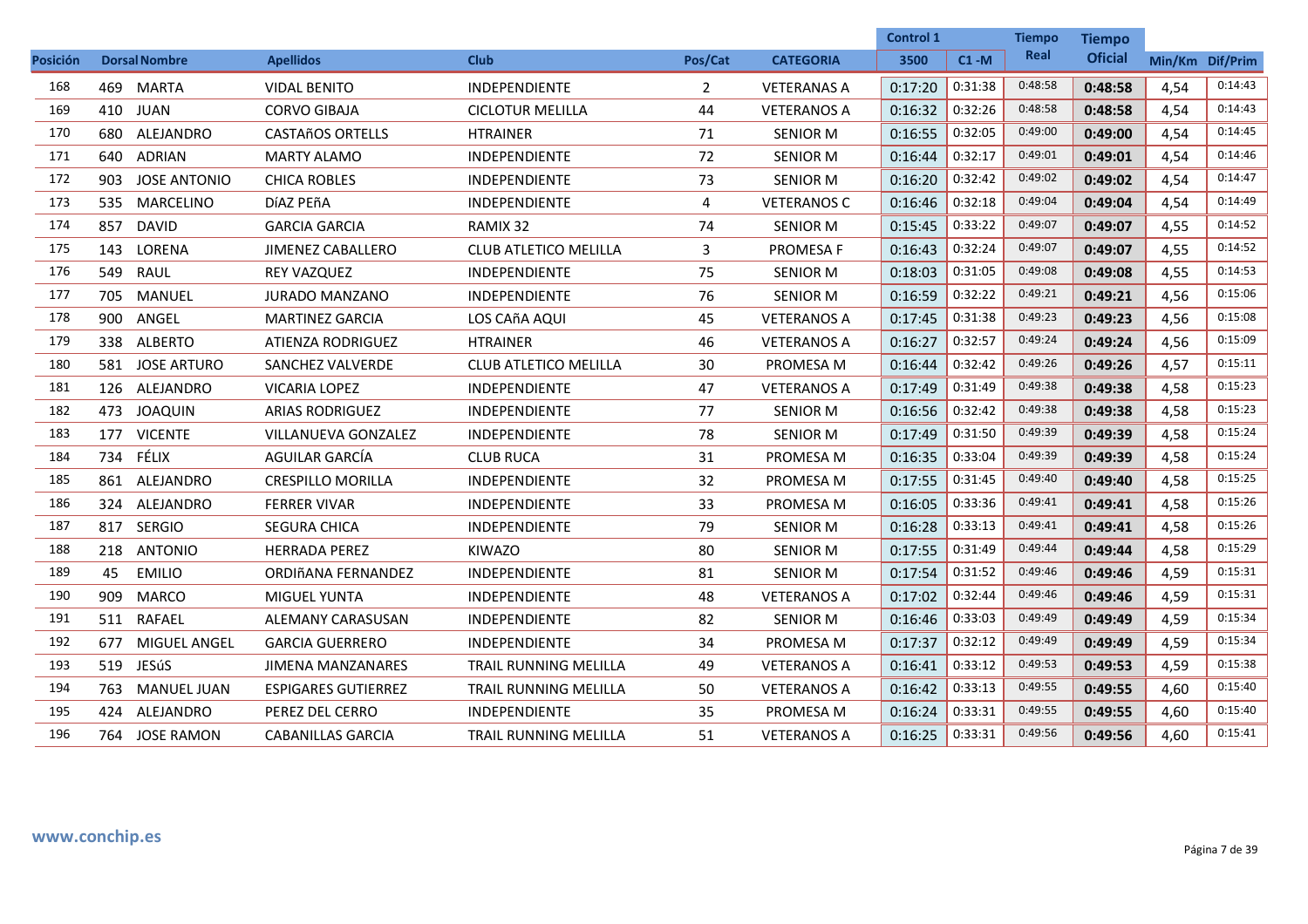|                 |     |                      |                          |                                                   |         |                    | <b>Control 1</b> |          | <b>Tiempo</b> | <b>Tiempo</b>  |                 |         |
|-----------------|-----|----------------------|--------------------------|---------------------------------------------------|---------|--------------------|------------------|----------|---------------|----------------|-----------------|---------|
| <b>Posición</b> |     | <b>Dorsal Nombre</b> | <b>Apellidos</b>         | <b>Club</b>                                       | Pos/Cat | <b>CATEGORIA</b>   | 3500             | $C1 - M$ | Real          | <b>Oficial</b> | Min/Km Dif/Prim |         |
| 197             |     | 463 SERGIO           | ROBLES FERNÁNDEZ         | <b>INDEPENDIENTE</b>                              | 36      | PROMESA M          | 0:18:06          | 0:31:55  | 0:50:01       | 0:50:01        | 5,00            | 0:15:46 |
| 198             |     | 393 MONICA           | <b>GOMEZ HERNANDEZ</b>   | <b>TRYTARRY</b>                                   | 3       | <b>SENIOR F</b>    | 0:16:36          | 0:33:31  | 0:50:07       | 0:50:07        | 5,01            | 0:15:52 |
| 199             |     | 358 EDUARDO          | <b>BUGALLO TéLLEZ</b>    | <b>INDEPENDIENTE</b>                              | 52      | <b>VETERANOS A</b> | 0:16:39          | 0:33:28  | 0:50:07       | 0:50:07        | 5,01            | 0:15:52 |
| 200             | 149 | <b>IKRAM</b>         | <b>MIMUN BUMEDIEN</b>    | <b>HTRAINER</b>                                   | 4       | <b>SENIOR F</b>    | 0:17:22          | 0:32:48  | 0:50:10       | 0:50:10        | 5,01            | 0:15:55 |
| 201             | 723 | <b>JOSE ANTONIO</b>  | <b>GAMEZ ALONSO</b>      | CLUB DEL MONÓCULO                                 | 53      | <b>VETERANOS A</b> | 0:17:28          | 0:32:46  | 0:50:14       | 0:50:14        | 5,01            | 0:15:59 |
| 202             | 644 | MARÍA DE LAS NIE     | ALCAIDE CABALLERO        | <b>KORYO</b>                                      | 3       | <b>VETERANAS A</b> | 0:18:18          | 0:31:58  | 0:50:16       | 0:50:16        | 5,02            | 0:16:01 |
| 203             |     | 628 JOSE ANTONIO     | <b>ALVAREZ GALLEGO</b>   | <b>INDEPENDIENTE</b>                              | 83      | <b>SENIOR M</b>    | 0:19:24          | 0:30:54  | 0:50:18       | 0:50:18        | 5.02            | 0:16:03 |
| 204             |     | 322 FRANCISCO        | REQUENA BELMONTE         | <b>INDEPENDIENTE</b>                              | 54      | <b>VETERANOS A</b> | 0:15:57          | 0:34:22  | 0:50:19       | 0:50:19        | 5,02            | 0:16:04 |
| 205             | 164 | <b>JOSE MANUEL</b>   | <b>BESADA AGUIN</b>      | <b>INDEPENDIENTE</b>                              | 55      | <b>VETERANOS A</b> | 0:17:46          | 0:32:37  | 0:50:23       | 0:50:23        | 5,02            | 0:16:08 |
| 206             | 38  | <b>JAVIER</b>        | <b>MONTESINOS SANTOS</b> | <b>H-TRAINER</b>                                  | 56      | <b>VETERANOS A</b> | 0:16:13          | 0:34:12  | 0:50:25       | 0:50:25        | 5,03            | 0:16:10 |
| 207             |     | 330 SEBA             | <b>MIRALLES LINARES</b>  | <b>TRAIL RUNNING MELILLA</b>                      | 57      | <b>VETERANOS A</b> | 0:17:30          | 0:32:59  | 0:50:29       | 0:50:29        | 5,03            | 0:16:14 |
| 208             | 786 | RAFAEL               | <b>BERRUEZO BUENDIA</b>  | INDEPENDIENTE                                     | 84      | <b>SENIOR M</b>    | 0:17:42          | 0:32:48  | 0:50:30       | 0:50:30        | 5,03            | 0:16:15 |
| 209             | 46  | <b>JUAN MANUEL</b>   | NUÑEZ MARTINEZ           | <b>INDEPENDIENTE</b>                              | 85      | <b>SENIOR M</b>    | 0:17:31          | 0:33:03  | 0:50:34       | 0:50:34        | 5,03            | 0:16:19 |
| 210             | 50  | <b>JUAN MANUEL</b>   | <b>NUÑEZ LUNA</b>        | INDEPENDIENTE                                     | 5       | <b>VETERANOS C</b> | 0:17:31          | 0:33:04  | 0:50:35       | 0:50:35        | 5,04            | 0:16:20 |
| 211             |     | 563 JOSE IGNACIO     | <b>ESCOBAR MIRAVETE</b>  | A.C.D.SANTA RITA                                  | 58      | <b>VETERANOS A</b> | 0:16:16          | 0:34:23  | 0:50:39       | 0:50:39        | 5,04            | 0:16:24 |
| 212             |     | 428 SANDRA           | <b>MARCOS BARRERA</b>    | <b>INDEPENDIENTE</b>                              | 5       | <b>SENIOR F</b>    | 0:17:45          | 0:32:58  | 0:50:43       | 0:50:43        | 5,04            | 0:16:28 |
| 213             |     | 115 MANUEL           | RODRIGUEZ BERENGUER      | DECORACIÓN TOÑI BERENGUER                         | 86      | <b>SENIOR M</b>    | 0:17:30          | 0:33:19  | 0:50:49       | 0:50:49        | 5,05            | 0:16:34 |
| 214             |     | 235 JUAN MIGUEL      | <b>LOPEZ RUBI</b>        | <b>BMR</b>                                        | 59      | <b>VETERANOS A</b> | 0:16:42          | 0:34:08  | 0:50:50       | 0:50:50        | 5,05            | 0:16:35 |
| 215             |     | 116 SERGIO           | <b>GUILLEN FORTES</b>    | <b>CLUB CASA MARTA</b>                            | 60      | <b>VETERANOS A</b> | 0:18:02          | 0:32:53  | 0:50:55       | 0:50:55        | 5,06            | 0:16:40 |
| 216             | 665 | <b>OSCAR MIGUEL</b>  | <b>LOPEZ GAVIRA</b>      | <b>INDEPENDIENTE</b>                              | 87      | <b>SENIOR M</b>    | 0:17:55          | 0:33:02  | 0:50:57       | 0:50:57        | 5,06            | 0:16:42 |
| 217             | 543 | <b>JOSE MANUEL</b>   | <b>MORALES BARON</b>     | INDEPENDIENTE                                     | 88      | <b>SENIOR M</b>    | 0:16:33          | 0:34:24  | 0:50:57       | 0:50:57        | 5,06            | 0:16:42 |
| 218             |     | 129 LUIS             | ALEMAN PEREZ             | <b>INDEPENDIENTE</b>                              | 61      | <b>VETERANOS A</b> | 0:17:32          | 0:33:28  | 0:51:00       | 0:51:00        | 5.06            | 0:16:45 |
| 219             | 748 | <b>IVAN</b>          | DA SILVA BARRA           | <b>INDEPENDIENTE</b>                              | 62      | <b>VETERANOS A</b> | 0:17:19          | 0:33:41  | 0:51:00       | 0:51:00        | 5,06            | 0:16:45 |
| 220             |     | 412 JOSE MANUEL      | <b>GARCIA</b>            | <b>INDEPENDIENTE</b>                              | 63      | <b>VETERANOS A</b> | 0:15:40          | 0:35:23  | 0:51:03       | 0:51:03        | 5,06            | 0:16:48 |
| 221             |     | 474 MANUEL           | LÓPEZ OCHOA OÑA          | <b>INDEPDNDIENTE</b>                              | 17      | <b>VETERANOS B</b> | 0:16:34          | 0:34:33  | 0:51:07       | 0:51:07        | 5,07            | 0:16:52 |
| 222             |     | 602 MARTA            | <b>BAUTISTA GALÁN</b>    | <b>INDEPENDIENTE</b>                              | 4       | <b>PROMESA F</b>   | 0:17:32          | 0:33:37  | 0:51:09       | 0:51:09        | 5.07            | 0:16:54 |
| 223             |     | 651 IGNACIO          | RUIZ ESPILDORA           | <b>INDEPENDIENTE</b>                              | 89      | <b>SENIOR M</b>    | 0:17:33          | 0:33:37  | 0:51:10       | 0:51:10        | 5,07            | 0:16:55 |
| 224             |     | 311 JOTA             |                          | IMBRODA MANUEL DE VILLENA BOMBALURINA RUNNER TEAM | 64      | <b>VETERANOS A</b> | 0:17:09          | 0:34:06  | 0:51:15       | 0:51:15        | 5,08            | 0:17:00 |
| 225             |     | 471 ZAKARIAS         | AHMED AMAR               | <b>INDEPENDIENTE</b>                              | 37      | PROMESA M          | 0:16:34          | 0:34:42  | 0:51:16       | 0:51:16        | 5,08            | 0:17:01 |
|                 |     |                      |                          |                                                   |         |                    |                  |          |               |                |                 |         |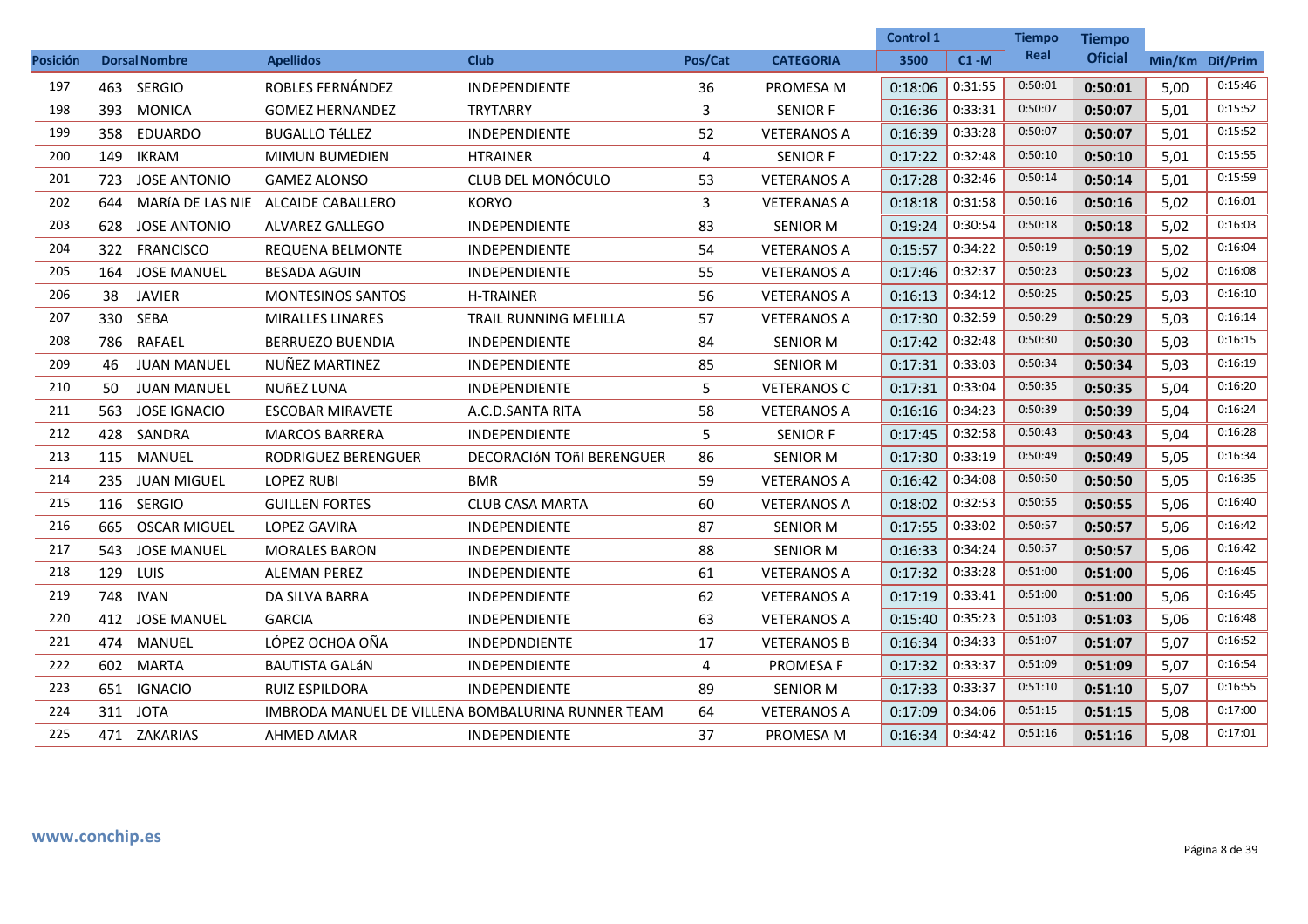|                 |     |                      |                                       |                              |                |                    | Control 1 |          | <b>Tiempo</b> | Tiempo         |                 |         |
|-----------------|-----|----------------------|---------------------------------------|------------------------------|----------------|--------------------|-----------|----------|---------------|----------------|-----------------|---------|
| <b>Posición</b> |     | <b>Dorsal Nombre</b> | <b>Apellidos</b>                      | <b>Club</b>                  | Pos/Cat        | <b>CATEGORIA</b>   | 3500      | $C1 - M$ | Real          | <b>Oficial</b> | Min/Km Dif/Prim |         |
| 226             |     | 669 JOSE ANTONIO     | <b>BENITEZ LUQUE</b>                  | LOS CAñA AQUÍ                | 65             | <b>VETERANOS A</b> | 0:18:25   | 0:32:54  | 0:51:19       | 0:51:19        | 5,08            | 0:17:04 |
| 227             |     | 476 JOSE             | PEREGRIN SANCHEZ                      | <b>INDEPENDIENTE</b>         | 18             | <b>VETERANOS B</b> | 0:17:04   | 0:34:15  | 0:51:19       | 0:51:19        | 5,08            | 0:17:04 |
| 228             |     | 862 JESÚS M.         | <b>MORALES RICO</b>                   | TRAIL RUNNING MELILLA        | 90             | <b>SENIOR M</b>    | 0:17:57   | 0:33:22  | 0:51:19       | 0:51:19        | 5,08            | 0:17:04 |
| 229             | 693 |                      | FRANCISCO JAVIER SANCHEZ-RANDO GARCÍA | <b>TRAIL RUNNING MELILLA</b> | 91             | <b>SENIOR M</b>    | 0:18:03   | 0:33:17  | 0:51:20       | 0:51:20        | 5,08            | 0:17:05 |
| 230             | 418 | <b>JAVIER</b>        | <b>ALMANSA MATEO</b>                  | TRAIL RUNNING MELILLA        | 66             | <b>VETERANOS A</b> | 0:18:01   | 0:33:19  | 0:51:20       | 0:51:20        | 5,08            | 0:17:05 |
| 231             | 265 | <b>NESTOR</b>        | <b>GALINDO NEGRO</b>                  | <b>ULTRA LLEIDA</b>          | 67             | <b>VETERANOS A</b> | 0:17:04   | 0:34:17  | 0:51:21       | 0:51:21        | 5,08            | 0:17:06 |
| 232             |     | 301 IVAN             | <b>IBAñEZ LOPEZ</b>                   | <b>INDEPENDIENTE</b>         | 92             | <b>SENIOR M</b>    | 0:19:32   | 0:31:51  | 0:51:23       | 0:51:23        | 5,08            | 0:17:08 |
| 233             | 712 | DANIEL               | <b>MORALES QUINTANA</b>               | TRIATLÓN SANTA BARBARA       | 93             | <b>SENIOR M</b>    | 0:16:21   | 0:35:03  | 0:51:24       | 0:51:24        | 5.08            | 0:17:09 |
| 234             |     | 295 ANTONIO          | SUÁREZ GARCÍA                         | <b>BOTAS ROTAS</b>           | 68             | <b>VETERANOS A</b> | 0:16:22   | 0:35:03  | 0:51:25       | 0:51:25        | 5,09            | 0:17:10 |
| 235             | 207 | ANABEL               | <b>IBAÑEZ ACEBAL</b>                  | INDEPENDIENTE                | 4              | <b>VETERANAS A</b> | 0:17:54   | 0:33:33  | 0:51:27       | 0:51:27        | 5,09            | 0:17:12 |
| 236             | 718 | <b>DAVID</b>         | LA ROSA PILLCO                        | <b>INDEPENDIENTE</b>         | 94             | <b>SENIOR M</b>    | 0:15:10   | 0:36:18  | 0:51:28       | 0:51:28        | 5,09            | 0:17:13 |
| 237             |     | 831 JOSE MARÍA       | ARAGONéS ÁNGEL                        | INDEPENDIENTE                | 69             | <b>VETERANOS A</b> | 0:17:35   | 0:33:59  | 0:51:34       | 0:51:34        | 5,09            | 0:17:19 |
| 238             | 905 |                      | ANTONIO FRANCIS GONZÁLEZ SANTIAGO     | <b>INDEPENDIENTE</b>         | 70             | <b>VETERANOS A</b> | 0:17:35   | 0:33:59  | 0:51:34       | 0:51:34        | 5,09            | 0:17:19 |
| 239             | 833 | <b>JOSE RAMON</b>    | <b>CORTIÑAS JURADO</b>                | <b>INDEPENDIENTE</b>         | 71             | <b>VETERANOS A</b> | 0:18:02   | 0:33:33  | 0:51:35       | 0:51:35        | 5,10            | 0:17:20 |
| 240             | 236 | FRAN                 | SÁNCHEZ HERNÁNDEZ                     | CLUB DEL MONÓCULO            | 95             | <b>SENIOR M</b>    | 0:17:42   | 0:33:57  | 0:51:39       | 0:51:39        | 5,10            | 0:17:24 |
| 241             | 664 | <b>ADRIAN</b>        | <b>SOLER ORTEGA</b>                   | INDEPENDIENTE                | 38             | PROMESA M          | 0:17:03   | 0:34:42  | 0:51:45       | 0:51:45        | 5,11            | 0:17:30 |
| 242             | 439 | <b>DANIEL</b>        | <b>ROMERO</b>                         | RING-8                       | 72             | <b>VETERANOS A</b> | 0:18:48   | 0:33:02  | 0:51:50       | 0:51:50        | 5,11            | 0:17:35 |
| 243             | 593 | <b>ROBERTO</b>       | <b>COLLANTES MARCOS</b>               | INDEPENDIENTE                | 96             | <b>SENIOR M</b>    | 0:18:09   | 0:33:44  | 0:51:53       | 0:51:53        | 5,11            | 0:17:38 |
| 244             | 589 | LIDIA                | <b>ESPINOSA FAJARDO</b>               | <b>INDEPENDIENTE</b>         | 6              | <b>SENIOR F</b>    | 0:17:24   | 0:34:33  | 0:51:57       | 0:51:57        | 5,12            | 0:17:42 |
| 245             | 403 | <b>FRANCISCO</b>     | <b>ALEMANY MARIN</b>                  | MELILLA SIEMPRE ESPAÑOLA     | 6              | <b>VETERANOS C</b> | 0:18:01   | 0:33:57  | 0:51:58       | 0:51:58        | 5,12            | 0:17:43 |
| 246             | 239 | <b>ANDREA ELENA</b>  | PEREZ PALACIOS                        | <b>H-TRAINER</b>             | $\overline{7}$ | <b>SENIOR F</b>    | 0:17:18   | 0:34:45  | 0:52:03       | 0:52:03        | 5,12            | 0:17:48 |
| 247             | 373 | SAMIRA               | <b>MIZZIAN MOHAMED</b>                | <b>INDEPENDIENTE</b>         | 5              | <b>VETERANAS A</b> | 0:17:18   | 0:34:48  | 0:52:06       | 0:52:06        | 5,13            | 0:17:51 |
| 248             | 266 | <b>JUAN GINES</b>    | LOPEZ CRESPILLO                       | <b>INDEPENDIENTE</b>         | 97             | <b>SENIOR M</b>    | 0:17:57   | 0:34:14  | 0:52:11       | 0:52:11        | 5,13            | 0:17:56 |
| 249             |     | 684 MANUEL           | <b>JAVALOY GUERRERO</b>               | <b>INDEPENDIENTE</b>         | 98             | <b>SENIOR M</b>    | 0:17:56   | 0:34:15  | 0:52:11       | 0:52:11        | 5,13            | 0:17:56 |
| 250             | 447 | <b>JESUS</b>         | <b>REAL ALONSO</b>                    | <b>INDEPENDIENTE</b>         | 99             | <b>SENIOR M</b>    | 0:16:52   | 0:35:20  | 0:52:12       | 0:52:12        | 5,13            | 0:17:57 |
| 251             | 829 | <b>FRANCISCO</b>     | <b>JAVALOY GUERRERO</b>               | <b>INDEPENDIENTE</b>         | 100            | <b>SENIOR M</b>    | 0:16:53   | 0:35:19  | 0:52:12       | 0:52:12        | 5,13            | 0:17:57 |
| 252             | 875 | FERNANDO             | <b>SALAS TOME</b>                     | EL BAGNAO 🎅                  | 101            | <b>SENIOR M</b>    | 0:16:54   | 0:35:21  | 0:52:15       | 0:52:15        | 5,14            | 0:18:00 |
| 253             | 43  | MIGUEL ÁNGEL         | <b>ESPAñOL CASASNOVAS</b>             | RING 8                       | 102            | <b>SENIOR M</b>    | 0:18:48   | 0:33:28  | 0:52:16       | 0:52:16        | 5,14            | 0:18:01 |
| 254             |     | 400 DANIEL           | <b>CASAL MEDINA</b>                   | LOS CAñA AQUI                | 73             | <b>VETERANOS A</b> | 0:17:50   | 0:34:27  | 0:52:17       | 0:52:17        | 5,14            | 0:18:02 |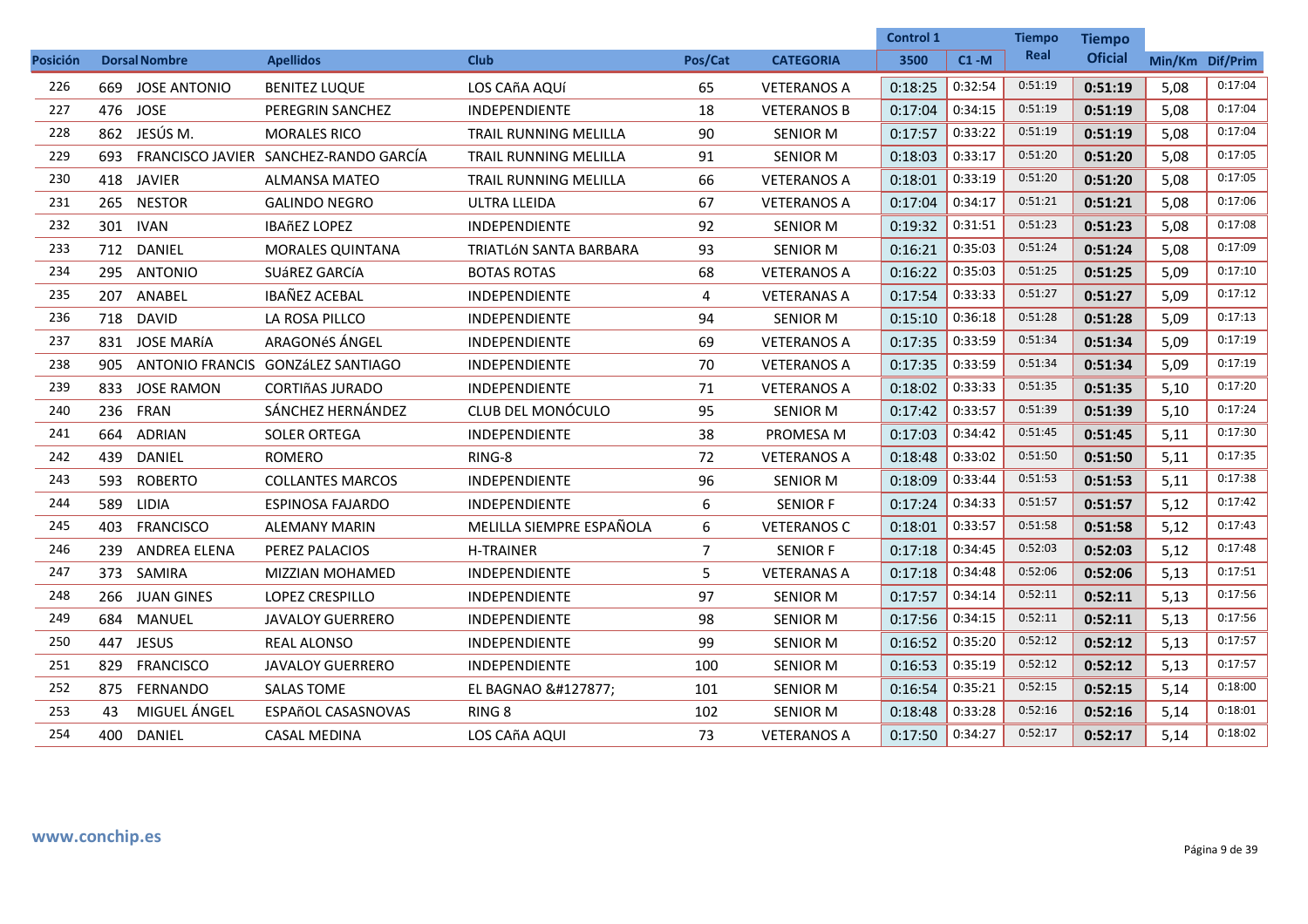|                 |                        |                                         |                              |                |                    | <b>Control 1</b> |          | <b>Tiempo</b> | <b>Tiempo</b>  |                 |         |
|-----------------|------------------------|-----------------------------------------|------------------------------|----------------|--------------------|------------------|----------|---------------|----------------|-----------------|---------|
| <b>Posición</b> | <b>Dorsal Nombre</b>   | <b>Apellidos</b>                        | <b>Club</b>                  | Pos/Cat        | <b>CATEGORIA</b>   | 3500             | $C1 - M$ | Real          | <b>Oficial</b> | Min/Km Dif/Prim |         |
| 255             | 547 MAIR JONATHAN      | <b>BENCHELUCH ELMALEH</b>               | <b>CLUB KORYO</b>            | 39             | PROMESA M          | 0:19:13          | 0:33:08  | 0:52:21       | 0:52:21        | 5,14            | 0:18:06 |
| 256             | 771 RAUL               | <b>GONZALEZ PEÑA</b>                    | <b>SUPERMUSCLE</b>           | 103            | <b>SENIOR M</b>    | 0:18:56          | 0:33:26  | 0:52:22       | 0:52:22        | 5,14            | 0:18:07 |
| 257             | 656 JUAN FRANCISCO     | <b>DIOS VALVERDE</b>                    | <b>INDEPENDIENTE</b>         | 19             | <b>VETERANOS B</b> | 0:18:53          | 0:33:31  | 0:52:24       | 0:52:24        | 5,14            | 0:18:09 |
| 258             | 686 JOSE LUIS          | PICHOTO URBANO                          | <b>INDEPENDIENTE</b>         | 20             | <b>VETERANOS B</b> | 0:19:10          | 0:33:15  | 0:52:25       | 0:52:25        | 5,15            | 0:18:10 |
| 259             | <b>DAVID</b><br>212    | ROMERO GONZALEZ                         | <b>HTRAINER</b>              | 104            | <b>SENIOR M</b>    | 0:18:17          | 0:34:16  | 0:52:33       | 0:52:33        | 5,15            | 0:18:18 |
| 260             | 196 JUAN PEDRO         | RAMIREZ PEREZ                           | <b>SUP MELILLA</b>           | 21             | <b>VETERANOS B</b> | 0:18:05          | 0:34:28  | 0:52:33       | 0:52:33        | 5,15            | 0:18:18 |
| 261             | 483<br>RAFAEL JOSé     | ALONSO PéREZ                            | <b>INDEPENDIENTE</b>         | 105            | <b>SENIOR M</b>    | 0:18:50          | 0:33:45  | 0:52:35       | 0:52:35        | 5,16            | 0:18:20 |
| 262             | 521 DOMINGO            | CAMAÑEZ GARCIA                          | <b>INDEPENDIENTE</b>         | 74             | <b>VETERANOS A</b> | 0:17:52          | 0:34:46  | 0:52:38       | 0:52:38        | 5,16            | 0:18:23 |
| 263             | 662 JUAN ANTONIO       | JARAMILLO DE CONTRERAS GA INDEPENDIENTE |                              | 40             | PROMESA M          | 0:16:58          | 0:35:40  | 0:52:38       | 0:52:38        | 5,16            | 0:18:23 |
| 264             | <b>MIMOUN</b><br>500   | EL BAURODI                              | <b>INDEPENDIENTE</b>         | 22             | <b>VETERANOS B</b> | 0:18:49          | 0:33:50  | 0:52:39       | 0:52:39        | 5,16            | 0:18:24 |
| 265             | CARLOS<br>287          | MOYA GARCIA                             | INDEPENDIENTE                | 106            | <b>SENIOR M</b>    | 0:18:01          | 0:34:38  | 0:52:39       | 0:52:39        | 5,16            | 0:18:24 |
| 266             | 408 JUAN ANTONIO       | MáRQUEZ CAZORLA                         | <b>INDEPENDIENTE</b>         | 75             | <b>VETERANOS A</b> | 0:16:55          | 0:35:47  | 0:52:42       | 0:52:42        | 5,16            | 0:18:27 |
| 267             | M.CARMEN<br>48         | <b>CALERO FERNANDEZ</b>                 | <b>HTRAINER</b>              | $\overline{2}$ | <b>VETERANAS B</b> | 0:17:44          | 0:35:05  | 0:52:49       | 0:52:49        | 5,17            | 0:18:34 |
| 268             | 181 JOSE ANGEL         | RUBIO SÁNCHEZ                           | PROBIKERS MELILLA            | 76             | <b>VETERANOS A</b> | 0:17:41          | 0:35:10  | 0:52:51       | 0:52:51        | 5,17            | 0:18:36 |
| 269             | 269<br><b>DAVID</b>    | <b>BALSA GáNDARA</b>                    | <b>PROBIKE</b>               | 77             | <b>VETERANOS A</b> | 0:18:21          | 0:34:31  | 0:52:52       | 0:52:52        | 5,17            | 0:18:37 |
| 270             | 652 RICARDO            | QUINTANILLA MUÑIZ                       | <b>INDEPENDIENTE</b>         | 78             | <b>VETERANOS A</b> | 0:18:56          | 0:33:56  | 0:52:52       | 0:52:52        | 5,17            | 0:18:37 |
| 271             | <b>JUAN LUIS</b><br>63 | RAMIREZ RAMIREZ                         | <b>PROBIKE MELILLA</b>       | 107            | <b>SENIOR M</b>    | 0:17:41          | 0:35:12  | 0:52:53       | 0:52:53        | 5,17            | 0:18:38 |
| 272             | 638                    | FRANCISCO MANU CASTILLO JIMENEZ         | <b>INDEPENDIENTE</b>         | 79             | <b>VETERANOS A</b> | 0:16:56          | 0:35:58  | 0:52:54       | 0:52:54        | 5,17            | 0:18:39 |
| 273             | 213 SERGIO             | <b>SILVA FORTES</b>                     | <b>H-TRAINER</b>             | 80             | <b>VETERANOS A</b> | 0:18:17          | 0:34:41  | 0:52:58       | 0:52:58        | 5,18            | 0:18:43 |
| 274             | 325 JUAN CARLOS        | <b>MARIN ESTRADA</b>                    | <b>TRAIL RUNNING MELILLA</b> | 81             | <b>VETERANOS A</b> | 0:18:31          | 0:34:35  | 0:53:06       | 0:53:06        | 5,19            | 0:18:51 |
| 275             | 475 JAVIER             | <b>COLLADO TORRENTE</b>                 | <b>INDEPENDIENTE</b>         | 41             | PROMESA M          | 0:18:02          | 0:35:06  | 0:53:08       | 0:53:08        | 5,19            | 0:18:53 |
| 276             | 721 JOSé DAVID         | <b>GUTIÉRREZ NAVARRETE</b>              | EL CLUB DEL MONÓCULO         | 108            | <b>SENIOR M</b>    | 0:17:40          | 0:35:34  | 0:53:14       | 0:53:14        | 5,19            | 0:18:59 |
| 277             | 332 JOSE ANTONIO       | RUIZ DE TORRES                          | <b>BOTAS ROTAS</b>           | 82             | <b>VETERANOS A</b> | 0:18:06          | 0:35:08  | 0:53:14       | 0:53:14        | 5,19            | 0:18:59 |
| 278             | 545 RAUL               | <b>TORRECILLA DAMIANO</b>               | INDIPENDIENTE                | 109            | <b>SENIOR M</b>    | 0:17:40          | 0:35:35  | 0:53:15       | 0:53:15        | 5,20            | 0:19:00 |
| 279             | <b>TAMARA</b><br>743   | ESTARADA GONZALEZ                       | <b>INDEPENDIENTE</b>         | 8              | <b>SENIOR F</b>    | 0:17:48          | 0:35:29  | 0:53:17       | 0:53:17        | 5,20            | 0:19:02 |
| 280             | 562 ANDREA             | <b>ALCOBA GUERRERO</b>                  | <b>INDEPENDIENTE</b>         | 5              | <b>PROMESA F</b>   | 0:17:47          | 0:35:30  | 0:53:17       | 0:53:17        | 5,20            | 0:19:02 |
| 281             | 874 SERGIO             | <b>GRANDE ROMÁN</b>                     | INDEPENDIENTE                | 83             | <b>VETERANOS A</b> |                  |          | 0:53:18       | 0:53:18        | 5,20            | 0:19:03 |
| 282             | 739 JOSE MARIA         | <b>MORENO GUTIERREZ</b>                 | <b>INDEPENDIENTE</b>         | 84             | <b>VETERANOS A</b> | 0:18:30          | 0:34:51  | 0:53:21       | 0:53:21        | 5,20            | 0:19:06 |
| 283             | 354 JOSE CARLOS        | <b>GALINDO SANCHEZ</b>                  | A.C.D. SANTA RITA            | 85             | <b>VETERANOS A</b> | 0:19:11          | 0:34:11  | 0:53:22       | 0:53:22        | 5,20            | 0:19:07 |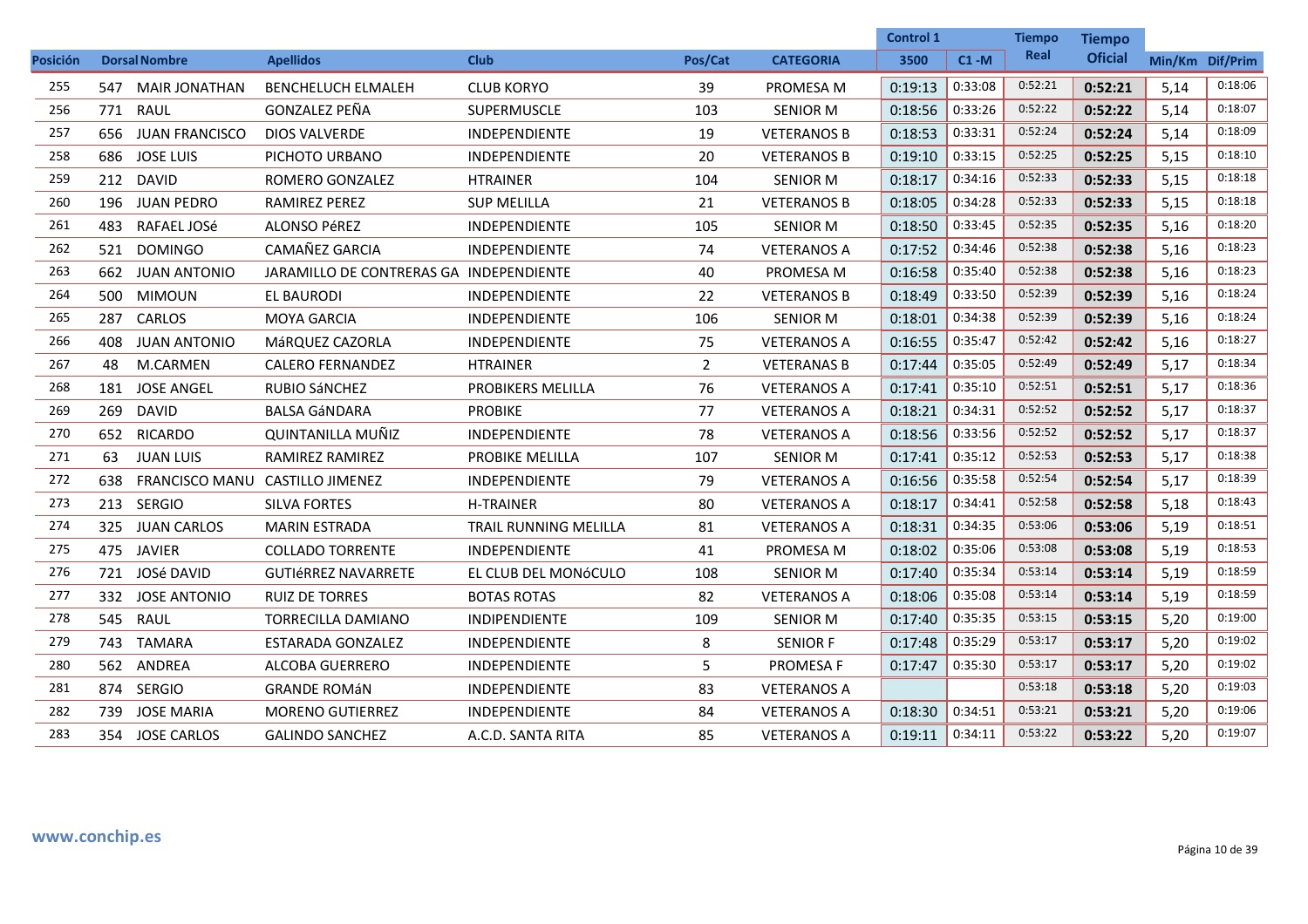|                 |         |                                  |                                    |                              |                |                    | <b>Control 1</b> |          | <b>Tiempo</b> | <b>Tiempo</b>  |                 |         |
|-----------------|---------|----------------------------------|------------------------------------|------------------------------|----------------|--------------------|------------------|----------|---------------|----------------|-----------------|---------|
| <b>Posición</b> |         | <b>Dorsal Nombre</b>             | <b>Apellidos</b>                   | <b>Club</b>                  | Pos/Cat        | <b>CATEGORIA</b>   | 3500             | $C1 - M$ | Real          | <b>Oficial</b> | Min/Km Dif/Prim |         |
| 284             |         | 527 JOSE MANUEL                  | <b>MARQUEZ URDIALES</b>            | <b>BOTAS ROTAS</b>           | 23             | <b>VETERANOS B</b> | 0:16:26          | 0:37:03  | 0:53:29       | 0:53:29        | 5,21            | 0:19:14 |
| 285             |         | 193 JOSE LUIS                    | SAENZ DE RODRIGAÑEZ GARCI CARICLUB |                              | 86             | <b>VETERANOS A</b> | 0:18:55          | 0:34:39  | 0:53:34       | 0:53:34        | 5,21            | 0:19:19 |
| 286             |         | 791 CARLOS                       | <b>CROUSEILLES VILLENA</b>         | <b>INDEPENDIENTE</b>         | 110            | <b>SENIOR M</b>    | 0:18:11          | 0:35:25  | 0:53:36       | 0:53:36        | 5,22            | 0:19:21 |
| 287             |         | 518 ANTONIO JUAN                 | PEREZ ALONSO                       | <b>INDEPENDIENTE</b>         | 42             | PROMESA M          | 0:20:26          | 0:33:15  | 0:53:41       | 0:53:41        | 5,22            | 0:19:26 |
| 288             | 117     | <b>EMILIO JOSE</b>               | <b>GALLARDO HORNOS</b>             | <b>INDEPENDIENTE</b>         | 87             | <b>VETERANOS A</b> | 0:20:27          | 0:33:15  | 0:53:42       | 0:53:42        | 5,22            | 0:19:27 |
| 289             |         | 431 MARGOT                       | MENDOZA RINCON                     | <b>IAE RESCUE</b>            | 9              | <b>SENIOR F</b>    | 0:18:15          | 0:35:28  | 0:53:43       | 0:53:43        | 5,22            | 0:19:28 |
| 290             | 147     | MARIA DEL ROSARI ALAMO GARCÍA    |                                    | <b>HTRAINER</b>              | 3              | <b>VETERANAS B</b> | 0:17:38          | 0:36:10  | 0:53:48       | 0:53:48        | 5,23            | 0:19:33 |
| 291             | 606     | FRANCISCO JAVIER DUEñAS GAMEZ    |                                    | A.C.D. SANTA RITA            | 24             | <b>VETERANOS B</b> | 0:17:50          | 0:35:59  | 0:53:49       | 0:53:49        | 5,23            | 0:19:34 |
| 292             |         | 572 SADIA                        | <b>LASRY MURCIANO</b>              | <b>INDEPENDIENTE</b>         | 25             | <b>VETERANOS B</b> | 0:18:08          | 0:35:47  | 0:53:55       | 0:53:55        | 5,24            | 0:19:40 |
| 293             |         | 531 ELIAS                        | <b>WAHNIS LASRY</b>                | <b>INDEPENDIENTE</b>         | 111            | <b>SENIOR M</b>    | 0:18:08          | 0:35:48  | 0:53:56       | 0:53:56        | 5,24            | 0:19:41 |
| 294             |         | 848 JOSE                         | ORTEGA LAGUNA                      | <b>INDEPENDIENTE</b>         | 112            | <b>SENIOR M</b>    | 0:18:09          | 0:35:49  | 0:53:58       | 0:53:58        | 5,24            | 0:19:43 |
| 295             |         | 122 JESUS                        | <b>FERNANDEZ OLIVARES</b>          | <b>INDEPENDIENTE</b>         | 113            | <b>SENIOR M</b>    | 0:19:45          | 0:34:14  | 0:53:59       | 0:53:59        | 5,24            | 0:19:44 |
| 296             |         | 114 JORGE                        | <b>MATA MOHAMED</b>                | <b>INDEPENDIENTE</b>         | 114            | <b>SENIOR M</b>    | 0:19:45          | 0:34:15  | 0:54:00       | 0:54:00        | 5,24            | 0:19:45 |
| 297             |         | 776 JORGE FRANCISCO NAVAS MORENO |                                    | <b>INDEPENDIENTE</b>         | 43             | PROMESA M          | 0:17:06          | 0:37:01  | 0:54:07       | 0:54:07        | 5.25            | 0:19:52 |
| 298             |         | 814 ABDELAZIZ                    | SALMI                              | <b>INDEPENDIENTE</b>         | 115            | <b>SENIOR M</b>    | 0:17:53          | 0:36:19  | 0:54:12       | 0:54:12        | 5,25            | 0:19:57 |
| 299             |         | 151 JOSé MANUEL                  | <b>LAVERNIA RIOS</b>               | <b>INDEPENDIENTE</b>         | 88             | <b>VETERANOS A</b> | 0:18:13          | 0:36:04  | 0:54:17       | 0:54:17        | 5,26            | 0:20:02 |
| 300             | 564     | <b>IRENE</b>                     | <b>BOLADO GONZALEZ</b>             | CLUB DE ATLETISMO PLAYA DE M | 10             | <b>SENIOR F</b>    | 0:19:21          | 0:34:58  | 0:54:19       | 0:54:19        | 5,26            | 0:20:04 |
| 301             | 422 LEO |                                  | <b>GARCIA CANELA</b>               | <b>OLIMPIC CENTER</b>        | 89             | <b>VETERANOS A</b> | 0:19:21          | 0:35:03  | 0:54:24       | 0:54:24        | 5,26            | 0:20:09 |
| 302             |         | 724 FRANCISCO                    | <b>BERNAL PEREZ</b>                | <b>INDEPENDENDIENTE</b>      | 7              | <b>VETERANOS C</b> | 0:17:51          | 0:36:36  | 0:54:27       | 0:54:27        | 5,27            | 0:20:12 |
| 303             | 170     | MIGUEL SALVADO                   | <b>MARIN MARMOLEJO</b>             | <b>INDEPENDIENTE</b>         | 90             | <b>VETERANOS A</b> | 0:18:45          | 0:35:42  | 0:54:27       | 0:54:27        | 5,27            | 0:20:12 |
| 304             | 305     | <b>IRENE</b>                     | NAVARRETE PEREZ                    | <b>ALBORAN</b>               | 6              | <b>PROMESA F</b>   | 0:17:39          | 0:36:49  | 0:54:28       | 0:54:28        | 5,27            | 0:20:13 |
| 305             | 81      | <b>ANDRES ANTONIO</b>            | <b>LOPEZ GUTIERREZ</b>             | MELILLA SIEMPRE ESPAñOLA     | 26             | <b>VETERANOS B</b> | 0:18:42          | 0:35:49  | 0:54:31       | 0:54:31        | 5,27            | 0:20:16 |
| 306             |         | 856 JOSE ANTONIO                 | PALAU CUEVAS                       | <b>INDEPENDIENTE</b>         | 27             | <b>VETERANOS B</b> | 0:18:16          | 0:36:16  | 0:54:32       | 0:54:32        | 5,27            | 0:20:17 |
| 307             |         | 402 JUAN LUIS                    | VAZQUEZ PONCE DE LEON              | CLUB CICLISTA CIUDAD AUTONO  | 8              | <b>VETERANOS C</b> | 0:18:43          | 0:35:50  | 0:54:33       | 0:54:33        | 5,27            | 0:20:18 |
| 308             | 51      | <b>JOSE CARLOS</b>               | NAVARRETE AHMED                    | <b>BMR</b>                   | 116            | <b>SENIOR M</b>    | 0:17:53          | 0:36:41  | 0:54:34       | 0:54:34        | 5,27            | 0:20:19 |
| 309             | 819     | MIGUEL                           | ESCUTIA PINILLA                    | <b>INDEPENDIENTE</b>         | 9              | VETERANOS C        | 0:19:46          | 0:34:52  | 0:54:38       | 0:54:38        | 5,28            | 0:20:23 |
| 310             | 198     | RAFAEL                           | <b>AGUILAR MARTÍNEZ</b>            | <b>INDEPENDIENTE</b>         | 117            | <b>SENIOR M</b>    | 0:18:35          | 0:36:05  | 0:54:40       | 0:54:40        | 5,28            | 0:20:25 |
| 311             | 69      | <b>CRISTINA</b>                  | <b>UCLE MORENO</b>                 | <b>TRAIL RUNNING MELILLA</b> | 6              | <b>VETERANAS A</b> | 0:19:19          | 0:35:23  | 0:54:42       | 0:54:42        | 5,28            | 0:20:27 |
| 312             |         | 635 EMMA                         | MORALEJO VIDAL                     | INDEPENDIENTE                | $\overline{7}$ | <b>VETERANAS A</b> | 0:19:01          | 0:35:45  | 0:54:46       | 0:54:46        | 5,29            | 0:20:31 |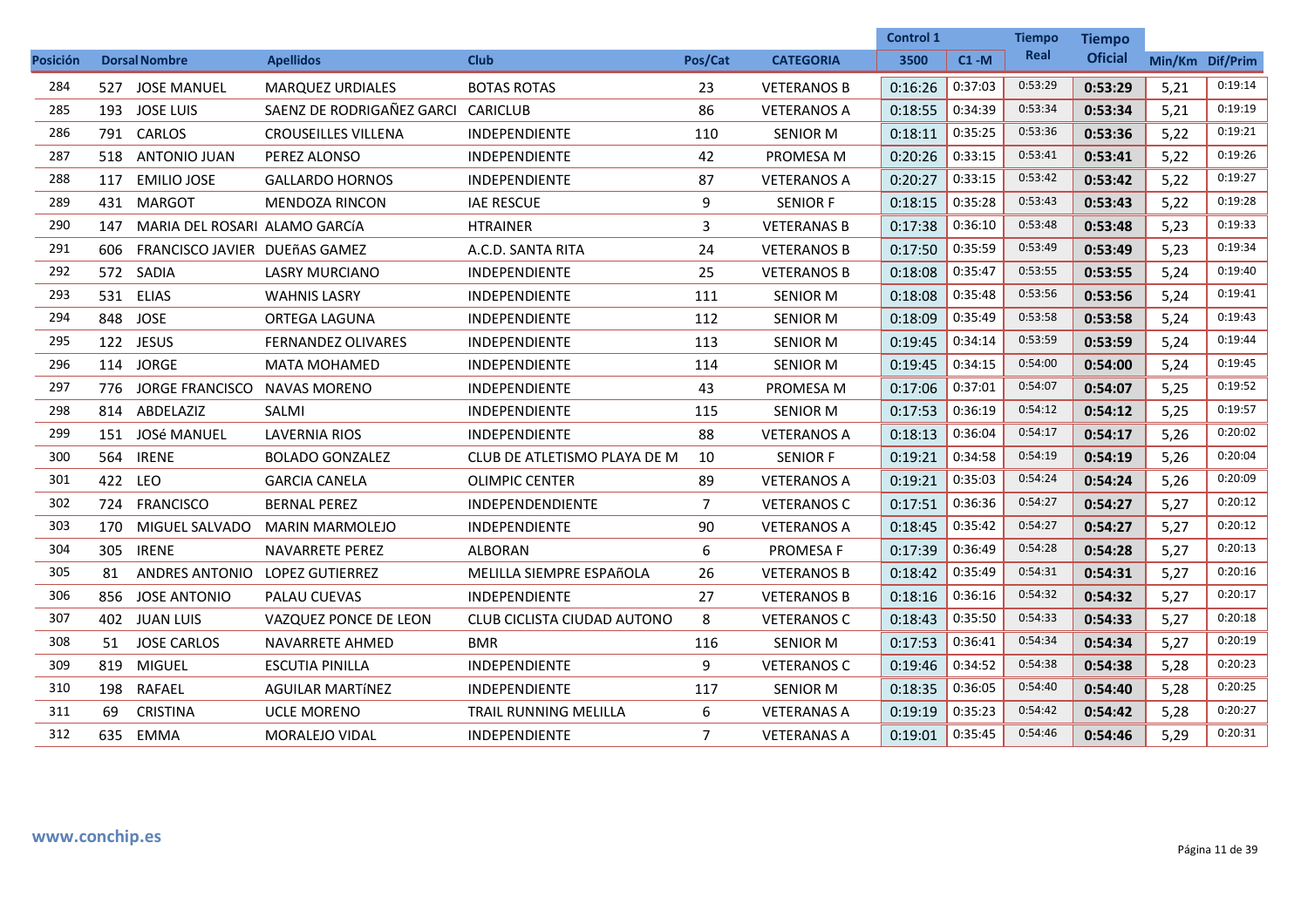|                 |     |                              |                              |                      |                |                    | Control 1 |          | <b>Tiempo</b> | Tiempo         |                 |         |
|-----------------|-----|------------------------------|------------------------------|----------------------|----------------|--------------------|-----------|----------|---------------|----------------|-----------------|---------|
| <b>Posición</b> |     | <b>Dorsal Nombre</b>         | <b>Apellidos</b>             | <b>Club</b>          | Pos/Cat        | <b>CATEGORIA</b>   | 3500      | $C1 - M$ | Real          | <b>Oficial</b> | Min/Km Dif/Prim |         |
| 313             |     | 501 JOSE MANUEL              | <b>ESPAñA GUERRERO</b>       | INDEPENDIENTE        | 118            | <b>SENIOR M</b>    | 0:20:25   | 0:34:27  | 0:54:52       | 0:54:52        | 5,29            | 0:20:37 |
| 314             |     | 788 JUAN                     | ANDUJAR NARVAEZ              | INDEPENDIENTE        | 91             | <b>VETERANOS A</b> | 0:19:57   | 0:35:00  | 0:54:57       | 0:54:57        | 5,30            | 0:20:42 |
| 315             |     | 261 CAROLINA                 | <b>QUESADA TOREZANO</b>      | <b>INDEPENDIENTE</b> | 11             | <b>SENIOR F</b>    | 0:19:01   | 0:36:06  | 0:55:07       | 0:55:07        | 5,31            | 0:20:52 |
| 316             |     | 267 ROBERTO                  | <b>MURILLO GÁLVEZ</b>        | <b>INDEPENDIENTE</b> | 119            | <b>SENIOR M</b>    | 0:19:00   | 0:36:09  | 0:55:09       | 0:55:09        | 5,31            | 0:20:54 |
| 317             | 690 | <b>DIEGO</b>                 | <b>ALVAREZ IBAñEZ</b>        | <b>INDEPENDIENTE</b> | 92             | <b>VETERANOS A</b> | 0:19:18   | 0:35:51  | 0:55:09       | 0:55:09        | 5,31            | 0:20:54 |
| 318             |     | 262 SANTIAGO JOSE            | <b>CRUZ LOPEZ</b>            | <b>INDEPENDIENTE</b> | 120            | <b>SENIOR M</b>    | 0:19:01   | 0:36:10  | 0:55:11       | 0:55:11        | 5,31            | 0:20:56 |
| 319             | 96  | ALEJANDRO                    | <b>MUÑOZ ESTRADA</b>         | <b>INDEPENDIENTE</b> | 121            | <b>SENIOR M</b>    | 0:20:11   | 0:35:00  | 0:55:11       | 0:55:11        | 5,31            | 0:20:56 |
| 320             |     | 351 ABRAHAM                  | AMSELEM BITTAN               | <b>INDEPENDIENTE</b> | 93             | <b>VETERANOS A</b> | 0:20:10   | 0:35:02  | 0:55:12       | 0:55:12        | 5,31            | 0:20:57 |
| 321             |     | 926 JAVIER                   | SANCHEZ ANDÚJAR              | <b>INDEPENDIENTE</b> | 122            | <b>SENIOR M</b>    | 0:16:43   | 0:38:37  | 0:55:20       | 0:55:20        | 5,32            | 0:21:05 |
| 322             | 156 | CARLOS                       | JIMéNEZ GARBÍN               | INDEPENDIENTE        | 44             | PROMESA M          | 0:17:27   | 0:37:59  | 0:55:26       | 0:55:26        | 5,33            | 0:21:11 |
| 323             | 103 | CARLOS                       | <b>BRAVO GIRONA</b>          | <b>INDEPENDIENTE</b> | 123            | <b>SENIOR M</b>    | 0:18:06   | 0:37:23  | 0:55:29       | 0:55:29        | 5,33            | 0:21:14 |
| 324             |     | 611 EVA                      | <b>RUIZ BERDASCO</b>         | NO.                  | 12             | <b>SENIOR F</b>    | 0:19:09   | 0:36:22  | 0:55:31       | 0:55:31        | 5,33            | 0:21:16 |
| 325             | 599 | JENNY LILIANA                | <b>AVILA MOSQUERA</b>        | <b>INDEPENDIENTE</b> | $\overline{7}$ | <b>PROMESA F</b>   | 0:19:09   | 0:36:23  | 0:55:32       | 0:55:32        | 5,33            | 0:21:17 |
| 326             |     | 361 MIGUEL ANGEL             | LÓPEZ GONZÁLEZ               | <b>INDEPENDIENTE</b> | 94             | <b>VETERANOS A</b> | 0:18:59   | 0:36:33  | 0:55:32       | 0:55:32        | 5,33            | 0:21:17 |
| 327             | 417 | <b>ARTURO ANGEL</b>          | <b>LOPEZ MEDINA</b>          | INDEPENDIENTE        | 10             | <b>VETERANOS C</b> | 0:18:09   | 0:37:23  | 0:55:32       | 0:55:32        | 5,33            | 0:21:17 |
| 328             |     | 895 JESúS                    | <b>GARCÍA RICO</b>           | <b>INDEPENDIENTE</b> | 45             | PROMESA M          | 0:19:22   | 0:36:12  | 0:55:34       | 0:55:34        | 5,33            | 0:21:19 |
| 329             | 375 | FRANCISCO MANU MARTIN AGÜERA |                              | SUPERMUSCLE          | 95             | <b>VETERANOS A</b> | 0:20:00   | 0:35:36  | 0:55:36       | 0:55:36        | 5,34            | 0:21:21 |
| 330             | 446 | <b>JAVIER</b>                | <b>MORENO MEJIAS</b>         | <b>INDEPENDIENTE</b> | 46             | PROMESA M          | 0:17:01   | 0:38:35  | 0:55:36       | 0:55:36        | 5,34            | 0:21:21 |
| 331             |     | 761 FRANCISCO JESÚS          | RODRÍGUEZ SERRANO            | <b>INDEPENDIENTE</b> | 124            | <b>SENIOR M</b>    | 0:18:57   | 0:36:44  | 0:55:41       | 0:55:41        | 5,34            | 0:21:26 |
| 332             | 934 | RAFAEL                       | <b>COLLADO CORTES</b>        | <b>INDEPENDIENTE</b> | 96             | <b>VETERANOS A</b> | 0:18:57   | 0:36:45  | 0:55:42       | 0:55:42        | 5,34            | 0:21:27 |
| 333             | 320 | ANGELA                       | <b>RIOS VICENTE</b>          | SUPERMUSCLE          | 13             | <b>SENIOR F</b>    | 0:19:14   | 0:36:31  | 0:55:45       | 0:55:45        | 5,35            | 0:21:30 |
| 334             | 633 | <b>GABRIEL</b>               | <b>FONTCUBERTA FERNANDEZ</b> | <b>INDEPENDIENTE</b> | 125            | <b>SENIOR M</b>    | 0:19:36   | 0:36:11  | 0:55:47       | 0:55:47        | 5,35            | 0:21:32 |
| 335             | 816 | DIEGO                        | QUINTANA BARRIONUEVO         | <b>INDEPENDIENTE</b> | 126            | <b>SENIOR M</b>    | 0:19:59   | 0:35:49  | 0:55:48       | 0:55:48        | 5,35            | 0:21:33 |
| 336             | 804 | RICARDO                      | RODRIGUEZ COMENDEZ           | <b>INDEPENDIENTE</b> | 97             | <b>VETERANOS A</b> | 0:20:45   | 0:35:04  | 0:55:49       | 0:55:49        | 5,35            | 0:21:34 |
| 337             | 504 | <b>JUAN GABRIEL</b>          | <b>FORNIELES ACEBAL</b>      | <b>INDEPENDIENTE</b> | 127            | <b>SENIOR M</b>    | 0:20:15   | 0:35:34  | 0:55:49       | 0:55:49        | 5,35            | 0:21:34 |
| 338             | 891 | <b>VICENTE</b>               | <b>RUIZ RODRIGUEZ</b>        | <b>INDEPENDIENTE</b> | 28             | <b>VETERANOS B</b> | 0:19:43   | 0:36:08  | 0:55:51       | 0:55:51        | 5,35            | 0:21:36 |
| 339             |     | 892 SONIA                    | <b>RISOTO GUERRERO</b>       | <b>INDEPENDIENTE</b> | 8              | <b>VETERANAS A</b> | 0:19:42   | 0:36:10  | 0:55:52       | 0:55:52        | 5,35            | 0:21:37 |
| 340             |     | 621 JUAN ANTONIO             | ROMERO COBOS                 | <b>BMR</b>           | 128            | <b>SENIOR M</b>    | 0:18:00   | 0:37:52  | 0:55:52       | 0:55:52        | 5,35            | 0:21:37 |
| 341             |     | 699 LOLA                     | <b>MARTINEZ SERRANO</b>      | INDEPENDIENTE        | 9              | <b>VETERANAS A</b> | 0:20:47   | 0:35:06  | 0:55:53       | 0:55:53        | 5,35            | 0:21:38 |
|                 |     |                              |                              |                      |                |                    |           |          |               |                |                 |         |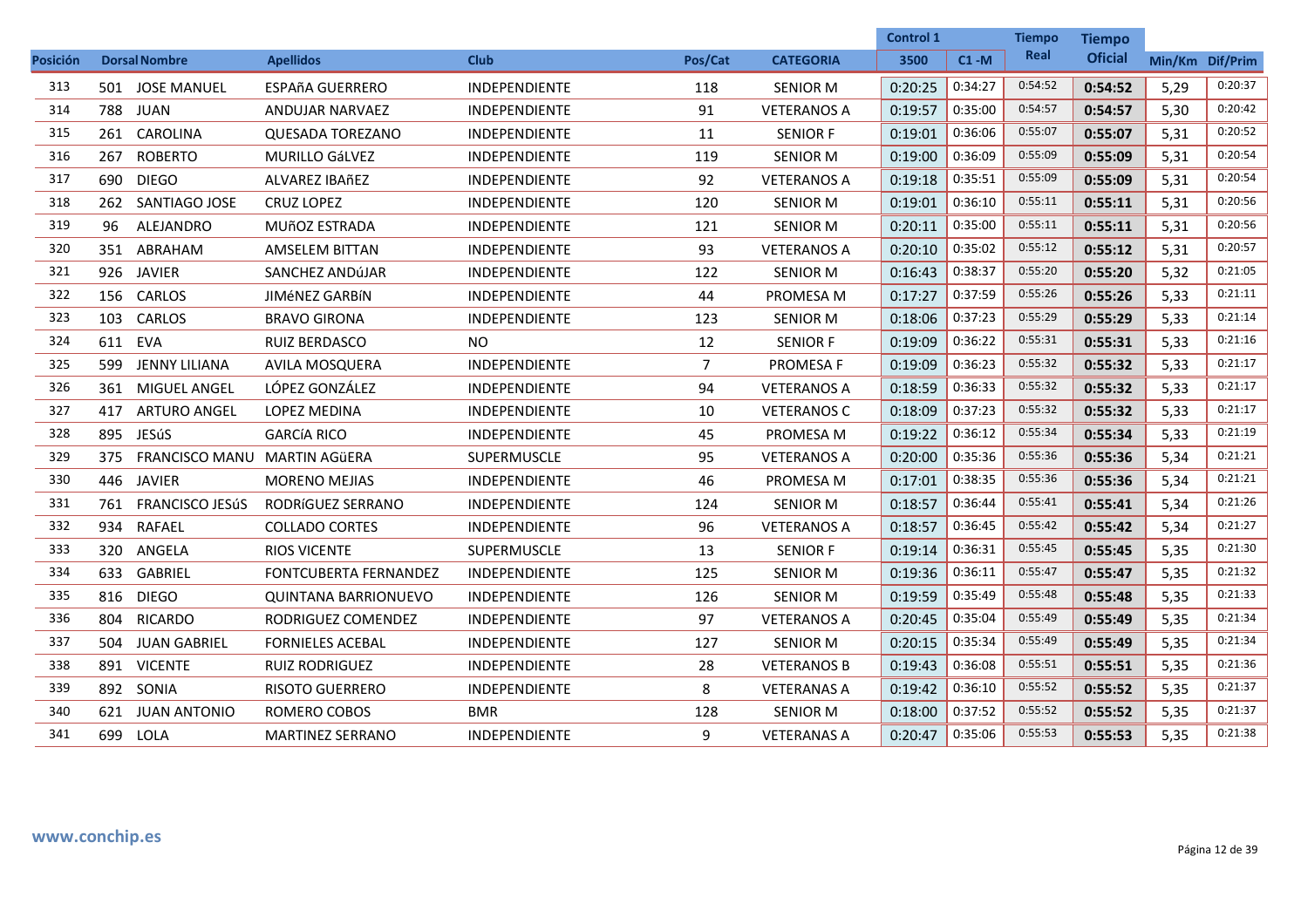|          |     |                      |                         |                          |         |                    | <b>Control 1</b> |          | <b>Tiempo</b> | Tiempo         |                 |         |
|----------|-----|----------------------|-------------------------|--------------------------|---------|--------------------|------------------|----------|---------------|----------------|-----------------|---------|
| Posición |     | <b>Dorsal Nombre</b> | <b>Apellidos</b>        | <b>Club</b>              | Pos/Cat | <b>CATEGORIA</b>   | 3500             | $C1 - M$ | Real          | <b>Oficial</b> | Min/Km Dif/Prim |         |
| 342      |     | 698 JOSÉ LUIS        | <b>GIL MOLINA</b>       | INDEPENDIENTE            | 29      | <b>VETERANOS B</b> | 0:20:46          | 0:35:07  | 0:55:53       | 0:55:53        | 5,35            | 0:21:38 |
| 343      |     | 109 NACHO            | <b>MESA ORTIZ</b>       | <b>INDEPENDIENTE</b>     | 98      | <b>VETERANOS A</b> | 0:19:36          | 0:36:19  | 0:55:55       | 0:55:55        | 5,36            | 0:21:40 |
| 344      |     | 111 VIRGINIA         | <b>OLIVARES AMAYA</b>   | <b>INDEPENDIENTE</b>     | 99      | <b>VETERANOS A</b> | 0:19:37          | 0:36:19  | 0:55:56       | 0:55:56        | 5,36            | 0:21:41 |
| 345      | 121 | JOSÉ DOMINGO         | <b>GARCÍA GUERRA</b>    | <b>INDEPENDIENTE</b>     | 100     | <b>VETERANOS A</b> | 0:19:19          | 0:36:37  | 0:55:56       | 0:55:56        | 5,36            | 0:21:41 |
| 346      | 533 | <b>ADRIAN</b>        | <b>MORENO POSTIGO</b>   | <b>INDEPENDIENTE</b>     | 47      | PROMESA M          | 0:18:07          | 0:37:50  | 0:55:57       | 0:55:57        | 5,36            | 0:21:42 |
| 347      | 220 | <b>TERESA</b>        | RINCÓN VINUESA          | <b>HTRAINER</b>          | 14      | <b>SENIOR F</b>    | 0:19:48          | 0:36:16  | 0:56:04       | 0:56:04        | 5,36            | 0:21:49 |
| 348      | 830 | SONIA                | <b>RUBIANO SEGOVIA</b>  | <b>INDEPENDIENTE</b>     | 10      | <b>VETERANAS A</b> | 0:19:39          | 0:36:32  | 0:56:11       | 0:56:11        | 5,37            | 0:21:56 |
| 349      | 650 | ELENA                | SANCHEZ CONTRERAS       | <b>INDEPENDIENTE</b>     | 15      | <b>SENIOR F</b>    | 0:20:15          | 0:35:58  | 0:56:13       | 0:56:13        | 5,37            | 0:21:58 |
| 350      |     | 780 FAISAL           | <b>ZBIDA POL</b>        | <b>INDEPENDIENTE</b>     | 48      | PROMESA M          | 0:19:07          | 0:37:09  | 0:56:16       | 0:56:16        | 5,38            | 0:22:01 |
| 351      | 779 | ABDELKRIM            | ZBIDA GONZALEZ          | INDEPENDIENTE            | 30      | <b>VETERANOS B</b> | 0:19:29          | 0:36:49  | 0:56:18       | 0:56:18        | 5,38            | 0:22:03 |
| 352      | 127 | <b>ANTONIO</b>       | <b>SOLER CARRALERO</b>  | <b>INDEPENDIENTE</b>     | 129     | <b>SENIOR M</b>    | 0:20:20          | 0:36:00  | 0:56:20       | 0:56:20        | 5,38            | 0:22:05 |
| 353      |     | 368 SANTIAGO         | <b>GUTIERREZ CUBERO</b> | <b>BOTAS ROTAS</b>       | 11      | <b>VETERANOS C</b> | 0:18:32          | 0:37:51  | 0:56:23       | 0:56:23        | 5,38            | 0:22:08 |
| 354      | 47  | MARÍA DE LOS ÁN      | JIMÉNEZ CAPEL           | ATLÉTICO MELILLA         | 16      | <b>SENIOR F</b>    | 0:19:38          | 0:36:47  | 0:56:25       | 0:56:25        | 5,39            | 0:22:10 |
| 355      | 840 | MARíA                | PAVÓN IGLESIAS          | <b>INDEPENDIENTE</b>     | 17      | <b>SENIOR F</b>    | 0:18:59          | 0:37:31  | 0:56:30       | 0:56:30        | 5,39            | 0:22:15 |
| 356      | 355 | MARIOLA              | DÍAZ MOLINA             | INDEPENDIENTE            | 18      | <b>SENIOR F</b>    | 0:18:48          | 0:37:54  | 0:56:42       | 0:56:42        | 5,40            | 0:22:27 |
| 357      | 292 | ANTONIO              | AMARO ROLDÁN            | <b>HTRAINER</b>          | 31      | <b>VETERANOS B</b> | 0:19:54          | 0:36:53  | 0:56:47       | 0:56:47        | 5,41            | 0:22:32 |
| 358      | 487 | <b>ROBERTO</b>       | <b>LAGO RAMA</b>        | <b>INDEPENDIENTE</b>     | 101     | <b>VETERANOS A</b> | 0:19:58          | 0:36:56  | 0:56:54       | 0:56:54        | 5,41            | 0:22:39 |
| 359      | 526 | MANUEL               | <b>MATEO</b>            | <b>INDEPENDIENTE</b>     | 130     | <b>SENIOR M</b>    | 0:20:26          | 0:36:28  | 0:56:54       | 0:56:54        | 5,41            | 0:22:39 |
| 360      | 79  | <b>BORJA</b>         | RUBIO SOLER             | <b>INDEPENDIENTE</b>     | 131     | <b>SENIOR M</b>    | 0:21:07          | 0:35:51  | 0:56:58       | 0:56:58        | 5,42            | 0:22:43 |
| 361      | 252 | <b>CURRO</b>         | <b>RUBIO SOLER</b>      | <b>ROSCACHAPA</b>        | 132     | <b>SENIOR M</b>    | 0:21:06          | 0:35:52  | 0:56:58       | 0:56:58        | 5,42            | 0:22:43 |
| 362      | 649 | <b>JUAN MANUEL</b>   | MANZANO SILVA           | INDEPENDIENTE            | 133     | <b>SENIOR M</b>    | 0:19:27          | 0:37:33  | 0:57:00       | 0:57:00        | 5,42            | 0:22:45 |
| 363      | 159 | ÁNGEL                | <b>ROBINA HIDALGO</b>   | <b>INDEPENDIENTE</b>     | 134     | <b>SENIOR M</b>    | 0:19:28          | 0:37:32  | 0:57:00       | 0:57:00        | 5,42            | 0:22:45 |
| 364      | 509 | <b>DAVID</b>         | <b>GARCÉS ROBLES</b>    | MULTIÓPTICAS MELILLA     | 49      | PROMESA M          | 0:18:50          | 0:38:12  | 0:57:02       | 0:57:02        | 5,42            | 0:22:47 |
| 365      | 383 | <b>RUBEN</b>         | <b>HERMIDA RISPA</b>    | <b>INDEPENDIENTE</b>     | 135     | <b>SENIOR M</b>    | 0:19:04          | 0:38:08  | 0:57:12       | 0:57:12        | 5,43            | 0:22:57 |
| 366      | 937 | <b>JUAN ANGEL</b>    | <b>GARCIA SALAS</b>     | INDEPENDIENTE            | 136     | <b>SENIOR M</b>    | 0:20:13          | 0:37:00  | 0:57:13       | 0:57:13        | 5,43            | 0:22:58 |
| 367      | 613 | <b>FRANCISCO</b>     | <b>HERRERO RUIZ</b>     | <b>INDEPENDIENTE</b>     | 12      | <b>VETERANOS C</b> | 0:20:09          | 0:37:06  | 0:57:15       | 0:57:15        | 5,44            | 0:23:00 |
| 368      | 820 | <b>FRANCISCO</b>     | RODRIGUEZ TADEO         | INDEPENDIENTE            | 32      | <b>VETERANOS B</b> | 0:20:05          | 0:37:19  | 0:57:24       | 0:57:24        | 5,44            | 0:23:09 |
| 369      | 844 | DAVID                | ARéVALO MANCHA          | MELILLA SIEMPRE ESPAÑOLA | 102     | <b>VETERANOS A</b> | 0:20:04          | 0:37:20  | 0:57:24       | 0:57:24        | 5,44            | 0:23:09 |
| 370      |     | 893 ANTONIO          | ZAMUDIO CUETO           | INDEPENDIENTE            | 13      | <b>VETERANOS C</b> | 0:20:19          | 0:37:05  | 0:57:24       | 0:57:24        | 5,44            | 0:23:09 |
|          |     |                      |                         |                          |         |                    |                  |          |               |                |                 |         |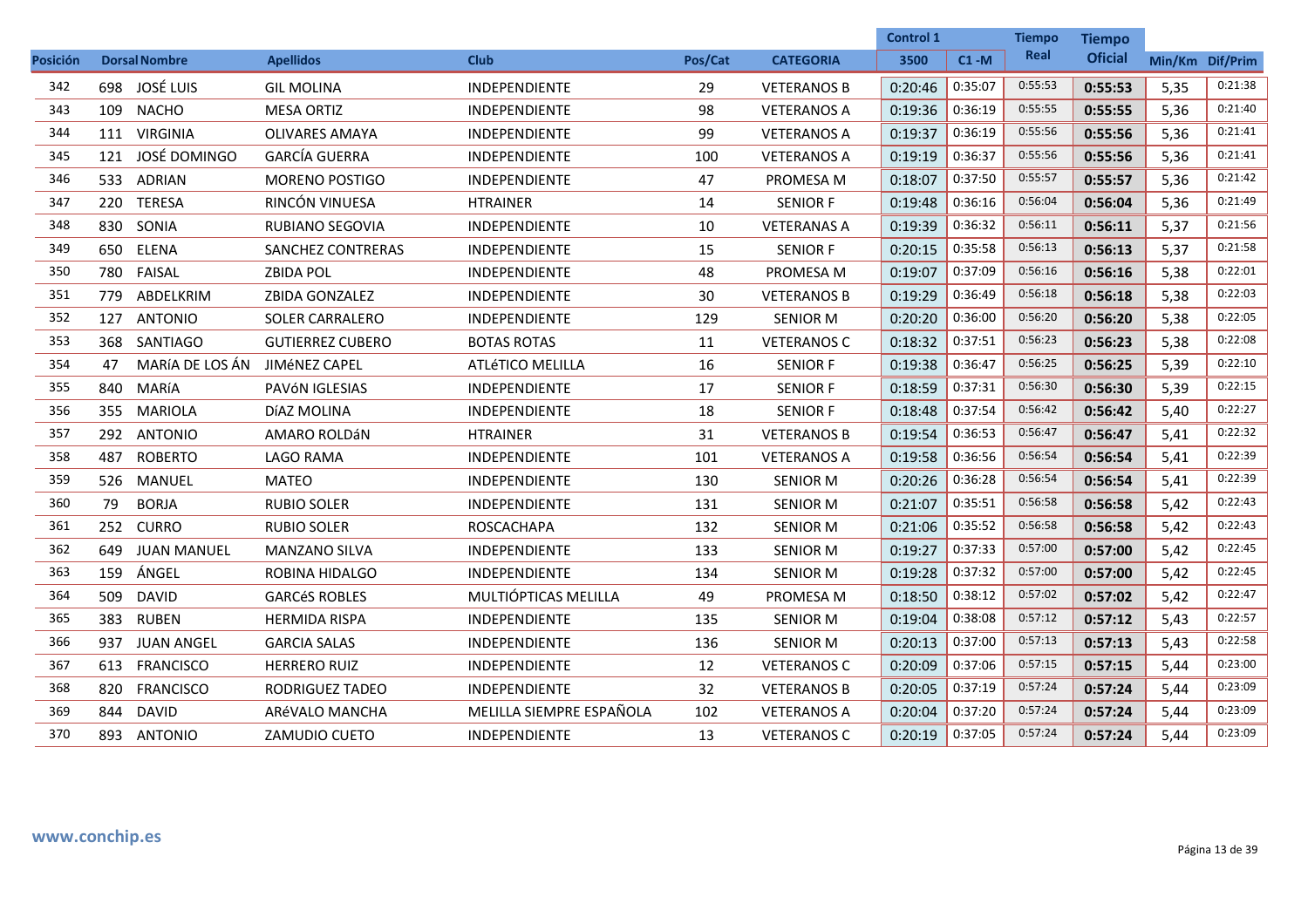|                 |                          |                     |                                      |                         |         |                    | <b>Control 1</b> |          | <b>Tiempo</b> | Tiempo         |                 |         |
|-----------------|--------------------------|---------------------|--------------------------------------|-------------------------|---------|--------------------|------------------|----------|---------------|----------------|-----------------|---------|
| <b>Posición</b> | <b>Dorsal Nombre</b>     |                     | <b>Apellidos</b>                     | <b>Club</b>             | Pos/Cat | <b>CATEGORIA</b>   | 3500             | $C1 - M$ | Real          | <b>Oficial</b> | Min/Km Dif/Prim |         |
| 371             | 845 ADOLFO               |                     | SANCHEZ-RANDO BUENO                  | INDEPENDIENTE           | 103     | <b>VETERANOS A</b> | 0:19:06          | 0:38:19  | 0:57:25       | 0:57:25        | 5,45            | 0:23:10 |
| 372             | <b>JOSE MARIA</b><br>924 |                     | <b>GARCIA DE TORRES</b>              | <b>GRUPO BMR</b>        | 14      | <b>VETERANOS C</b> | 0:18:08          | 0:39:22  | 0:57:30       | 0:57:30        | 5,45            | 0:23:15 |
| 373             | MANOLO<br>787            |                     | <b>BERRUEZO BUENDIA</b>              | <b>INDEPENDIENTE</b>    | 104     | <b>VETERANOS A</b> | 0:20:08          | 0:37:22  | 0:57:30       | 0:57:30        | 5,45            | 0:23:15 |
| 374             | 385 DAVID                |                     | <b>ALVAREZ MENENDEZ</b>              | <b>INDEPENDIENTE</b>    | 33      | <b>VETERANOS B</b> | 0:20:18          | 0:37:13  | 0:57:31       | 0:57:31        | 5,45            | 0:23:16 |
| 375             | 619<br><b>FELICISIMO</b> |                     | <b>AGUADO ARROYO</b>                 | INDEPENDIENTE           | 34      | <b>VETERANOS B</b> | 0:20:21          | 0:37:14  | 0:57:35       | 0:57:35        | 5,46            | 0:23:20 |
| 376             | 700 ANA                  |                     | LÓPEZ LOMBARDO                       | <b>INDEPENDIENTE</b>    | 11      | <b>VETERANAS A</b> | 0:20:38          | 0:36:58  | 0:57:36       | 0:57:36        | 5,46            | 0:23:21 |
| 377             | 624                      | MIGUEL ÁNGEL        | <b>DELGADO PÉREZ</b>                 | INDEPENDIENTE           | 105     | <b>VETERANOS A</b> | 0:20:38          | 0:36:58  | 0:57:36       | 0:57:36        | 5,46            | 0:23:21 |
| 378             | <b>BLANCA</b><br>607     |                     | SAAVEDRA ROSA                        | <b>INDEPENDIENTE</b>    | 8       | <b>PROMESA F</b>   | 0:20:15          | 0:37:22  | 0:57:37       | 0:57:37        | 5,46            | 0:23:22 |
| 379             | 608                      | <b>SERGIO ROMAN</b> | <b>JODAR GARCIA</b>                  | <b>INDEPENDIENTE</b>    | 137     | <b>SENIOR M</b>    | 0:20:14          | 0:37:23  | 0:57:37       | 0:57:37        | 5,46            | 0:23:22 |
| 380             | 142 JUAN JOSE            |                     | <b>ONTIVEROS ROSAS</b>               | PROBIKER MELILLA        | 106     | <b>VETERANOS A</b> | 0:19:15          | 0:38:25  | 0:57:40       | 0:57:40        | 5,46            | 0:23:25 |
| 381             | <b>REBECA</b><br>44      |                     | <b>FERROL CALERO</b>                 | <b>HTRAINER</b>         | 19      | <b>SENIOR F</b>    | 0:18:55          | 0:38:47  | 0:57:42       | 0:57:42        | 5.46            | 0:23:27 |
| 382             | 137<br><b>LETICIA</b>    |                     | <b>GONGORA BUEZO</b>                 | <b>INDEPENDIENTE</b>    | 20      | <b>SENIOR F</b>    | 0:21:02          | 0:36:40  | 0:57:42       | 0:57:42        | 5,46            | 0:23:27 |
| 383             | 140<br>ADRIANA           |                     | VALENCIA LÓPEZ                       | <b>INDEPENDIENTE</b>    | 21      | <b>SENIOR F</b>    | 0:21:02          | 0:36:40  | 0:57:42       | 0:57:42        | 5,46            | 0:23:27 |
| 384             | 247 FEDERICO             |                     | RODRÍGUEZ MARTÍNEZ                   | <b>PROBIKE</b>          | 107     | <b>VETERANOS A</b> | 0:19:14          | 0:38:29  | 0:57:43       | 0:57:43        | 5,46            | 0:23:28 |
| 385             | 600 SALVADOR             |                     | <b>HERNANDEZ DE ANDRES</b>           | INDEPENDIENTE           | 138     | <b>SENIOR M</b>    | 0:20:15          | 0:37:29  | 0:57:44       | 0:57:44        | 5,46            | 0:23:29 |
| 386             | 594<br>LAURA             |                     | LÓPEZ CHOCLAN                        | <b>INDEPENDIENTE</b>    | 9       | <b>PROMESA F</b>   | 0:20:47          | 0:36:58  | 0:57:45       | 0:57:45        | 5,47            | 0:23:30 |
| 387             | 199                      | <b>JUAN CARLOS</b>  | <b>MARQUEZ ALONSO</b>                | <b>INDEPENDIENTE</b>    | 139     | <b>SENIOR M</b>    | 0:19:18          | 0:38:30  | 0:57:48       | 0:57:48        | 5,47            | 0:23:33 |
| 388             | PEDRO<br>865             |                     | <b>GARCIA HERNAN-GOMEZ</b>           | <b>INDEPENDIENTE</b>    | 35      | <b>VETERANOS B</b> | 0:18:29          | 0:39:28  | 0:57:57       | 0:57:57        | 5,48            | 0:23:42 |
| 389             | <b>MIRIAM</b><br>260     |                     | <b>MOHATAR BARBA</b>                 | CLUB ATLÉTICO MELILLA   | 10      | PROMESA F          | 0:19:31          | 0:38:26  | 0:57:57       | 0:57:57        | 5,48            | 0:23:42 |
| 390             | 565 JUANMA               |                     | PEREZ IGLESIAS                       | A.D.C. BOMBEROS MELILLA | 108     | <b>VETERANOS A</b> | 0:18:27          | 0:39:32  | 0:57:59       | 0:57:59        | 5,48            | 0:23:44 |
| 391             | CARMEN<br>682            |                     | CAÑADA ESPINOSA                      | <b>INDEPENDIENTE</b>    | 12      | <b>VETERANAS A</b> | 0:20:01          | 0:38:01  | 0:58:02       | 0:58:02        | 5,48            | 0:23:47 |
| 392             | PILAR<br>89              |                     | SEGURA RAMIRO                        | <b>INDEPENDIENTE</b>    | 13      | <b>VETERANAS A</b> | 0:19:25          | 0:38:37  | 0:58:02       | 0:58:02        | 5.48            | 0:23:47 |
| 393             | <b>JAVI</b><br>243       |                     | <b>SUAREZ ALMECIJA</b>               | CLUB DEL MONÓCULO       | 109     | <b>VETERANOS A</b> | 0:20:25          | 0:37:41  | 0:58:06       | 0:58:06        | 5,49            | 0:23:51 |
| 394             | 472 JOSE Mª              |                     | <b>IMBRODA BLASCO</b>                | <b>IAE RESCUE</b>       | 140     | <b>SENIOR M</b>    | 0:22:10          | 0:36:00  | 0:58:10       | 0:58:10        | 5.49            | 0:23:55 |
| 395             | 658 ROSENDO              |                     | <b>HERNANDEZ GARCIA</b>              | <b>INDEPENDIENTE</b>    | 15      | <b>VETERANOS C</b> | 0:18:54          | 0:39:18  | 0:58:12       | 0:58:12        | 5,49            | 0:23:57 |
| 396             | <b>VICTOR</b><br>890     |                     | SALINAS GALDEANO                     | <b>INDEPENDIENTE</b>    | 110     | <b>VETERANOS A</b> | 0:21:01          | 0:37:11  | 0:58:12       | 0:58:12        | 5,49            | 0:23:57 |
| 397             | 304                      | MARCELINO           | <b>GONZALEZ LOPEZ</b>                | <b>INDEPENDIENTE</b>    | 141     | <b>SENIOR M</b>    | 0:21:02          | 0:37:11  | 0:58:13       | 0:58:13        | 5,49            | 0:23:58 |
| 398             | ÁLVARO<br>370            |                     | <b>AZNAR TORRENTE</b>                | <b>INDEPENDIENTE</b>    | 50      | PROMESA M          | 0:20:35          | 0:37:40  | 0:58:15       | 0:58:15        | 5,50            | 0:24:00 |
| 399             |                          |                     | 797 ANTONIO VICENTE MAGRANER PERELLÓ | PROBIKE MELILLA         | 142     | <b>SENIOR M</b>    | 0:20:07          | 0:38:12  | 0:58:19       | 0:58:19        | 5,50            | 0:24:04 |
|                 |                          |                     |                                      |                         |         |                    |                  |          |               |                |                 |         |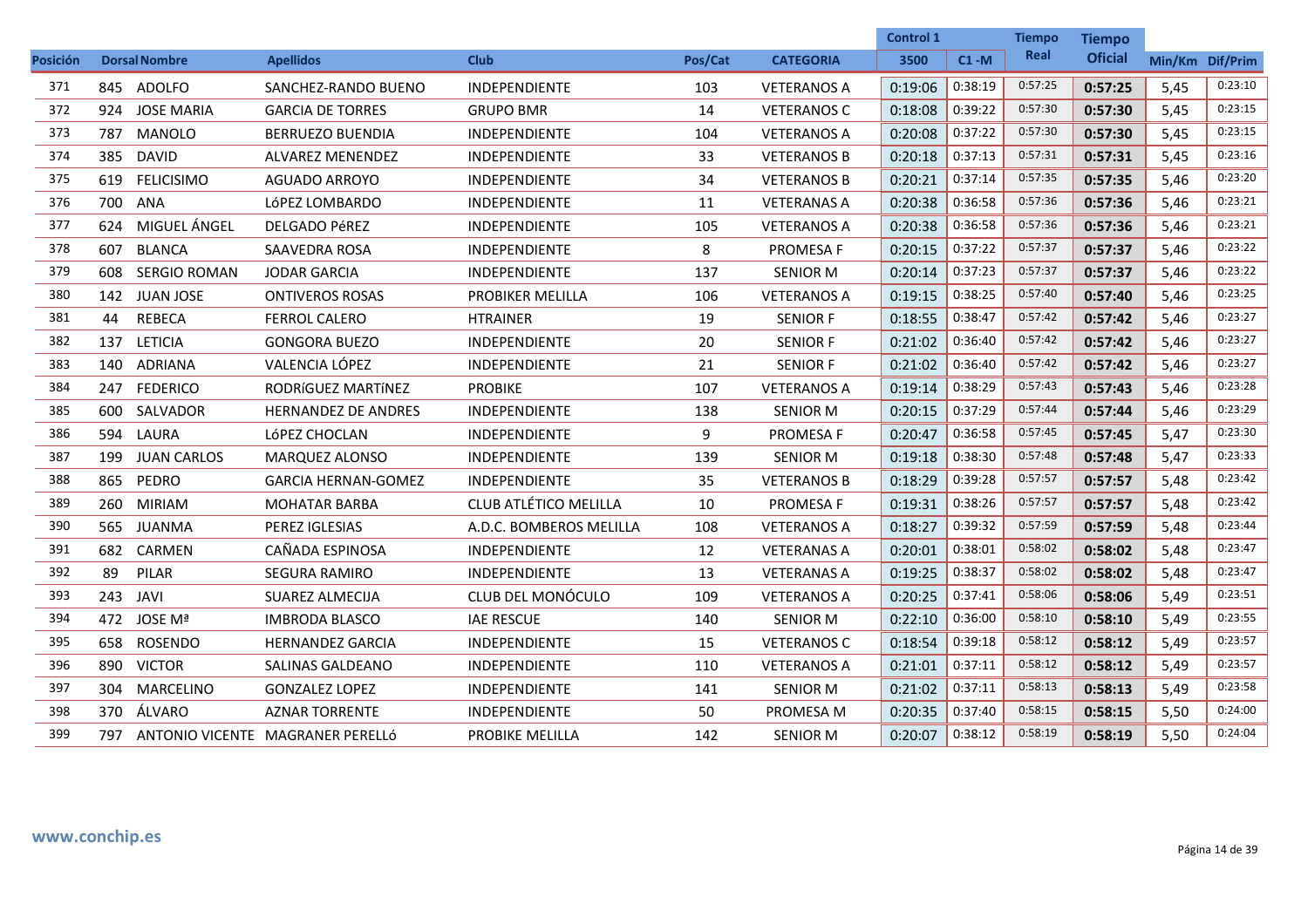|                 |          |                                   |                            |                                    |         |                    | <b>Control 1</b> |          | <b>Tiempo</b> | <b>Tiempo</b>  |                 |         |
|-----------------|----------|-----------------------------------|----------------------------|------------------------------------|---------|--------------------|------------------|----------|---------------|----------------|-----------------|---------|
| <b>Posición</b> |          | <b>Dorsal Nombre</b>              | <b>Apellidos</b>           | <b>Club</b>                        | Pos/Cat | <b>CATEGORIA</b>   | 3500             | $C1 - M$ | Real          | <b>Oficial</b> | Min/Km Dif/Prim |         |
| 400             |          | 145 MANUEL                        | ROMÁN ALEDO                | INDEPENDIENTE                      | 111     | <b>VETERANOS A</b> | 0:20:08          | 0:38:12  | 0:58:20       | 0:58:20        | 5,50            | 0:24:05 |
| 401             |          | 226 LOUAY                         | ABDESLAM EL FARHAOUI       | <b>INDEPENDIENTE</b>               | 51      | PROMESA M          | 0:18:44          | 0:39:45  | 0:58:29       | 0:58:29        | 5,51            | 0:24:14 |
| 402             |          | 781 VÍCTOR ANGEL                  | ZAMORA GONZÁLEZ            | <b>INDEPENDIENTE</b>               | 112     | <b>VETERANOS A</b> | 0:20:06          | 0:38:28  | 0:58:34       | 0:58:34        | 5,51            | 0:24:19 |
| 403             |          | 427 NERI                          | MOH ABDELKADER             | <b>CLUB DEPORTIVO HABITAT SALU</b> | 11      | PROMESA F          | 0:20:44          | 0:37:51  | 0:58:35       | 0:58:35        | 5,52            | 0:24:20 |
| 404             | 342      | <b>ANGEL JESUS</b>                | <b>GONZáLEZ GARCÍA</b>     | PEPI MODAS                         | 113     | <b>VETERANOS A</b> | 0:20:45          | 0:37:50  | 0:58:35       | 0:58:35        | 5,52            | 0:24:20 |
| 405             | 530      | <b>MIGUEL</b>                     | SORIANO PADILLO            | <b>HTRAINER</b>                    | 36      | <b>VETERANOS B</b> | 0:19:57          | 0:38:39  | 0:58:36       | 0:58:36        | 5,52            | 0:24:21 |
| 406             |          | 672 ALBERTO                       | <b>MORENO MEJIAS</b>       | <b>IAE RESCUE</b>                  | 143     | <b>SENIOR M</b>    | 0:21:33          | 0:37:05  | 0:58:38       | 0:58:38        | 5,52            | 0:24:23 |
| 407             | 725      | MIGUEL                            | <b>CARMONA ROMERO</b>      | <b>INDEPENDIENTE</b>               | 114     | <b>VETERANOS A</b> | 0:20:39          | 0:38:01  | 0:58:40       | 0:58:40        | 5.52            | 0:24:25 |
| 408             |          | 227 FELIX                         | <b>MONDOZ MARTI</b>        | <b>INDEPENDIENTE</b>               | 144     | <b>SENIOR M</b>    | 0:19:23          | 0:39:20  | 0:58:43       | 0:58:43        | 5,52            | 0:24:28 |
| 409             | 685      | <b>DANI</b>                       | MUñOZ HERNÁNDEZ            | <b>INDEPENDIENTE</b>               | 52      | PROMESA M          | 0:19:52          | 0:38:54  | 0:58:46       | 0:58:46        | 5,53            | 0:24:31 |
| 410             | 73       | <b>FRANCISCO</b>                  | <b>GARRIDO RODRIGUEZ</b>   | INDEPENDIENTE                      | 145     | <b>SENIOR M</b>    | 0:20:32          | 0:38:14  | 0:58:46       | 0:58:46        | 5,53            | 0:24:31 |
| 411             |          | 552 JOSE FRANCISCO                | <b>BALLESTEROS GARCIA</b>  | <b>IND</b>                         | 115     | <b>VETERANOS A</b> | 0:19:23          | 0:39:23  | 0:58:46       | 0:58:46        | 5,53            | 0:24:31 |
| 412             |          | 515 ALEXIS                        | <b>GARRIDO RODRIGUEZ</b>   | INDEPENDIENTE                      | 146     | <b>SENIOR M</b>    | 0:20:31          | 0:38:16  | 0:58:47       | 0:58:47        | 5,53            | 0:24:32 |
| 413             |          | 917 VICTORIA EUGENIA MUñOZ GARCIA |                            | <b>INDEPENDIENTE</b>               | 22      | <b>SENIOR F</b>    | 0:20:48          | 0:38:03  | 0:58:51       | 0:58:51        | 5,53            | 0:24:36 |
| 414             | 935      | <b>SERGIO</b>                     | <b>GARCIA FLORIDO</b>      | <b>INDEPENDIENTE</b>               | 116     | <b>VETERANOS A</b> | 0:20:49          | 0:38:02  | 0:58:51       | 0:58:51        | 5,53            | 0:24:36 |
| 415             |          | 365 ANA                           | GÓMEZ ESQUEMBRI            | INDEPENDIENTE                      | 23      | <b>SENIOR F</b>    | 0:20:49          | 0:38:08  | 0:58:57       | 0:58:57        | 5,54            | 0:24:42 |
| 416             | 584      | PATRICIA                          | <b>TELLO UTRERA</b>        | <b>ESTETICA PATRICIA</b>           | 24      | <b>SENIOR F</b>    | 0:20:42          | 0:38:18  | 0:59:00       | 0:59:00        | 5,54            | 0:24:45 |
| 417             |          | 492 CRISTIAN                      | <b>HUELIN ZARAGOZA</b>     | <b>INDEPENDIENTE</b>               | 147     | <b>SENIOR M</b>    | 0:20:22          | 0:38:42  | 0:59:04       | 0:59:04        | 5,54            | 0:24:49 |
| 418             | 167 LUIS |                                   | <b>RUIZ GARCÍA</b>         | INDEPENDIENTE                      | 37      | <b>VETERANOS B</b> | 0:20:27          | 0:38:37  | 0:59:04       | 0:59:04        | 5,54            | 0:24:49 |
| 419             | 939      | CARLOS                            | <b>CAMPOY</b>              | <b>INDEPENDIENTE</b>               | 117     | <b>VETERANOS A</b> | 0:19:50          | 0:39:19  | 0:59:09       | 0:59:09        | 5,55            | 0:24:54 |
| 420             |          | 211 HAMED                         | <b>MOHAMED MOHAMED</b>     | <b>INDEPENDIENTE</b>               | 38      | <b>VETERANOS B</b> | 0:19:04          | 0:40:07  | 0:59:11       | 0:59:11        | 5,55            | 0:24:56 |
| 421             | 444      | FRANCISCO JAVIER REYES GONZALEZ   |                            | INDEPENDIENTE                      | 148     | <b>SENIOR M</b>    | 0:19:47          | 0:39:31  | 0:59:18       | 0:59:18        | 5,56            | 0:25:03 |
| 422             | 357      | ÁLVARO                            | IMBRODA VáZQUEZ            | <b>INDEPENDIENTE</b>               | 149     | <b>SENIOR M</b>    | 0:20:53          | 0:38:37  | 0:59:30       | 0:59:30        | 5,57            | 0:25:15 |
| 423             | 348      | <b>MARINA</b>                     | <b>GARCIA URDIALES</b>     | INDEPENDIENTE                      | 25      | <b>SENIOR F</b>    | 0:20:52          | 0:38:38  | 0:59:30       | 0:59:30        | 5,57            | 0:25:15 |
| 424             | 720      | <b>OSCAR</b>                      | <b>RUIZ GONZALEZ</b>       | <b>INDEPENDIENTE</b>               | 150     | <b>SENIOR M</b>    | 0:20:04          | 0:39:29  | 0:59:33       | 0:59:33        | 5,57            | 0:25:18 |
| 425             | 921      | <b>NOEMY</b>                      | <b>GALLARDO CABANILLAS</b> | <b>INDEPENDIENTE</b>               | 26      | <b>SENIOR F</b>    | 0:22:31          | 0:37:04  | 0:59:35       | 0:59:35        | 5,58            | 0:25:20 |
| 426             | 920      | <b>IMANOL</b>                     | <b>HARO GOMEZ</b>          | INDEPENDIENTE                      | 151     | <b>SENIOR M</b>    | 0:22:32          | 0:37:04  | 0:59:36       | 0:59:36        | 5,58            | 0:25:21 |
| 427             | 828      | MIGUEL ANGEL                      | <b>BERRUEZO MARTINEZ</b>   | <b>INDEPENDIENTE</b>               | 118     | <b>VETERANOS A</b> | 0:20:05          | 0:39:32  | 0:59:37       | 0:59:37        | 5,58            | 0:25:22 |
| 428             |          | 190 EVA MARIA                     | SANTANA JIMENEZ            | <b>H-TRAINER</b>                   | 14      | <b>VETERANAS A</b> | 0:19:56          | 0:39:49  | 0:59:45       | 0:59:45        | 5,59            | 0:25:30 |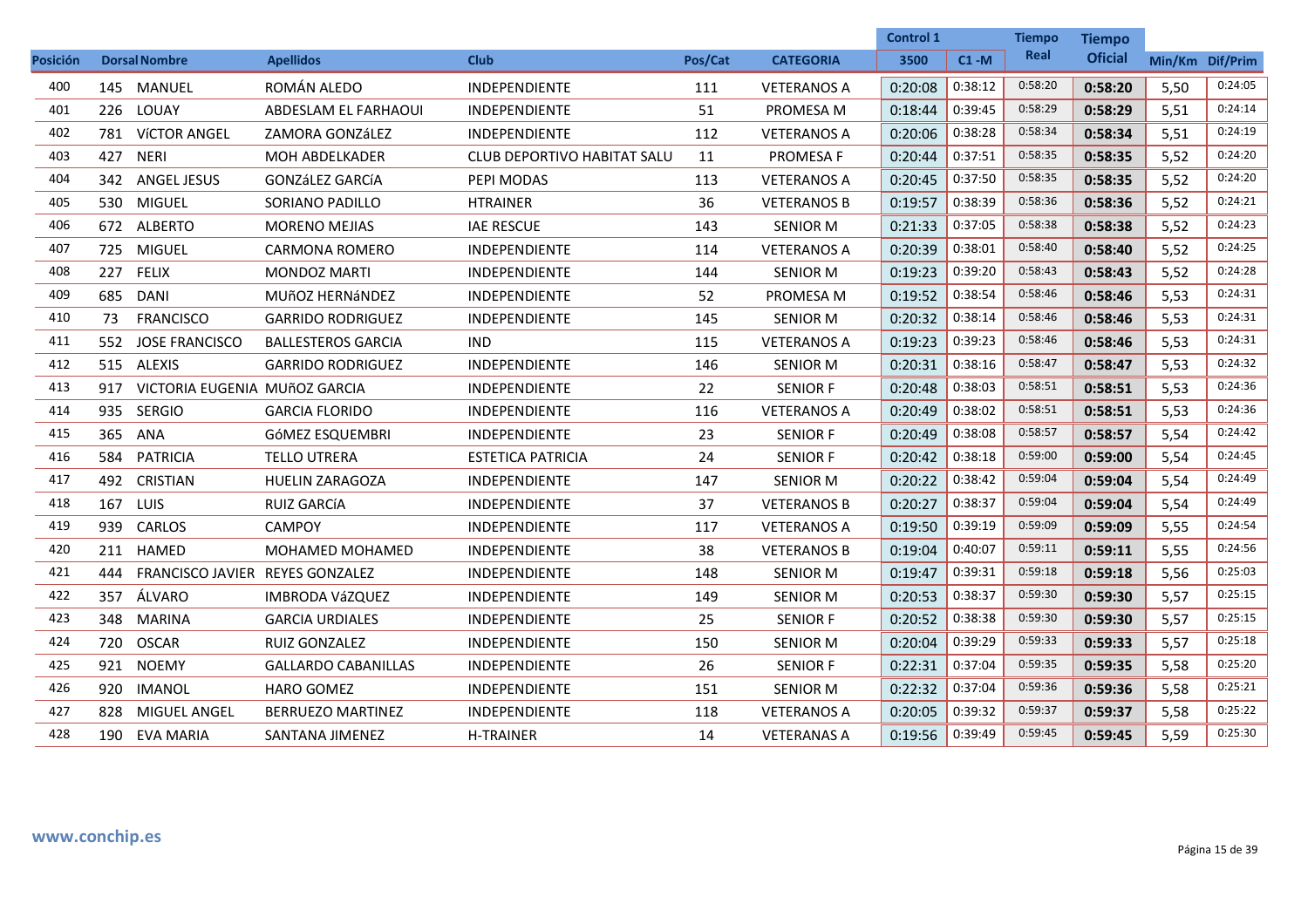|                 |     |                      |                               |                              |              |                    | <b>Control 1</b> |          | <b>Tiempo</b> | <b>Tiempo</b>  |                 |         |
|-----------------|-----|----------------------|-------------------------------|------------------------------|--------------|--------------------|------------------|----------|---------------|----------------|-----------------|---------|
| <b>Posición</b> |     | <b>Dorsal Nombre</b> | <b>Apellidos</b>              | <b>Club</b>                  | Pos/Cat      | <b>CATEGORIA</b>   | 3500             | $C1 - M$ | Real          | <b>Oficial</b> | Min/Km Dif/Prim |         |
| 429             |     | 214 JORGE            | CAñA ROCA                     | INDEPENDIENTE                | 152          | <b>SENIOR M</b>    | 0:19:46          | 0:40:00  | 0:59:46       | 0:59:46        | 5,59            | 0:25:31 |
| 430             |     | 119 ANTONIO          | <b>GALLEGO GONZáLEZ-ALLER</b> | <b>INDEPENDIENTE</b>         | 119          | <b>VETERANOS A</b> | 0:19:30          | 0:40:19  | 0:59:49       | 0:59:49        | 5,59            | 0:25:34 |
| 431             |     | 171 JOSE ÁNGEL       | LáZARO DELGADO                | <b>INDEPENDIENTE</b>         | 53           | PROMESA M          | 0:19:46          | 0:40:05  | 0:59:51       | 0:59:51        | 5,59            | 0:25:36 |
| 432             | 834 | Mª JOAUINA           | <b>NIETO SUAREZ</b>           | <b>INDEPENDIENTE</b>         | 12           | <b>PROMESA F</b>   | 0:21:59          | 0:38:04  | 1:00:03       | 1:00:03        | 6,00            | 0:25:48 |
| 433             | 188 | CAROLINA             | <b>ALONSO GARCÍA</b>          | <b>INDEPENDIENTE</b>         | 27           | <b>SENIOR F</b>    | 0:20:59          | 0:39:05  | 1:00:04       | 1:00:04        | 6.00            | 0:25:49 |
| 434             | 118 | PAULA                | MOYA GALERA                   | <b>H-TRAINER</b>             | 13           | <b>PROMESA F</b>   | 0:19:07          | 0:40:57  | 1:00:04       | 1:00:04        | 6,00            | 0:25:49 |
| 435             | 386 | ANTONIO              | <b>AMATE QUESADA</b>          | <b>INDEPENDIENTE</b>         | 120          | <b>VETERANOS A</b> | 0:19:31          | 0:40:34  | 1:00:05       | 1:00:05        | 6,01            | 0:25:50 |
| 436             | 238 | <b>ROSA DELIA</b>    | <b>MORALES PATRICIO</b>       | <b>INDEPENDIENTE</b>         | 15           | <b>VETERANAS A</b> | 0:20:33          | 0:39:35  | 1:00:08       | 1:00:08        | 6,01            | 0:25:53 |
| 437             | 306 | CRISTINA BEATRIZ     | NAVARRETE PéREZ               | <b>INDEPENDIENTE</b>         | 14           | <b>PROMESA F</b>   | 0:19:03          | 0:41:05  | 1:00:08       | 1:00:08        | 6,01            | 0:25:53 |
| 438             | 687 | <b>DANIEL</b>        | <b>BARBA HEREDIA</b>          | EL RESERVADO                 | 54           | PROMESA M          | 0:17:24          | 0:42:46  | 1:00:10       | 1:00:10        | 6,01            | 0:25:55 |
| 439             | 150 | SANDRA               | ABAD GONZALEZ                 | <b>HTRAINER</b>              | 15           | PROMESA F          | 0:19:56          | 0:40:17  | 1:00:13       | 1:00:13        | 6,01            | 0:25:58 |
| 440             |     | 567 JUAN             | <b>FERNANDEZ LARA</b>         | <b>INDEPENDIENTE</b>         | 121          | <b>VETERANOS A</b> | 0:22:30          | 0:37:44  | 1:00:14       | 1:00:14        | 6,01            | 0:25:59 |
| 441             |     | 323 LUIS             | DE AIZPURU ROSADO             | MELILLA SIEMPRE ESPAñOLA     | 39           | <b>VETERANOS B</b> | 0:19:08          | 0:41:12  | 1:00:20       | 1:00:20        | 6,02            | 0:26:05 |
| 442             |     | 391 ADRIAN           | <b>GARCIA GALINDO</b>         | <b>INDEPENDIENTE</b>         | 55           | PROMESA M          | 0:19:09          | 0:41:11  | 1:00:20       | 1:00:20        | 6,02            | 0:26:05 |
| 443             | 240 | <b>SERGIO</b>        | <b>MEIS ASENSI</b>            | INDEPENDIENTE                | 56           | PROMESA M          | 0:22:01          | 0:38:19  | 1:00:20       | 1:00:20        | 6,02            | 0:26:05 |
| 444             | 157 | DANIEL               | <b>GUTIERREZ MARTÍNEZ</b>     | PEQUEñOS SALTABACHES         | 122          | <b>VETERANOS A</b> | 0:20:47          | 0:39:34  | 1:00:21       | 1:00:21        | 6,02            | 0:26:06 |
| 445             | 394 | <b>JUAN MANUEL</b>   | RODRÍGUEZ RUIZ                | <b>INDEPENDIENTE</b>         | 40           | <b>VETERANOS B</b> | 0:19:44          | 0:40:38  | 1:00:22       | 1:00:22        | 6,02            | 0:26:07 |
| 446             | 88  | <b>VIRGINIA</b>      | <b>SEGURA RAMIRO</b>          | <b>INDEPENDIENTE</b>         | 16           | <b>VETERANAS A</b> | 0:20:02          | 0:40:20  | 1:00:22       | 1:00:22        | 6,02            | 0:26:07 |
| 447             |     | 941 JOSE Mª          | LOPEZ DOMINGUEZ               | <b>INDEPENDIENTE</b>         | 41           | <b>VETERANOS B</b> | 0:22:01          | 0:38:27  | 1:00:28       | 1:00:28        | 6,03            | 0:26:13 |
| 448             | 522 | ANA                  | <b>MARTINEZ MORENO</b>        | <b>TRAIL RUNNING MELILLA</b> | $\mathbf{1}$ | <b>VETERANAS C</b> | 0:19:45          | 0:41:00  | 1:00:45       | 1:00:45        | 6,05            | 0:26:30 |
| 449             |     | 372 JUAN MIGUEL      | <b>BOLAÑO GARRIDO</b>         | MELILLA SIEMPRE ESPAÑOLA     | 57           | PROMESA M          | 0:19:07          | 0:41:39  | 1:00:46       | 1:00:46        | 6,05            | 0:26:31 |
| 450             |     | 415 SALVADOR         | <b>CARMONA SAAVEDRA</b>       | <b>CLUB KORYO</b>            | 58           | PROMESA M          | 0:19:26          | 0:41:27  | 1:00:53       | 1:00:53        | 6,05            | 0:26:38 |
| 451             |     | 339 PACHON           | SANCHEZ JOSE                  | <b>FOTOS PACHON MELILLA</b>  | 123          | <b>VETERANOS A</b> | 0:20:08          | 0:40:48  | 1:00:56       | 1:00:56        | 6,06            | 0:26:41 |
| 452             |     | 853 JOSE             | <b>OUVIñA MANTEL</b>          | <b>INDEPENDIENTE</b>         | 42           | <b>VETERANOS B</b> | 0:20:29          | 0:40:35  | 1:01:04       | 1:01:04        | 6,06            | 0:26:49 |
| 453             | 486 | CARLOS               | <b>SANCHEZ ORTEGA</b>         | <b>INDEPENDIENTE</b>         | 153          | <b>SENIOR M</b>    | 0:18:52          | 0:42:17  | 1:01:09       | 1:01:09        | 6,07            | 0:26:54 |
| 454             | 462 | JOSé MANUEL          | PINA GARCÍA                   | <b>ALSIELO</b>               | 59           | PROMESA M          | 0:21:08          | 0:40:07  | 1:01:15       | 1:01:15        | 6,08            | 0:27:00 |
| 455             |     | 146 ANTONIO          | VILLASALA SARABIA             | <b>INDEPENDIENTE</b>         | 154          | <b>SENIOR M</b>    | 0:19:53          | 0:41:22  | 1:01:15       | 1:01:15        | 6,08            | 0:27:00 |
| 456             |     | 753 LUIS             | <b>IMBRODA GARCIA</b>         | <b>INDEPENDIENTE</b>         | 155          | <b>SENIOR M</b>    | 0:20:53          | 0:40:29  | 1:01:22       | 1:01:22        | 6,08            | 0:27:07 |
| 457             | 61  | <b>MARINA</b>        | ARAGÓN PRIETO                 | INDEPENDIENTE                | 28           | <b>SENIOR F</b>    | 0:19:59          | 0:41:25  | 1:01:24       | 1:01:24        | 6,08            | 0:27:09 |
|                 |     |                      |                               |                              |              |                    |                  |          |               |                |                 |         |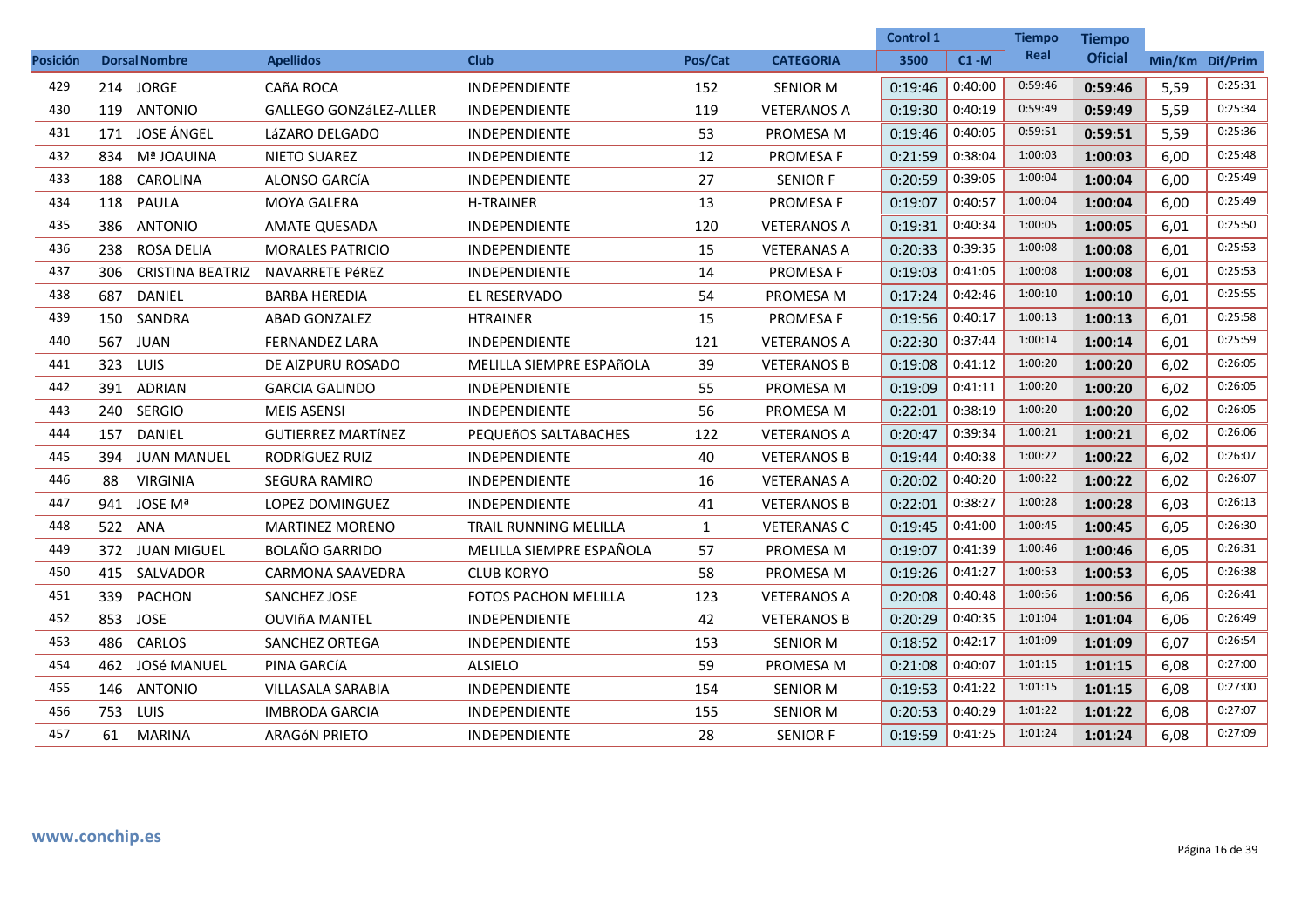|                 |                           |                       |                           |                              |         |                    | Control 1 |          | <b>Tiempo</b> | Tiempo         |                 |         |
|-----------------|---------------------------|-----------------------|---------------------------|------------------------------|---------|--------------------|-----------|----------|---------------|----------------|-----------------|---------|
| <b>Posición</b> | <b>Dorsal Nombre</b>      |                       | <b>Apellidos</b>          | <b>Club</b>                  | Pos/Cat | <b>CATEGORIA</b>   | 3500      | $C1 - M$ | Real          | <b>Oficial</b> | Min/Km Dif/Prim |         |
| 458             | MIGUEL FéLIX<br>57        |                       | <b>VALVERDE MARTINEZ</b>  | INDEPENDIENTE                | 124     | <b>VETERANOS A</b> | 0:19:58   | 0:41:27  | 1:01:25       | 1:01:25        | 6,09            | 0:27:10 |
| 459             | 912 JOAQUÍN               |                       | <b>CARRILLO GRACIA</b>    | <b>INDEPENDIENTE</b>         | 43      | <b>VETERANOS B</b> | 0:21:40   | 0:39:49  | 1:01:29       | 1:01:29        | 6.09            | 0:27:14 |
| 460             | MIGUEL ANGEL<br>938       |                       | <b>SARMIENTO LEVY</b>     | <b>INDEPENDIENTE</b>         | 60      | PROMESA M          | 0:19:40   | 0:42:01  | 1:01:41       | 1:01:41        | 6,10            | 0:27:26 |
| 461             | 555 CARMELO               |                       | <b>MARTINEZ GOMEZ</b>     | LUZ DE GAS SPORT TEAM        | 156     | <b>SENIOR M</b>    | 0:21:58   | 0:39:45  | 1:01:43       | 1:01:43        | 6,10            | 0:27:28 |
| 462             | <b>JOAQUIN</b><br>742     |                       | <b>BARRACHINA VIDAL</b>   | SUPERMUSCLE                  | 44      | <b>VETERANOS B</b> | 0:20:06   | 0:41:44  | 1:01:50       | 1:01:50        | 6,11            | 0:27:35 |
| 463             | <b>BORI</b><br>315        |                       | <b>GUERRERO REQUENA</b>   | <b>CLUB ALBORAN</b>          | 45      | <b>VETERANOS B</b> | 0:19:47   | 0:42:11  | 1:01:58       | 1:01:58        | 6,12            | 0:27:43 |
| 464             | <b>ESTEFANY</b><br>77     |                       | <b>CHOZAS MARTINEZ</b>    | ATÚN CON 🍅 TOMATE            | 16      | <b>PROMESA F</b>   | 0:22:00   | 0:40:03  | 1:02:03       | 1:02:03        | 6,12            | 0:27:48 |
| 465             | 76<br>PEDRO JOSE          |                       | <b>MEJIAS TEMIMI</b>      | ATUN CON 🍅 TOMATE            | 61      | PROMESA M          | 0:22:01   | 0:40:02  | 1:02:03       | 1:02:03        | 6,12            | 0:27:48 |
| 466             | 484 JAVIER                |                       | CATALINA LUQUE            | <b>INDEPENDIENTE</b>         | 62      | PROMESA M          | 0:20:40   | 0:41:27  | 1:02:07       | 1:02:07        | 6,13            | 0:27:52 |
| 467             | CAROLINA<br>102           |                       | ANTON MUÑOZ               | <b>DRACENA</b>               | 4       | <b>VETERANAS B</b> | 0:21:01   | 0:41:07  | 1:02:08       | 1:02:08        | 6,13            | 0:27:53 |
| 468             | <b>IRENE</b><br>104       |                       | <b>BERNAL ANTON</b>       | <b>DRACENA</b>               | 17      | <b>PROMESA F</b>   | 0:21:00   | 0:41:08  | 1:02:08       | 1:02:08        | 6,13            | 0:27:53 |
| 469             | 901 ALVARO JOSE           |                       | <b>CORDON NIETO</b>       | <b>INDEPENDIENTE</b>         | 46      | <b>VETERANOS B</b> | 0:21:56   | 0:40:13  | 1:02:09       | 1:02:09        | 6,13            | 0:27:54 |
| 470             | 523 SERGIO                |                       | CARRASCO SALMERÓN         | TRAIL RUNNING MELILLA        | 125     | <b>VETERANOS A</b> | 0:19:55   | 0:42:17  | 1:02:12       | 1:02:12        | 6,13            | 0:27:57 |
| 471             | 141 CRISTINA              |                       | <b>ESTEVANEZ GONZALEZ</b> | <b>HTRAINER</b>              | 18      | PROMESA F          | 0:19:40   | 0:42:39  | 1:02:19       | 1:02:19        | 6,14            | 0:28:04 |
| 472             | 645                       | <b>JOSE FRANCISCO</b> | SANCHEZ JIMENEZ           | INDEPENDIENTE                | 47      | <b>VETERANOS B</b> | 0:19:41   | 0:42:41  | 1:02:22       | 1:02:22        | 6,14            | 0:28:07 |
| 473             | <b>MARIA ELENA</b><br>775 |                       | <b>INFANTE VAZQUEZ</b>    | <b>TRAIL RUNNING MELILLA</b> | 17      | <b>VETERANAS A</b> | 0:21:19   | 0:41:14  | 1:02:33       | 1:02:33        | 6,15            | 0:28:18 |
| 474             | RAUL<br>774               |                       | <b>MELLADO BLAZQUEZ</b>   | <b>TRAIL RUNNING MELILLA</b> | 126     | <b>VETERANOS A</b> | 0:21:19   | 0:41:14  | 1:02:33       | 1:02:33        | 6,15            | 0:28:18 |
| 475             | <b>DAVID</b><br>278       |                       | <b>ANTON VALLET</b>       | <b>INDEPENDIENTE</b>         | 157     | <b>SENIOR M</b>    | 0:21:51   | 0:40:45  | 1:02:36       | 1:02:36        | 6,16            | 0:28:21 |
| 476             | 139 Mª ANGELES            |                       | <b>GARNICA CARVAJAL</b>   | INDEPENDIENTE                | 19      | PROMESA F          | 0:20:28   | 0:42:08  | 1:02:36       | 1:02:36        | 6,16            | 0:28:21 |
| 477             | PABLO<br>163              |                       | CASADO RUIZ               | <b>INDEPENDIENTE</b>         | 158     | <b>SENIOR M</b>    | 0:21:42   | 0:40:54  | 1:02:36       | 1:02:36        | 6,16            | 0:28:21 |
| 478             | 153 JUAN                  |                       | <b>SOLER PEREZ</b>        | <b>NINGUNO</b>               | 159     | <b>SENIOR M</b>    | 0:21:52   | 0:40:45  | 1:02:37       | 1:02:37        | 6,16            | 0:28:22 |
| 479             | 539<br>ANGEL              |                       | MINGORANCE ESTRADA        | <b>INDEPENDIENTE</b>         | 48      | <b>VETERANOS B</b> | 0:20:55   | 0:41:50  | 1:02:45       | 1:02:45        | 6,17            | 0:28:30 |
| 480             | 538 JOSE GABRIEL          |                       | LÓPEZ BELMONTE            | <b>INDEPENDIENTE</b>         | 16      | <b>VETERANOS C</b> | 0:20:56   | 0:41:50  | 1:02:46       | 1:02:46        | 6,17            | 0:28:31 |
| 481             | <b>JOSE MARIA</b><br>604  |                       | MARQUEZ JURADO            | INDEPENDIENTE                | 127     | <b>VETERANOS A</b> | 0:22:33   | 0:40:16  | 1:02:49       | 1:02:49        | 6,17            | 0:28:34 |
| 482             | 175 SANDRA                |                       | LIARTE ORTIZ              | <b>INDEPENDIENTE</b>         | 29      | <b>SENIOR F</b>    | 0:22:07   | 0:40:42  | 1:02:49       | 1:02:49        | 6,17            | 0:28:34 |
| 483             | <b>GUILLERMO</b><br>176   |                       | SANCHEZ ARTOLACHIPI       | <b>INDEPENDIENTE</b>         | 160     | <b>SENIOR M</b>    | 0:22:06   | 0:40:44  | 1:02:50       | 1:02:50        | 6,17            | 0:28:35 |
| 484             | <b>ROCIO</b><br>878       |                       | <b>GARCIA MARMOL</b>      | INDEPENDIENTE                | 30      | <b>SENIOR F</b>    | 0:20:30   | 0:42:20  | 1:02:50       | 1:02:50        | 6,17            | 0:28:35 |
| 485             | 453 YAMILE                |                       | DIAZ CARDENAS             | <b>RENACER</b>               | 18      | <b>VETERANAS A</b> | 0:20:28   | 0:42:33  | 1:03:01       | 1:03:01        | 6,18            | 0:28:46 |
| 486             | 450 PERCY                 |                       | ARISTA CARBONEL           | <b>RENACER</b>               | 128     | <b>VETERANOS A</b> | 0:20:29   | 0:42:32  | 1:03:01       | 1:03:01        | 6,18            | 0:28:46 |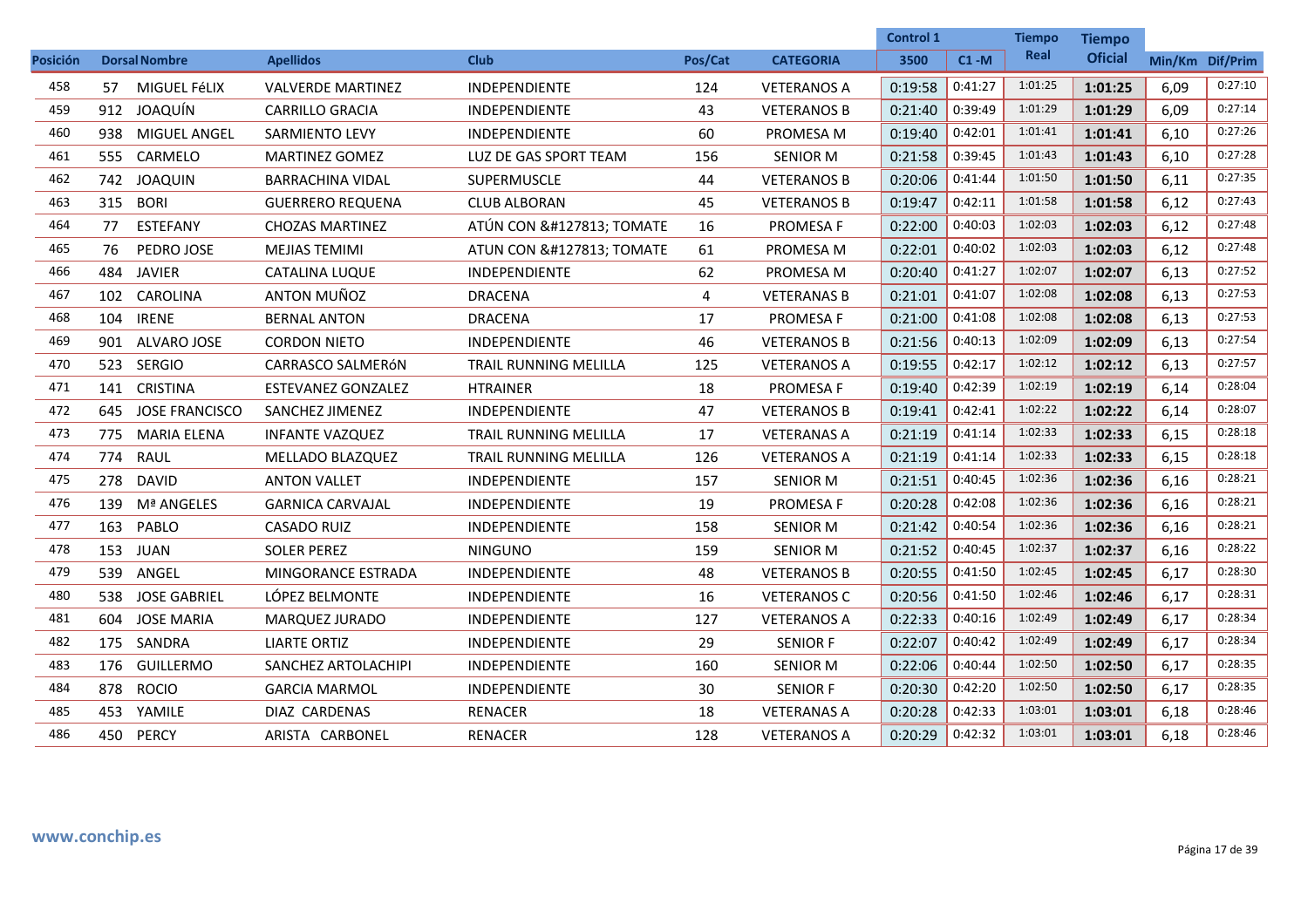|                 |     |                                |                             |                           |                |                    | <b>Control 1</b> |          | <b>Tiempo</b> | Tiempo         |                 |         |
|-----------------|-----|--------------------------------|-----------------------------|---------------------------|----------------|--------------------|------------------|----------|---------------|----------------|-----------------|---------|
| <b>Posición</b> |     | <b>Dorsal Nombre</b>           | <b>Apellidos</b>            | <b>Club</b>               | Pos/Cat        | <b>CATEGORIA</b>   | 3500             | $C1 - M$ | Real          | <b>Oficial</b> | Min/Km Dif/Prim |         |
| 487             |     | 736 MARIA                      | LOBATO ZARCO                | DONAT&DONAT               | 31             | <b>SENIOR F</b>    | 0:23:56          | 0:39:13  | 1:03:09       | 1:03:09        | 6,19            | 0:28:54 |
| 488             | 737 | ANJARA                         | CALERO CAMACHO              | <b>INDEPENDIENTE</b>      | 32             | <b>SENIOR F</b>    | 0:23:56          | 0:39:13  | 1:03:09       | 1:03:09        | 6,19            | 0:28:54 |
| 489             |     | 648 FATNA                      | <b>BELFILALIA</b>           | <b>INDEPENDIENTE</b>      | 33             | <b>SENIOR F</b>    | 0:20:35          | 0:42:40  | 1:03:15       | 1:03:15        | 6,20            | 0:29:00 |
| 490             | 636 | ESPERANZA ELENA RUIZ FERNANDEZ |                             | <b>INDEPENDIENTE</b>      | 19             | <b>VETERANAS A</b> | 0:21:21          | 0:42:09  | 1:03:30       | 1:03:30        | 6,21            | 0:29:15 |
| 491             | 634 | <b>JAVIER</b>                  | DOMINGUEZ SAN ISIDORO       | INDEPENDIENTE             | 129            | <b>VETERANOS A</b> | 0:20:36          | 0:42:54  | 1:03:30       | 1:03:30        | 6,21            | 0:29:15 |
| 492             | 846 | LORENA                         | <b>CASAL SABARIS</b>        | INDEPENDIENTE             | 20             | <b>VETERANAS A</b> | 0:20:12          | 0:43:19  | 1:03:31       | 1:03:31        | 6,21            | 0:29:16 |
| 493             | 919 | <b>ANTONIO</b>                 | <b>MUÑOZ GARCIA</b>         | <b>INDEPENDIENTE</b>      | 130            | <b>VETERANOS A</b> | 0:20:50          | 0:42:50  | 1:03:40       | 1:03:40        | 6,22            | 0:29:25 |
| 494             | 839 | <b>JOSE MIGUEL</b>             | <b>LOPEZ CRUZ</b>           | <b>INDEPENDIENTE</b>      | 49             | <b>VETERANOS B</b> | 0:24:03          | 0:39:41  | 1:03:44       | 1:03:44        | 6,22            | 0:29:29 |
| 495             |     | 204 MIGUEL ANGEL               | <b>MARTÍNEZ TRUJILLO</b>    | <b>INDEPENDIENTE</b>      | 131            | <b>VETERANOS A</b> | 0:24:09          | 0:39:47  | 1:03:56       | 1:03:56        | 6,24            | 0:29:41 |
| 496             | 778 | PEDRO                          | <b>MIRATS VELEZ</b>         | INDEPENDIENTE             | 132            | <b>VETERANOS A</b> | 0:19:03          | 0:44:59  | 1:04:02       | 1:04:02        | 6,24            | 0:29:47 |
| 497             |     | 271 JUAN                       | <b>GARCÍA FELICES</b>       | MELILLA SIEMPRE ESPAñOLA  | 50             | <b>VETERANOS B</b> | 0:20:12          | 0:43:53  | 1:04:05       | 1:04:05        | 6,25            | 0:29:50 |
| 498             | 740 | <b>MARIA VICTORIA</b>          | <b>BELMONTE HERNANDEZ</b>   | <b>INDEPENDIENTE</b>      | 21             | <b>VETERANAS A</b> | 0:22:27          | 0:41:45  | 1:04:12       | 1:04:12        | 6,25            | 0:29:57 |
| 499             | 105 | MARIA TERESA                   | <b>REYES DOMINGUEZ</b>      | <b>HTRAINER</b>           | 22             | <b>VETERANAS A</b> | 0:22:28          | 0:41:46  | 1:04:14       | 1:04:14        | 6,25            | 0:29:59 |
| 500             |     | 430 MOHAMED                    | MOHAMED AL-LUCH             | <b>INDEPENDIENTE</b>      | 63             | PROMESA M          | 0:20:03          | 0:44:18  | 1:04:21       | 1:04:21        | 6,26            | 0:30:06 |
| 501             | 37  | JUAN JOSÉ                      | SÁNCHEZ JIMENEZ             | INDEPENDIENTE             | 17             | <b>VETERANOS C</b> | 0:19:10          | 0:45:11  | 1:04:21       | 1:04:21        | 6,26            | 0:30:06 |
| 502             | 751 | <b>FRANCISCO</b>               | <b>SOLER CANSINO</b>        | <b>BOTAS ROTAS</b>        | 51             | <b>VETERANOS B</b> | 0:23:54          | 0:40:38  | 1:04:32       | 1:04:32        | 6,27            | 0:30:17 |
| 503             | 749 | <b>JUAN JOSE</b>               | <b>SOLER GOMEZ</b>          | <b>CONFECCIONES SOLER</b> | 161            | <b>SENIOR M</b>    | 0:23:55          | 0:40:37  | 1:04:32       | 1:04:32        | 6,27            | 0:30:17 |
| 504             | 250 | <b>TERESA CONCEPCI</b>         | SÁNCHEZ CARRASCO            | <b>INDEPENDIENTE</b>      | 34             | <b>SENIOR F</b>    | 0:22:12          | 0:42:22  | 1:04:34       | 1:04:34        | 6,27            | 0:30:19 |
| 505             | 94  | LAURA                          | ZAPATA LOPEZ                | INDEPENDIENTE             | 35             | <b>SENIOR F</b>    | 0:22:59          | 0:41:38  | 1:04:37       | 1:04:37        | 6,28            | 0:30:22 |
| 506             | 110 | JACINTO                        | <b>HURTADO RUIZ</b>         | <b>HURMOS</b>             | 52             | <b>VETERANOS B</b> | 0:21:38          | 0:42:59  | 1:04:37       | 1:04:37        | 6,28            | 0:30:22 |
| 507             | 722 | <b>GEMA</b>                    | ZAPATA LÓPEZ                | <b>INDEPENDIENTE</b>      | 20             | <b>PROMESA F</b>   | 0:22:56          | 0:41:42  | 1:04:38       | 1:04:38        | 6,28            | 0:30:23 |
| 508             | 691 | <b>BEGOñA</b>                  | ÁLVAREZ RETUERTO            | INDEPENDIENTE             | $\overline{2}$ | <b>VETERANAS C</b> | 0:23:00          | 0:41:48  | 1:04:48       | 1:04:48        | 6,29            | 0:30:33 |
| 509             |     | 136 PABLO                      | <b>MONTORO MORENO</b>       | <b>INDEPENDIENTE</b>      | 64             | PROMESA M          | 0:22:06          | 0:42:48  | 1:04:54       | 1:04:54        | 6,29            | 0:30:39 |
| 510             | 678 | MONTSERRAT                     | <b>GUERRERO MOLINO</b>      | INDEPENDIENTE             | 5              | <b>VETERANAS B</b> | 0:22:08          | 0:42:49  | 1:04:57       | 1:04:57        | 6,30            | 0:30:42 |
| 511             | 859 | SONIA                          | GÓMEZ LEÓN                  | <b>KOGYJUDO</b>           | 23             | <b>VETERANAS A</b> | 0:21:14          | 0:43:44  | 1:04:58       | 1:04:58        | 6,30            | 0:30:43 |
| 512             | 161 | <b>MARIA ASUNCION</b>          | <b>CARRILLO UCEDA</b>       | <b>INDEPENDIENTE</b>      | 6              | <b>VETERANAS B</b> | 0:22:22          | 0:42:37  | 1:04:59       | 1:04:59        | 6,30            | 0:30:44 |
| 513             | 639 | ANDRES                         | <b>CABALLERO APARICIO</b>   | INDEPENDIENTE             | 133            | <b>VETERANOS A</b> | 0:22:37          | 0:42:22  | 1:04:59       | 1:04:59        | 6,30            | 0:30:44 |
| 514             | 35  | <b>MARIA DEL MAR</b>           | <b>ALONSO VAQUERO</b>       | <b>H-TRAINER</b>          | 24             | <b>VETERANAS A</b> | 0:22:09          | 0:42:54  | 1:05:03       | 1:05:03        | 6,30            | 0:30:48 |
| 515             | 67  | CAROLINA                       | <b>MINGORANCE HERNÁNDEZ</b> | MULTIÓPTICAS MELILLA      | 21             | PROMESA F          | 0:22:08          | 0:42:56  | 1:05:04       | 1:05:04        | 6,30            | 0:30:49 |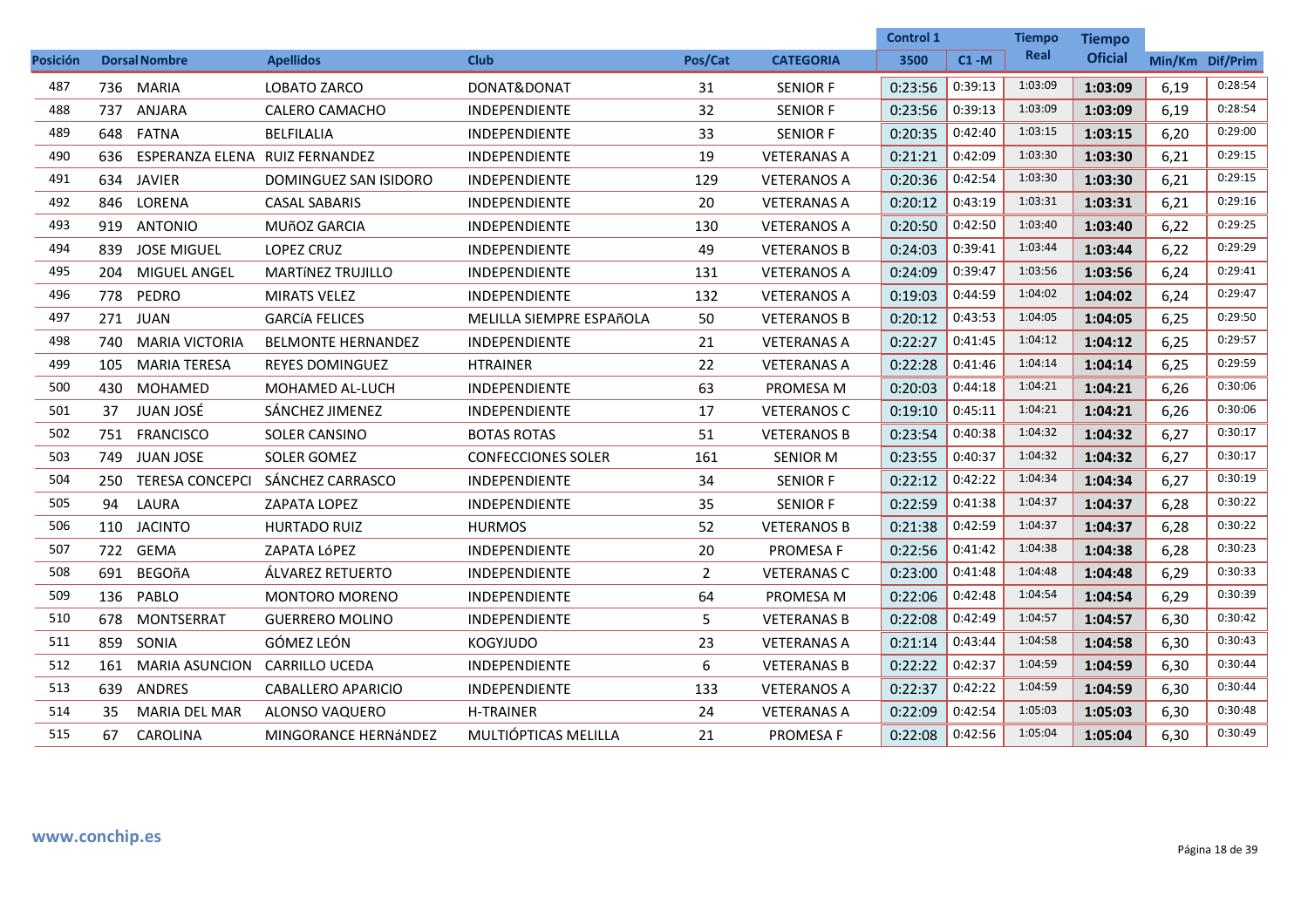|                 |     |                        |                          |                               |                |                    | <b>Control 1</b> |          | <b>Tiempo</b> | <b>Tiempo</b>  |                 |         |
|-----------------|-----|------------------------|--------------------------|-------------------------------|----------------|--------------------|------------------|----------|---------------|----------------|-----------------|---------|
| <b>Posición</b> |     | <b>Dorsal Nombre</b>   | <b>Apellidos</b>         | <b>Club</b>                   | Pos/Cat        | <b>CATEGORIA</b>   | 3500             | $C1 - M$ | Real          | <b>Oficial</b> | Min/Km Dif/Prim |         |
| 516             |     | 310 SONIA              | MELÓN VARGAS             | <b>INDEPENDIENTE</b>          | 22             | PROMESA F          | 0:20:34          | 0:44:34  | 1:05:08       | 1:05:08        | 6,31            | 0:30:53 |
| 517             | 925 | <b>FELIX</b>           | <b>MONDEJAR PINEDA</b>   | INDEPENDIENTE                 | 162            | <b>SENIOR M</b>    | 0:21:18          | 0:43:55  | 1:05:13       | 1:05:13        | 6,31            | 0:30:58 |
| 518             | 615 | ANTONIO                | <b>MONDEJAR PEREZ</b>    | <b>INDEPENDIENTE</b>          | 53             | <b>VETERANOS B</b> | 0:21:17          | 0:43:57  | 1:05:14       | 1:05:14        | 6,31            | 0:30:59 |
| 519             |     | 711 CARLOS             | <b>MONDEJAR PINEDA</b>   | <b>INDEPENDIENTE</b>          | 65             | PROMESA M          | 0:21:16          | 0:43:58  | 1:05:14       | 1:05:14        | 6,31            | 0:30:59 |
| 520             | 807 | CAROLINA               | <b>CRESPO PRADOS</b>     | <b>INDEPENDIENTE</b>          | 36             | <b>SENIOR F</b>    | 0:23:01          | 0:42:39  | 1:05:40       | 1:05:40        | 6,34            | 0:31:25 |
| 521             | 808 | <b>ROBERTO</b>         | <b>GARCIA PASADAS</b>    | <b>INDEPENDIENTE</b>          | 163            | <b>SENIOR M</b>    | 0:23:00          | 0:42:41  | 1:05:41       | 1:05:41        | 6,34            | 0:31:26 |
| 522             |     | 574 CARLOS             | <b>RUIZ SAN LORENZO</b>  | <b>INDEPENDIENTE</b>          | 134            | <b>VETERANOS A</b> | 0:23:00          | 0:42:42  | 1:05:42       | 1:05:42        | 6,34            | 0:31:27 |
| 523             | 908 | <b>ANA BELEN</b>       | <b>MENDEZ MARIN</b>      | <b>INDEPENDIENTE</b>          | 37             | <b>SENIOR F</b>    | 0:21:59          | 0:43:56  | 1:05:55       | 1:05:55        | 6,36            | 0:31:40 |
| 524             | 520 | <b>MARIA ISABEL</b>    | <b>PEREZ RUBIO</b>       | <b>INDEPENDIENTE</b>          | 23             | <b>PROMESA F</b>   | 0:19:44          | 0:46:13  | 1:05:57       | 1:05:57        | 6,36            | 0:31:42 |
| 525             | 765 | <b>MARIA TERESA</b>    | <b>COSTA SENA</b>        | <b>CONFECCIONES SOLER</b>     | 38             | <b>SENIOR F</b>    | 0:23:54          | 0:42:04  | 1:05:58       | 1:05:58        | 6,36            | 0:31:43 |
| 526             | 135 | <b>NIEVES</b>          | <b>ROMERO PUERTO</b>     | PEQUEñOS SALTABACHES          | 25             | <b>VETERANAS A</b> | 0:23:43          | 0:42:22  | 1:06:05       | 1:06:05        | 6,37            | 0:31:50 |
| 527             |     | 224 ANTONIO            | <b>PEREZ AGUILAR</b>     | PEQUEñOS SALTABACHES          | 135            | <b>VETERANOS A</b> | 0:23:44          | 0:42:22  | 1:06:06       | 1:06:06        | 6,37            | 0:31:51 |
| 528             | 160 | TERESA                 | <b>GONZALEZ VERGARA</b>  | <b>HTRAINER</b>               | $\overline{7}$ | <b>VETERANAS B</b> | 0:22:47          | 0:43:21  | 1:06:08       | 1:06:08        | 6,37            | 0:31:53 |
| 529             | 16  | <b>JAVIER</b>          | <b>CAMACHO MOLINA</b>    | A ESPAÑA SERVIR HASTA MORIR ( | 54             | <b>VETERANOS B</b> | 0:22:51          | 0:43:25  | 1:06:16       | 1:06:16        | 6,38            | 0:32:01 |
| 530             | 12  | <b>FRANCISCO</b>       | <b>MARTIN MOHAMED</b>    | A ESPAÑA SERVIR HASTA MORIR ( | 164            | <b>SENIOR M</b>    | 0:22:51          | 0:43:25  | 1:06:16       | 1:06:16        | 6,38            | 0:32:01 |
| 531             | 24  | <b>JOSE</b>            | SANCHEZ ROMERO           | A ESPAÑA SERVIR HASTA MORIR ( | 55             | <b>VETERANOS B</b> | 0:22:53          | 0:43:24  | 1:06:17       | 1:06:17        | 6,38            | 0:32:02 |
| 532             | 6   | <b>SADIK</b>           | <b>VASANI EMBAREK</b>    | A ESPAÑA SERVIR HASTA MORIR ( | 136            | <b>VETERANOS A</b> | 0:22:51          | 0:43:27  | 1:06:18       | 1:06:18        | 6,38            | 0:32:03 |
| 533             | 499 | TAMARA                 | <b>NAVARRO PADILLA</b>   | INDEPENDIENTE                 | 24             | PROMESA F          | 0:25:19          | 0:40:59  | 1:06:18       | 1:06:18        | 6,38            | 0:32:03 |
| 534             | 25  | <b>JUAN JACINTO</b>    | <b>GUILLEN PEREZ</b>     | A ESPAÑA SERVIR HASTA MORIR ( | 56             | <b>VETERANOS B</b> | 0:22:54          | 0:43:24  | 1:06:18       | 1:06:18        | 6,38            | 0:32:03 |
| 535             | 3   | <b>JOSE LUIS</b>       | <b>MONTESINOS MARTIN</b> | A ESPAÑA SERVIR HASTA MORIR ( | 165            | <b>SENIOR M</b>    | 0:22:51          | 0:43:27  | 1:06:18       | 1:06:18        | 6,38            | 0:32:03 |
| 536             | 8   | <b>CRISTINA</b>        | <b>MARTIN MATEOS</b>     | A ESPAÑA SERVIR HASTA MORIR ( | 39             | <b>SENIOR F</b>    | 0:22:52          | 0:43:26  | 1:06:18       | 1:06:18        | 6,38            | 0:32:03 |
| 537             | 15  | <b>LUZ DARY</b>        | <b>FLORES TABA</b>       | A ESPAÑA SERVIR HASTA MORIR ( | 26             | <b>VETERANAS A</b> | 0:22:51          | 0:43:28  | 1:06:19       | 1:06:19        | 6,38            | 0:32:04 |
| 538             | 713 | SANDRA                 | <b>MORALEDA FLORES</b>   | INDEPENDIENTE                 | 40             | <b>SENIOR F</b>    | 0:21:57          | 0:44:22  | 1:06:19       | 1:06:19        | 6,38            | 0:32:04 |
| 539             | 4   | <b>DESIREE</b>         | SAN ISIDORO PEREZ        | A ESPAÑA SERVIR HASTA MORIR ( | 27             | <b>VETERANAS A</b> | 0:22:51          | 0:43:28  | 1:06:19       | 1:06:19        | 6,38            | 0:32:04 |
| 540             | 20  | <b>ANGEL MANUEL</b>    | SAAVEDRA MORENO          | A ESPAÑA SERVIR HASTA MORIR ( | 166            | <b>SENIOR M</b>    | 0:22:53          | 0:43:27  | 1:06:20       | 1:06:20        | 6,38            | 0:32:05 |
| 541             | 26  | OSCAR MARINO           | <b>GONZALEZ JIMENEZ</b>  | A ESPAÑA SERVIR HASTA MORIR ( | 167            | <b>SENIOR M</b>    | 0:22:51          | 0:43:29  | 1:06:20       | 1:06:20        | 6,38            | 0:32:05 |
| 542             | 883 | ZAIDA                  | <b>LORENTE GARCIA</b>    | A ESPAÑA SERVIR HASTA MORIR ( | 41             | <b>SENIOR F</b>    | 0:22:54          | 0:43:26  | 1:06:20       | 1:06:20        | 6,38            | 0:32:05 |
| 543             | 22  | <b>STEPHANY JULIET</b> | RODRIGUEZ JIMENEZ        | A ESPAÑA SERVIR HASTA MORIR ( | 25             | <b>PROMESA F</b>   | 0:22:51          | 0:43:29  | 1:06:20       | 1:06:20        | 6,38            | 0:32:05 |
| 544             | 14  | <b>JOSE ANGEL</b>      | <b>GARCIA GONZALEZ</b>   | A ESPAÑA SERVIR HASTA MORIR ( | 168            | <b>SENIOR M</b>    | 0:22:56          | 0:43:24  | 1:06:20       | 1:06:20        | 6,38            | 0:32:05 |
|                 |     |                        |                          |                               |                |                    |                  |          |               |                |                 |         |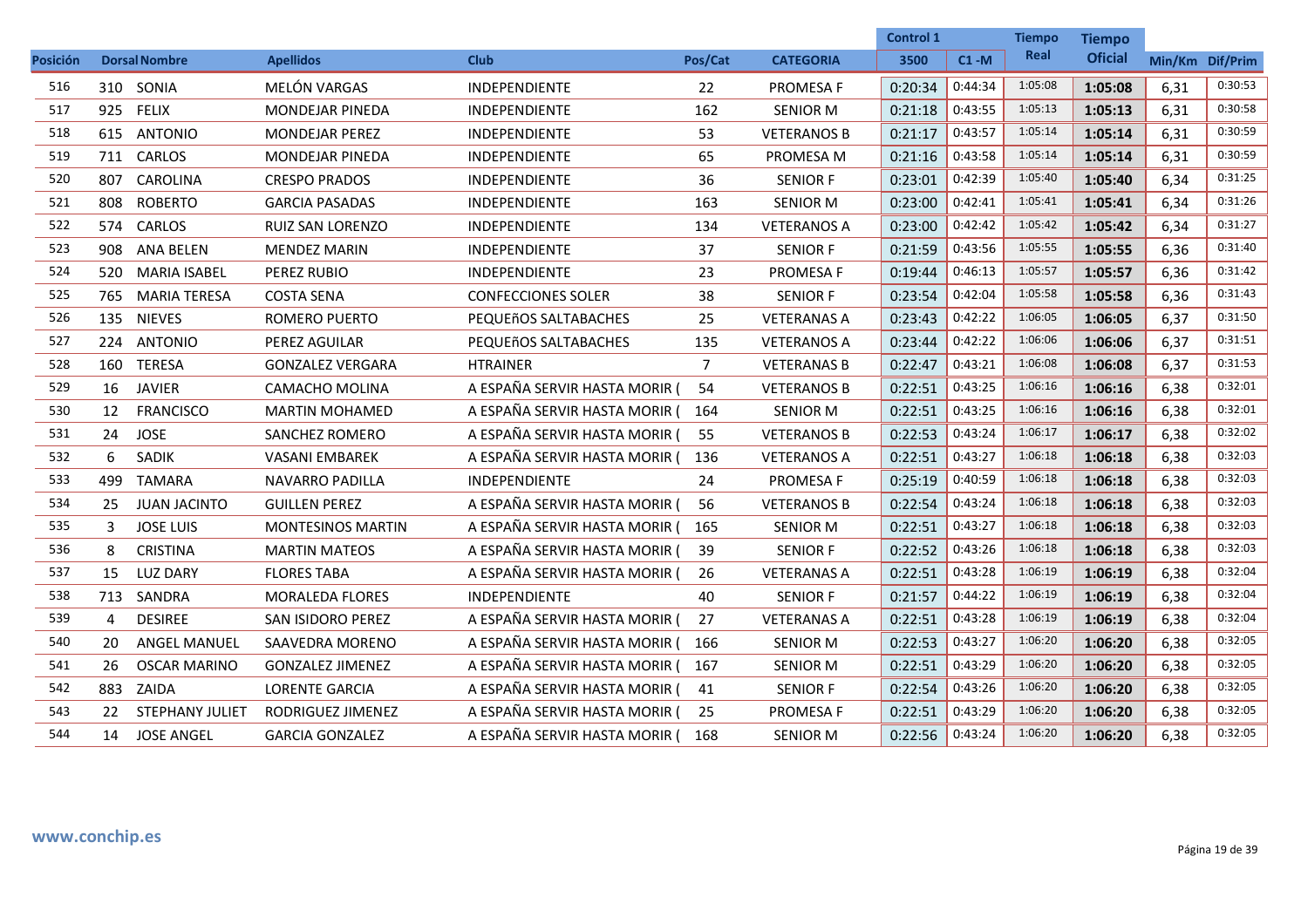|                 |     |                       |                            |                                    |         |                    | <b>Control 1</b> |          | <b>Tiempo</b> | <b>Tiempo</b>  |                 |         |
|-----------------|-----|-----------------------|----------------------------|------------------------------------|---------|--------------------|------------------|----------|---------------|----------------|-----------------|---------|
| <b>Posición</b> |     | <b>Dorsal Nombre</b>  | <b>Apellidos</b>           | <b>Club</b>                        | Pos/Cat | <b>CATEGORIA</b>   | 3500             | $C1 - M$ | Real          | <b>Oficial</b> | Min/Km Dif/Prim |         |
| 545             |     | 21 JONAY              | <b>CRUZ CURBELO</b>        | A ESPAÑA SERVIR HASTA MORIR (      | 169     | <b>SENIOR M</b>    | 0:22:52          | 0:43:28  | 1:06:20       | 1:06:20        | 6,38            | 0:32:05 |
| 546             | 11  | RAFAEL                | <b>VALENTIN ARTERO</b>     | A ESPAÑA SERVIR HASTA MORIR (      | 57      | <b>VETERANOS B</b> | 0:22:50          | 0:43:30  | 1:06:20       | 1:06:20        | 6,38            | 0:32:05 |
| 547             | 13  | <b>MELITON</b>        | <b>PARDO FRANCO</b>        | A ESPAÑA SERVIR HASTA MORIR (      | 137     | <b>VETERANOS A</b> | 0:22:55          | 0:43:26  | 1:06:21       | 1:06:21        | 6,38            | 0:32:06 |
| 548             | 28  | HEIDI M.              | <b>MARIN GUTIERREZ</b>     | A ESPAÑA SERVIR HASTA MORIR (      | 42      | <b>SENIOR F</b>    | 0:22:51          | 0:43:30  | 1:06:21       | 1:06:21        | 6,38            | 0:32:06 |
| 549             | 907 | <b>NOELIA</b>         | <b>GARCIA RAMIREZ</b>      | A ESPAÑA SERVIR HASTA MORIR (      | 28      | <b>VETERANAS A</b> | 0:22:51          | 0:43:30  | 1:06:21       | 1:06:21        | 6,38            | 0:32:06 |
| 550             | 10  | <b>JESUS</b>          | LOPEZ LOPEZ                | A ESPAÑA SERVIR HASTA MORIR (      | 58      | <b>VETERANOS B</b> | 0:22:54          | 0:43:27  | 1:06:21       | 1:06:21        | 6,38            | 0:32:06 |
| 551             | -9  | <b>JUAN MANUEL</b>    | <b>PORRAS NEGRE</b>        | A ESPAÑA SERVIR HASTA MORIR (      | 170     | <b>SENIOR M</b>    | 0:22:58          | 0:43:23  | 1:06:21       | 1:06:21        | 6.38            | 0:32:06 |
| 552             | 915 | LUIS                  | <b>CHINCHILLA GARZON</b>   | A ESPAÑA SERVIR HASTA MORIR (      | 171     | <b>SENIOR M</b>    | 0:22:57          | 0:43:24  | 1:06:21       | 1:06:21        | 6,38            | 0:32:06 |
| 553             | 27  | <b>DORIS TATIANA</b>  | <b>LEON CHICAIZA</b>       | A ESPAÑA SERVIR HASTA MORIR (      | 43      | <b>SENIOR F</b>    | 0:22:51          | 0:43:30  | 1:06:21       | 1:06:21        | 6.38            | 0:32:06 |
| 554             | 1   | <b>JESUS</b>          | <b>TOBAR QUIÑONES</b>      | A ESPAÑA SERVIR HASTA MORIR (      | 172     | <b>SENIOR M</b>    | 0:22:51          | 0:43:31  | 1:06:22       | 1:06:22        | 6,38            | 0:32:07 |
| 555             | 294 | <b>ELSA MARIA</b>     | PEREIRA                    | <b>INDEPENDIENTE</b>               | 44      | <b>SENIOR F</b>    | 0:22:55          | 0:43:27  | 1:06:22       | 1:06:22        | 6.38            | 0:32:07 |
| 556             | 23  | SILVIA                | <b>MEDINA CIRERA</b>       | A ESPAÑA SERVIR HASTA MORIR (      | 45      | <b>SENIOR F</b>    | 0:22:46          | 0:43:37  | 1:06:23       | 1:06:23        | 6,38            | 0:32:08 |
| 557             | 293 | ADRIAN                | PEREZ                      | <b>INDEPENDIENTE</b>               | 66      | PROMESA M          | 0:22:58          | 0:43:25  | 1:06:23       | 1:06:23        | 6,38            | 0:32:08 |
| 558             | 19  | <b>RAMON</b>          | <b>BENITO PEREZ</b>        | A ESPAÑA SERVIR HASTA MORIR (      | 138     | <b>VETERANOS A</b> | 0:22:57          | 0:43:26  | 1:06:23       | 1:06:23        | 6,38            | 0:32:08 |
| 559             | 82  | <b>DANIEL</b>         | <b>AGULLO GARCIA</b>       | <b>CLUB DEPORTIVO HABITAT SALU</b> | 173     | <b>SENIOR M</b>    | 0:23:48          | 0:42:36  | 1:06:24       | 1:06:24        | 6,38            | 0:32:09 |
| 560             | 232 | ADRIAN                | <b>VARGAS URDIALES</b>     | <b>INDEPENDIENTE</b>               | 67      | PROMESA M          | 0:19:51          | 0:46:33  | 1:06:24       | 1:06:24        | 6,38            | 0:32:09 |
| 561             | .5  | <b>JUAN MANUEL</b>    | <b>GONZALEZ PLANAS</b>     | A ESPAÑA SERVIR HASTA MORIR (      | 139     | <b>VETERANOS A</b> | 0:22:51          | 0:43:34  | 1:06:25       | 1:06:25        | 6,39            | 0:32:10 |
| 562             | 826 | <b>ANTONIO JAVIER</b> | <b>COLERA LOPEZ</b>        | A ESPAÑA SERVIR HASTA MORIR (      | 59      | <b>VETERANOS B</b> | 0:22:58          | 0:43:29  | 1:06:27       | 1:06:27        | 6,39            | 0:32:12 |
| 563             | 284 | SARA                  | RUIZ DE CLAVIJO ARELLANO   | <b>HABITAT SALUD</b>               | 26      | <b>PROMESA F</b>   | 0:23:46          | 0:42:45  | 1:06:31       | 1:06:31        | 6,39            | 0:32:16 |
| 564             | 270 | <b>MARIO</b>          | <b>MARTÍNEZ FUENTES</b>    | <b>HABITAT SALUD</b>               | 68      | PROMESA M          | 0:22:51          | 0:43:40  | 1:06:31       | 1:06:31        | 6,39            | 0:32:16 |
| 565             | 643 | <b>MARINA</b>         | FDEZ-OLIVA NUÑEZ           | <b>INDEPENDIENTE</b>               | 46      | <b>SENIOR F</b>    | 0:22:00          | 0:44:33  | 1:06:33       | 1:06:33        | 6,39            | 0:32:18 |
| 566             | 654 | ALFONSO               | <b>FELIU ESPARZA</b>       | <b>INDEPENDIENTE</b>               | 174     | <b>SENIOR M</b>    | 0:22:00          | 0:44:35  | 1:06:35       | 1:06:35        | 6.40            | 0:32:20 |
| 567             | 554 | <b>CARLOS GUSTAVO</b> | PEREZ ALMECIJA             | INDEPENDIENTE                      | 69      | PROMESA M          | 0:23:21          | 0:43:22  | 1:06:43       | 1:06:43        | 6,40            | 0:32:28 |
| 568             | 821 | <b>MARIA DOLORES</b>  | DELGADO DIAZ               | <b>INDEPENDIENTE</b>               | 29      | <b>VETERANAS A</b> | 0:22:29          | 0:44:14  | 1:06:43       | 1:06:43        | 6.40            | 0:32:28 |
| 569             | 630 | <b>VIRGINIA</b>       | <b>VALLEJO SANTIAGO</b>    | <b>CLUB KORYO</b>                  | 30      | <b>VETERANAS A</b> | 0:22:29          | 0:44:14  | 1:06:43       | 1:06:43        | 6.40            | 0:32:28 |
| 570             | 899 | PATRICIA              | <b>CORDOBA CASTILLO</b>    | <b>INDEPENDIENTE</b>               | 27      | <b>PROMESA F</b>   | 0:23:21          | 0:43:25  | 1:06:46       | 1:06:46        | 6.41            | 0:32:31 |
| 571             | 898 | FCO. JAVIER           | <b>SILES ALBA</b>          | <b>INDEPENDIENTE</b>               | 175     | <b>SENIOR M</b>    | 0:23:19          | 0:43:27  | 1:06:46       | 1:06:46        | 6,41            | 0:32:31 |
| 572             | 632 | MANUEL                | <b>GARCIA DE LAS HERAS</b> | <b>INDEPENDIENTE</b>               | 140     | <b>VETERANOS A</b> | 0:21:22          | 0:45:36  | 1:06:58       | 1:06:58        | 6,42            | 0:32:43 |
| 573             |     | 660 FEDERICO          | <b>MOLINA RODRIGUEZ</b>    | <b>INDEPENDIENTE</b>               | 176     | <b>SENIOR M</b>    | 0:21:23          | 0:45:35  | 1:06:58       | 1:06:58        | 6,42            | 0:32:43 |
|                 |     |                       |                            |                                    |         |                    |                  |          |               |                |                 |         |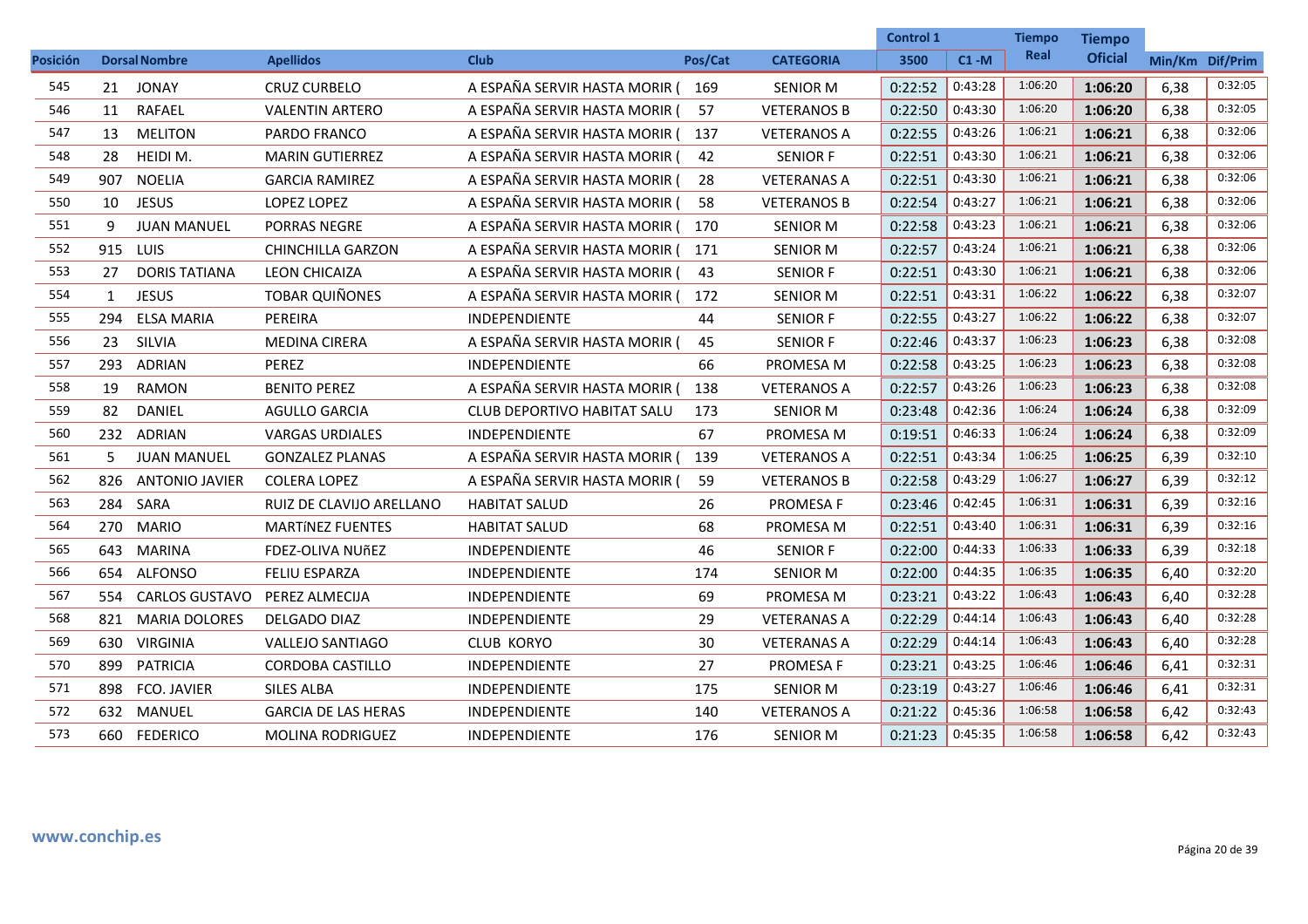|          |     |                      |                          |                        |         |                    | <b>Control 1</b> |          | <b>Tiempo</b> | <b>Tiempo</b>  |                 |         |
|----------|-----|----------------------|--------------------------|------------------------|---------|--------------------|------------------|----------|---------------|----------------|-----------------|---------|
| Posición |     | <b>Dorsal Nombre</b> | <b>Apellidos</b>         | <b>Club</b>            | Pos/Cat | <b>CATEGORIA</b>   | 3500             | $C1 - M$ | Real          | <b>Oficial</b> | Min/Km Dif/Prim |         |
| 574      | 60  | <b>FRANCISCO</b>     | <b>BURGOS CONDE</b>      | <b>HTRAINER</b>        | 60      | <b>VETERANOS B</b> | 0:22:34          | 0:44:34  | 1:07:08       | 1:07:08        | 6,43            | 0:32:53 |
| 575      | 679 | LORENA               | <b>ABAD GONZALEZ</b>     | <b>HTRAINER</b>        | 47      | <b>SENIOR F</b>    | 0:22:56          | 0:44:13  | 1:07:09       | 1:07:09        | 6,43            | 0:32:54 |
| 576      | 219 | MARIA                | <b>VERDEJO GARCIA</b>    | <b>INDEPENDIENTE</b>   | 28      | PROMESA F          | 0:22:51          | 0:44:18  | 1:07:09       | 1:07:09        | 6,43            | 0:32:54 |
| 577      |     | 367 NAVILA           | <b>ABDESLAM MOHAMED</b>  | <b>GYM SUPERMUSCLE</b> | 29      | <b>PROMESA F</b>   | 0:23:05          | 0:44:06  | 1:07:11       | 1:07:11        | 6,43            | 0:32:56 |
| 578      | 493 | <b>GLORIA</b>        | <b>GONZALEZ MATEO</b>    | INDEPENDIENTE          | 48      | <b>SENIOR F</b>    | 0:21:20          | 0:45:55  | 1:07:15       | 1:07:15        | 6,44            | 0:33:00 |
| 579      | 268 | FATMA                | <b>HAMED AL-LAL</b>      | <b>GYM SUPERMUSCLE</b> | 49      | <b>SENIOR F</b>    | 0:23:04          | 0:44:12  | 1:07:16       | 1:07:16        | 6,44            | 0:33:01 |
| 580      | 445 | MARIA                | <b>MORENO PEDRAZA</b>    | INDEPENDIENTE          | 30      | PROMESA F          | 0:25:19          | 0:42:28  | 1:07:47       | 1:07:47        | 6,47            | 0:33:32 |
| 581      | 307 | RAUL                 | PIñERO ALMUNIA           | INDEPENDIENTE          | 141     | <b>VETERANOS A</b> | 0:23:50          | 0:44:27  | 1:08:17       | 1:08:17        | 6,50            | 0:34:02 |
| 582      |     | 155 ALBA             | SEVILLA CARRILLO         | INDEPENDIENTE          | 50      | <b>SENIOR F</b>    | 0:22:59          | 0:45:24  | 1:08:23       | 1:08:23        | 6,50            | 0:34:08 |
| 583      | 192 | PAULA                | <b>MARIN ORTEGA</b>      | <b>H-TRAINER</b>       | 31      | <b>PROMESA F</b>   | 0:22:35          | 0:45:52  | 1:08:27       | 1:08:27        | 6,51            | 0:34:12 |
| 584      | 603 | <b>ROCIO</b>         | <b>TREJO MARTIN</b>      | INDEPENDIENTE          | 32      | PROMESA F          | 0:23:10          | 0:45:19  | 1:08:29       | 1:08:29        | 6,51            | 0:34:14 |
| 585      | 363 | BáRBARA              | SáNCHEZ LóPEZ            | <b>IAE RESCUE</b>      | 51      | <b>SENIOR F</b>    | 0:22:41          | 0:45:53  | 1:08:34       | 1:08:34        | 6,51            | 0:34:19 |
| 586      | 337 | MARIA ISABEL         | <b>RICO MIRRALLES</b>    | <b>INDEPENDIENTE</b>   | 52      | <b>SENIOR F</b>    | 0:23:10          | 0:45:41  | 1:08:51       | 1:08:51        | 6,53            | 0:34:36 |
| 587      | 930 | ICHAM                | <b>MUSTAFA</b>           | <b>INDEPENDIENTE</b>   | 70      | PROMESA M          | 0:23:52          | 0:45:21  | 1:09:13       | 1:09:13        | 6,55            | 0:34:58 |
| 588      | 228 | TAMARA               | <b>FERRER ARTILLO</b>    | INDEPENDIENTE          | 33      | PROMESA F          | 0:23:52          | 0:45:22  | 1:09:14       | 1:09:14        | 6,55            | 0:34:59 |
| 589      | 702 | <b>GEMA MARÍA</b>    | GÓMEZ MARTÍNEZ           | INDEPENDIENTE          | 31      | <b>VETERANAS A</b> | 0:24:05          | 0:45:14  | 1:09:19       | 1:09:19        | 6,56            | 0:35:04 |
| 590      | 756 | <b>JAVIER</b>        | MILLÁN PADILLA           | INDEPENDIENTE          | 71      | PROMESA M          | 0:23:53          | 0:46:01  | 1:09:54       | 1:09:54        | 6,59            | 0:35:39 |
| 591      |     | 755 MARÍA            | SÁNCHEZ PARDO            | <b>INDEPENDIENTE</b>   | 34      | <b>PROMESA F</b>   | 0:23:53          | 0:46:02  | 1:09:55       | 1:09:55        | 6.60            | 0:35:40 |
| 592      |     | 101 JESUS            | <b>BLANCO GARCIA</b>     | INDEPENDIENTE          | 177     | <b>SENIOR M</b>    | 0:22:46          | 0:47:11  | 1:09:57       | 1:09:57        | 6,60            | 0:35:42 |
| 593      | 435 | ALEJANDRO            | DáVILA PéREZ             | <b>INDEPENDIENTE</b>   | 142     | <b>VETERANOS A</b> | 0:22:03          | 0:47:54  | 1:09:57       | 1:09:57        | 6,60            | 0:35:42 |
| 594      | 436 | <b>EMILIO JOSÉ</b>   | DÁVILA ECHEVARRÍA        | <b>INDEPENDIENTE</b>   | 178     | <b>SENIOR M</b>    | 0:22:04          | 0:47:53  | 1:09:57       | 1:09:57        | 6,60            | 0:35:42 |
| 595      | 187 | <b>MARIA LOURDES</b> | <b>BUENO MARTINEZ</b>    | <b>INDEPENDIENTE</b>   | 53      | <b>SENIOR F</b>    | 0:22:44          | 0:47:13  | 1:09:57       | 1:09:57        | 6.60            | 0:35:42 |
| 596      |     | 454 NURIA            | SANCHEZ ORTUETA          | <b>INDEPENDIENTE</b>   | 35      | <b>PROMESA F</b>   | 0:22:04          | 0:48:14  | 1:10:18       | 1:10:18        | 7,02            | 0:36:03 |
| 597      |     | 382 ARANCHA          | <b>GOMEZ ESTEVANEZ</b>   | PEQUEÑOS SALTABACHES   | 32      | <b>VETERANAS A</b> | 0:24:23          | 0:46:03  | 1:10:26       | 1:10:26        | 7,03            | 0:36:11 |
| 598      | 390 | <b>JOSE</b>          | CARRASCO SALAS           | PEQUEÑOS SALTABACHES   | 143     | <b>VETERANOS A</b> | 0:23:43          | 0:46:43  | 1:10:26       | 1:10:26        | 7,03            | 0:36:11 |
| 599      | 39  | ALEJANDRO            | <b>GARCIA DEL AGUILA</b> | LOS CAÑA AQUI          | 61      | <b>VETERANOS B</b> | 0:23:13          | 0:48:47  | 1:12:00       | 1:12:00        | 7,12            | 0:37:45 |
| 600      | 745 | CARMEN               | ALONSO GARCÍA            | INDEPENDIENTE          | 36      | PROMESA F          | 0:24:19          | 0:47:58  | 1:12:17       | 1:12:17        | 7,14            | 0:38:02 |
| 601      |     | 770 JUAN CARLOS      | PARRA FERNÁNDEZ          | INDEPENDIENTE          | 72      | PROMESA M          | 0:24:17          | 0:48:00  | 1:12:17       | 1:12:17        | 7,14            | 0:38:02 |
| 602      |     | 768 MARÍA ROSA       | PELAEZ HERVAS            | INDEPENDIENTE          | 3       | <b>VETERANAS C</b> | 0:25:16          | 0:47:10  | 1:12:26       | 1:12:26        | 7,15            | 0:38:11 |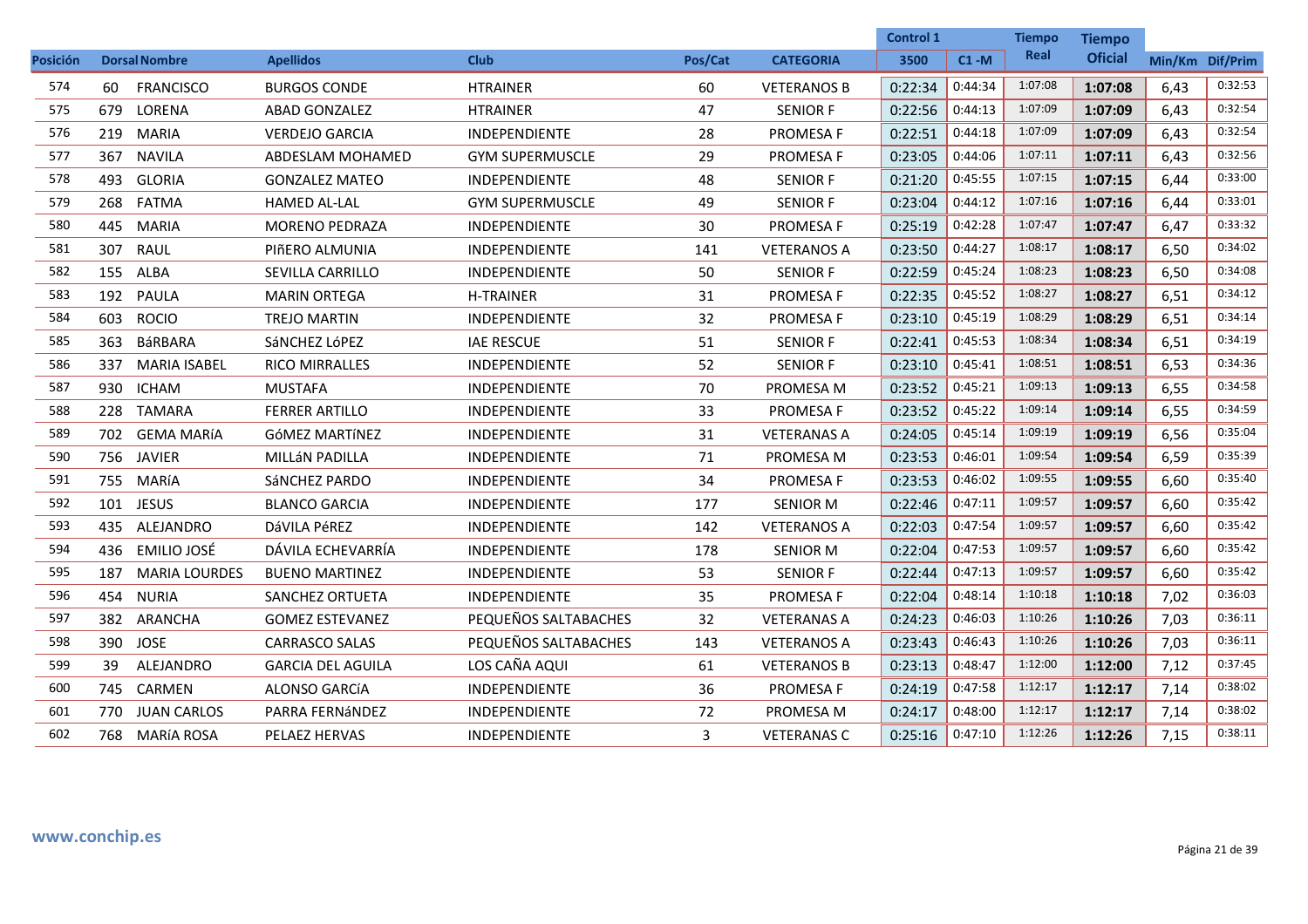|          |     |                      |                            |                                    |         |                    | <b>Control 1</b> |          | <b>Tiempo</b> | <b>Tiempo</b>  |                 |         |
|----------|-----|----------------------|----------------------------|------------------------------------|---------|--------------------|------------------|----------|---------------|----------------|-----------------|---------|
| Posición |     | <b>Dorsal Nombre</b> | <b>Apellidos</b>           | <b>Club</b>                        | Pos/Cat | <b>CATEGORIA</b>   | 3500             | $C1 - M$ | Real          | <b>Oficial</b> | Min/Km Dif/Prim |         |
| 603      |     | 449 SERGIO           | <b>SALAS TOME</b>          | EL RESERVADO                       | 73      | PROMESA M          | 0:24:41          | 0:47:52  | 1:12:33       | 1:12:33        | 7,15            | 0:38:18 |
| 604      |     | 451 PATRICIA         | <b>ROSA OSES</b>           | <b>EL RESERVADO</b>                | 37      | <b>PROMESA F</b>   | 0:24:42          | 0:47:51  | 1:12:33       | 1:12:33        | 7,15            | 0:38:18 |
| 605      | 429 | LOLA                 | <b>ANTELO VEGA</b>         | <b>CLUB DEPORTIVO HABITAT SALU</b> | 54      | <b>SENIOR F</b>    | 0:23:06          | 0:50:08  | 1:13:14       | 1:13:14        | 7,19            | 0:38:59 |
| 606      | 283 | <b>BARBARA</b>       | <b>FERNANDEZ ROMERO</b>    | <b>INDEPENDIENTE</b>               | 38      | PROMESA F          | 0:23:32          | 0:49:47  | 1:13:19       | 1:13:19        | 7,20            | 0:39:04 |
| 607      | 371 | <b>CARMEN</b>        | <b>BUENO GARCÉS</b>        | <b>INDEPENDIENTE</b>               | 39      | <b>PROMESA F</b>   | 0:23:32          | 0:49:48  | 1:13:20       | 1:13:20        | 7,20            | 0:39:05 |
| 608      | 208 | ALEJANDRA            | ALARCÓN LENFERDING         | <b>HÉCTOR KAKALO</b>               | 40      | <b>PROMESA F</b>   | 0:24:33          | 0:48:51  | 1:13:24       | 1:13:24        | 7,20            | 0:39:09 |
| 609      | 221 | <b>CHRISTIAN</b>     | VILLEGAS FERNÁNDEZ         | <b>HÉCTOR KAKALO</b>               | 179     | <b>SENIOR M</b>    | 0:24:32          | 0:48:53  | 1:13:25       | 1:13:25        | 7,21            | 0:39:10 |
| 610      | 490 | <b>NURIA</b>         | <b>PLANES SANCHEZ</b>      | <b>INDEPENDIENTE</b>               | 55      | <b>SENIOR F</b>    | 0:23:42          | 0:50:01  | 1:13:43       | 1:13:43        | 7,22            | 0:39:28 |
| 611      |     | 491 JOSE LUIS        | MARTINEZ VAZQUEZ           | <b>INDEPENDIENTE</b>               | 180     | <b>SENIOR M</b>    | 0:23:41          | 0:50:02  | 1:13:43       | 1:13:43        | 7,22            | 0:39:28 |
| 612      | 655 | <b>NATALIA</b>       | <b>RIVAS JODAR</b>         | <b>INDEPENDIENTE</b>               | 41      | <b>PROMESA F</b>   | 0:25:21          | 0:49:12  | 1:14:33       | 1:14:33        | 7,27            | 0:40:18 |
| 613      | 683 | FERNANDO             | RIVAS GALINDO              | <b>INDEPENDIENTE</b>               | 18      | <b>VETERANOS C</b> | 0:25:22          | 0:49:11  | 1:14:33       | 1:14:33        | 7,27            | 0:40:18 |
| 614      | 31  | PAQUI                | <b>RUBIO FERNANDEZ</b>     | EL RESERVADO                       | 56      | <b>SENIOR F</b>    | 0:24:43          | 0:49:52  | 1:14:35       | 1:14:35        | 7,28            | 0:40:20 |
| 615      |     | 314 ANGELES          | <b>MATEO OLMO</b>          | <b>INDEPENDIENTE</b>               | 42      | <b>PROMESA F</b>   | 0:23:31          | 0:51:19  | 1:14:50       | 1:14:50        | 7,29            | 0:40:35 |
| 616      |     | 335 DAVID            | CáNOVAS CERDA              | <b>INDEPENDIENTE</b>               | 144     | <b>VETERANOS A</b> | 0:24:36          | 0:50:15  | 1:14:51       | 1:14:51        | 7,29            | 0:40:36 |
| 617      | 108 | <b>DESIRE</b>        | <b>GARCIA SERÓN</b>        | <b>INDEPENDIENTE</b>               | 57      | <b>SENIOR F</b>    | 0:23:30          | 0:51:21  | 1:14:51       | 1:14:51        | 7,29            | 0:40:36 |
| 618      | 843 | <b>RAFAEL</b>        | MATEO OLMO                 | INDEPENDIENTE                      | 181     | <b>SENIOR M</b>    | 0:23:31          | 0:51:20  | 1:14:51       | 1:14:51        | 7,29            | 0:40:36 |
| 619      | 319 | SALVADOR             | <b>CANO RUIZ</b>           | <b>INDEPENDIENTE</b>               | 145     | <b>VETERANOS A</b> | 0:24:35          | 0:50:17  | 1:14:52       | 1:14:52        | 7,29            | 0:40:37 |
| 620      | 206 | EVA MARIA            | RIVERO MORENO              | <b>INDEPENDIENTE</b>               | 33      | <b>VETERANAS A</b> | 0:24:33          | 0:50:19  | 1:14:52       | 1:14:52        | 7,29            | 0:40:37 |
| 621      | 409 | ALEJANDRO            | <b>GONZALEZ CÁNOVAS</b>    | <b>INDEPENDIENTE</b>               | 74      | PROMESA M          | 0:24:37          | 0:50:15  | 1:14:52       | 1:14:52        | 7,29            | 0:40:37 |
| 622      | 360 | ALEJANDRA            | CáNOVAS CERDA              | <b>INDEPENDIENTE</b>               | 34      | <b>VETERANAS A</b> | 0:24:35          | 0:50:17  | 1:14:52       | 1:14:52        | 7,29            | 0:40:37 |
| 623      |     | 731 RAFAEL           | SáNCHEZ NAVAS              | DONAT&DONAT                        | 182     | <b>SENIOR M</b>    | 0:26:06          | 0:49:28  | 1:15:34       | 1:15:34        | 7,33            | 0:41:19 |
| 624      | 730 | ANDREA               | <b>SANCHEZ ALVAREZ</b>     | DONAT&DONAT                        | 58      | <b>SENIOR F</b>    | 0:24:13          | 0:51:21  | 1:15:34       | 1:15:34        | 7,33            | 0:41:19 |
| 625      | 733 | CAROLINA             | LOBATO ZARCO               | DONAT&DONAT                        | 43      | <b>PROMESA F</b>   | 0:26:06          | 0:49:29  | 1:15:35       | 1:15:35        | 7,34            | 0:41:20 |
| 626      | 54  | <b>ANTONIO</b>       | <b>GUTIÉRREZ HERNÁNDEZ</b> | PEQUEñOS SALTABACHES               | 19      | <b>VETERANOS C</b> | 0:24:24          | 0:51:22  | 1:15:46       | 1:15:46        | 7,35            | 0:41:31 |
| 627      | 18  | <b>JOSE ANTONIO</b>  | <b>HURTADO NARVAEZ</b>     | A ESPAÑA SERVIR HASTA MORIR        | 183     | <b>SENIOR M</b>    | 0:22:49          | 0:53:28  | 1:16:17       | 1:16:17        | 7,38            | 0:42:02 |
| 628      | 625 | <b>MARIA DEL MAR</b> | <b>BLANCO GARCIA</b>       | <b>INDEPENDIENTE</b>               | 59      | <b>SENIOR F</b>    | 0:24:41          | 0:52:32  | 1:17:13       | 1:17:13        | 7,43            | 0:42:58 |
| 629      | 590 | MANUEL               | <b>FLORES AROCA</b>        | INDEPENDIENTE                      | 146     | <b>VETERANOS A</b> | 0:24:58          | 0:52:49  | 1:17:47       | 1:17:47        | 7,47            | 0:43:32 |
| 630      | 529 | <b>ROSA</b>          | <b>LINARES VALERA</b>      | <b>INDEPENDIENTE</b>               | 35      | <b>VETERANAS A</b> | 0:25:41          | 0:52:36  | 1:18:17       | 1:18:17        | 7,50            | 0:44:02 |
| 631      |     | 340 SANDRA           | PéREZ ESPAñA               | INDEPENDIENTE                      | 44      | <b>PROMESA F</b>   | 0:25:36          | 0:53:00  | 1:18:36       | 1:18:36        | 7,52            | 0:44:21 |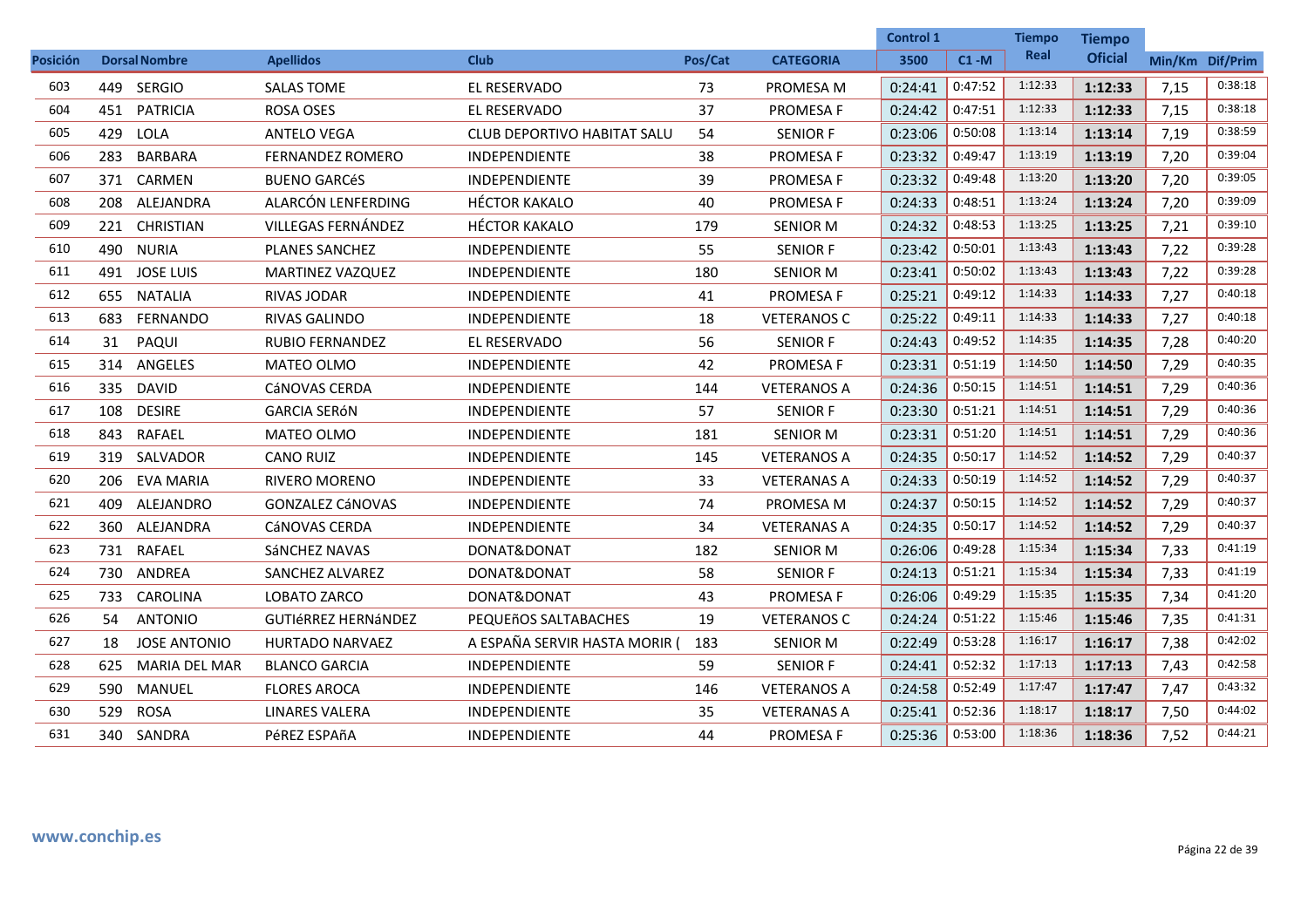|                 |     |                             |                            |                      |         |                    | <b>Control 1</b> |          | <b>Tiempo</b> | Tiempo         |                 |         |
|-----------------|-----|-----------------------------|----------------------------|----------------------|---------|--------------------|------------------|----------|---------------|----------------|-----------------|---------|
| <b>Posición</b> |     | <b>Dorsal Nombre</b>        | <b>Apellidos</b>           | <b>Club</b>          | Pos/Cat | <b>CATEGORIA</b>   | 3500             | $C1 - M$ | Real          | <b>Oficial</b> | Min/Km Dif/Prim |         |
| 632             |     | 341 LOURDES                 | PéREZ ESPAñA               | <b>INDEPENDIENTE</b> | 45      | <b>PROMESA F</b>   | 0:25:36          | 0:53:00  | 1:18:36       | 1:18:36        | 7,52            | 0:44:21 |
| 633             | 353 | YONATAN                     | <b>CUENCA PÉREZ</b>        | <b>INDEPENDIENTE</b> | 75      | PROMESA M          | 0:25:36          | 0:53:01  | 1:18:37       | 1:18:37        | 7,52            | 0:44:22 |
| 634             | 30  | <b>BORJA</b>                | <b>CARMONA SAVEEDRA</b>    | <b>INDEPENDIENTE</b> | 76      | PROMESA M          | 0:24:37          | 0:54:18  | 1:18:55       | 1:18:55        | 7,54            | 0:44:40 |
| 635             | 29  | JULIA                       | TAPIA-RUANO JUAN           | <b>INDEPENDIENTE</b> | 46      | <b>PROMESA F</b>   | 0:26:22          | 0:52:44  | 1:19:06       | 1:19:06        | 7,55            | 0:44:51 |
| 636             | 169 | <b>JUAN MANUEL</b>          | <b>GARCES MORALES</b>      | <b>INDEPENDIENTE</b> | 184     | <b>SENIOR M</b>    | 0:26:27          | 0:52:46  | 1:19:13       | 1:19:13        | 7,55            | 0:44:58 |
| 637             | 113 | SANDRA                      | <b>GUERRERO ANDÚJAR</b>    | INDEPENDIENTE        | 47      | PROMESA F          | 0:26:34          | 0:52:42  | 1:19:16       | 1:19:16        | 7,56            | 0:45:01 |
| 638             | 455 | <b>ROCIO</b>                | <b>PAREJA FERREF</b>       | EL RESERVADO         | 48      | <b>PROMESA F</b>   | 0:25:37          | 0:55:37  | 1:21:14       | 1:21:14        | 8,07            | 0:46:59 |
| 639             |     | 308 TRINIDAD                | <b>BARBA PAREJA</b>        | <b>INDEPENDIENTE</b> | 49      | <b>PROMESA F</b>   | 0:28:00          | 0:53:26  | 1:21:26       | 1:21:26        | 8,09            | 0:47:11 |
| 640             |     | 401 GUILLERMO               | SORIA SOLER                | INDEPENDIENTE        | 77      | PROMESA M          | 0:18:58          | 1:03:08  | 1:22:06       | 1:22:06        | 8,13            | 0:47:51 |
| 641             | 653 | MARTÍN                      | DÍAZ RUIZ                  | <b>KORYO</b>         | 147     | <b>VETERANOS A</b> | 0:26:50          | 0:55:22  | 1:22:12       | 1:22:12        | 8,13            | 0:47:57 |
| 642             |     | 570 SONIA                   | <b>GARCÍA GALLARDO</b>     | <b>CLUB KORYO</b>    | 36      | <b>VETERANAS A</b> | 0:26:49          | 0:55:24  | 1:22:13       | 1:22:13        | 8,13            | 0:47:58 |
| 643             | 575 | <b>NORDIN</b>               | <b>LAMRINE ISMAEL</b>      | <b>CLUB KORYO</b>    | 148     | <b>VETERANOS A</b> | 0:26:48          | 0:55:25  | 1:22:13       | 1:22:13        | 8,13            | 0:47:58 |
| 644             |     | 528 LLAMAL                  | EL IDRISSI MOHAMED         | <b>CLUB KORYO</b>    | 149     | <b>VETERANOS A</b> | 0:26:47          | 0:55:27  | 1:22:14       | 1:22:14        | 8,13            | 0:47:59 |
| 645             |     | 796 FAZAZI NABIL            | <b>MIMON EL OUARIACHI</b>  | <b>CLUB KORYO</b>    | 78      | PROMESA M          | 0:26:50          | 0:55:24  | 1:22:14       | 1:22:14        | 8,13            | 0:47:59 |
| 646             | 465 | LORENA                      | <b>CEREZO PINO</b>         | INDEPENDIENTE        | 50      | PROMESA F          | 0:27:51          | 0:54:23  | 1:22:14       | 1:22:14        | 8,13            | 0:47:59 |
| 647             |     | 194 JERÓNIMO                | PéREZ HERNáNDEZ            | INDEPENDIENTE        | 62      | <b>VETERANOS B</b> | 0:28:29          | 0:53:46  | 1:22:15       | 1:22:15        | 8,14            | 0:48:00 |
| 648             | 557 | MARÍA BELÉN                 | <b>GÓMEZ ESTRELLA</b>      | <b>INDEPENDIENTE</b> | 8       | <b>VETERANAS B</b> | 0:28:28          | 0:53:48  | 1:22:16       | 1:22:16        | 8,14            | 0:48:01 |
| 649             | 886 | <b>ROCÍO</b>                | AGUILAR DÍAZ               | <b>INDEPENDIENTE</b> | 9       | <b>VETERANAS B</b> | 0:28:27          | 0:53:49  | 1:22:16       | 1:22:16        | 8,14            | 0:48:01 |
| 650             |     | 276 CYNTHIA                 | RUIZ VAZQUEZ               | INDEPENDIENTE        | 60      | <b>SENIOR F</b>    | 0:28:43          | 0:54:11  | 1:22:54       | 1:22:54        | 8,17            | 0:48:39 |
| 651             | 274 | CARMEN ENCARNA GARRIDO PUGA |                            | INDEPENDIENTE        | 10      | <b>VETERANAS B</b> | 0:28:27          | 0:54:28  | 1:22:55       | 1:22:55        | 8,18            | 0:48:40 |
| 652             | 349 | <b>JUAN CARLOS</b>          | SANMARTÍN GASULLA          | <b>INDEPENDIENTE</b> | 20      | <b>VETERANOS C</b> | 0:28:31          | 0:56:12  | 1:24:43       | 1:24:43        | 8,28            | 0:50:28 |
| 653             | 813 | MARÍA JOSE                  | <b>MARTÍNEZ CASADEMUNT</b> | INDEPENDIENTE        | 61      | <b>SENIOR F</b>    | 0:28:06          | 0:59:33  | 1:27:39       | 1:27:39        | 8,46            | 0:53:24 |
| 654             | 931 | MARIA LUISA                 | <b>HEREDIA RAMIREZ</b>     | <b>INDEPENDIENTE</b> | 11      | <b>VETERANAS B</b> | 0:30:16          | 0:59:33  | 1:29:49       | 1:29:49        | 8,59            | 0:55:34 |
| 655             |     | 932 RAMON                   | <b>BARBA CASTELLANO</b>    | <b>INDEPENDIENTE</b> | 21      | <b>VETERANOS C</b> | 0:30:17          | 0:59:33  | 1:29:50       | 1:29:50        | 8,59            | 0:55:35 |
| 656             | 855 | <b>ELISA</b>                | <b>LEON ASENSIO</b>        | <b>INDEPENDIENTE</b> | 37      | <b>VETERANAS A</b> | 0:29:12          | 1:03:04  | 1:32:16       | 1:32:16        | 9,14            | 0:58:01 |
| 657             | 894 | <b>BEATRIZ</b>              | <b>ASENSIO ALVAREZ</b>     | INDEPENDIENTE        | 63      | <b>VETERANOS B</b> | 0:29:11          | 1:03:07  | 1:32:18       | 1:32:18        | 9,14            | 0:58:03 |
| 658             | 438 | <b>INES</b>                 | <b>CANO SEVILLA</b>        | <b>INDEPENDIENTE</b> | 51      | <b>PROMESA F</b>   | 0:23:22          | 1:10:00  | 1:33:22       | 1:33:22        | 9,20            | 0:59:07 |
| 659             |     | 766 MARÍA                   | SOLÍS GARRIDO              | <b>INDEPENDIENTE</b> | 12      | <b>VETERANAS B</b> | 0:30:58          | 1:03:35  | 1:34:33       | 1:34:33        | 9,27            | 1:00:18 |
| 660             |     | 767 SANTIAGO                | <b>COBREROS RICO</b>       | INDEPENDIENTE        | 64      | <b>VETERANOS B</b> | 0:30:59          | 1:03:36  | 1:34:35       | 1:34:35        | 9,28            | 1:00:20 |
|                 |     |                             |                            |                      |         |                    |                  |          |               |                |                 |         |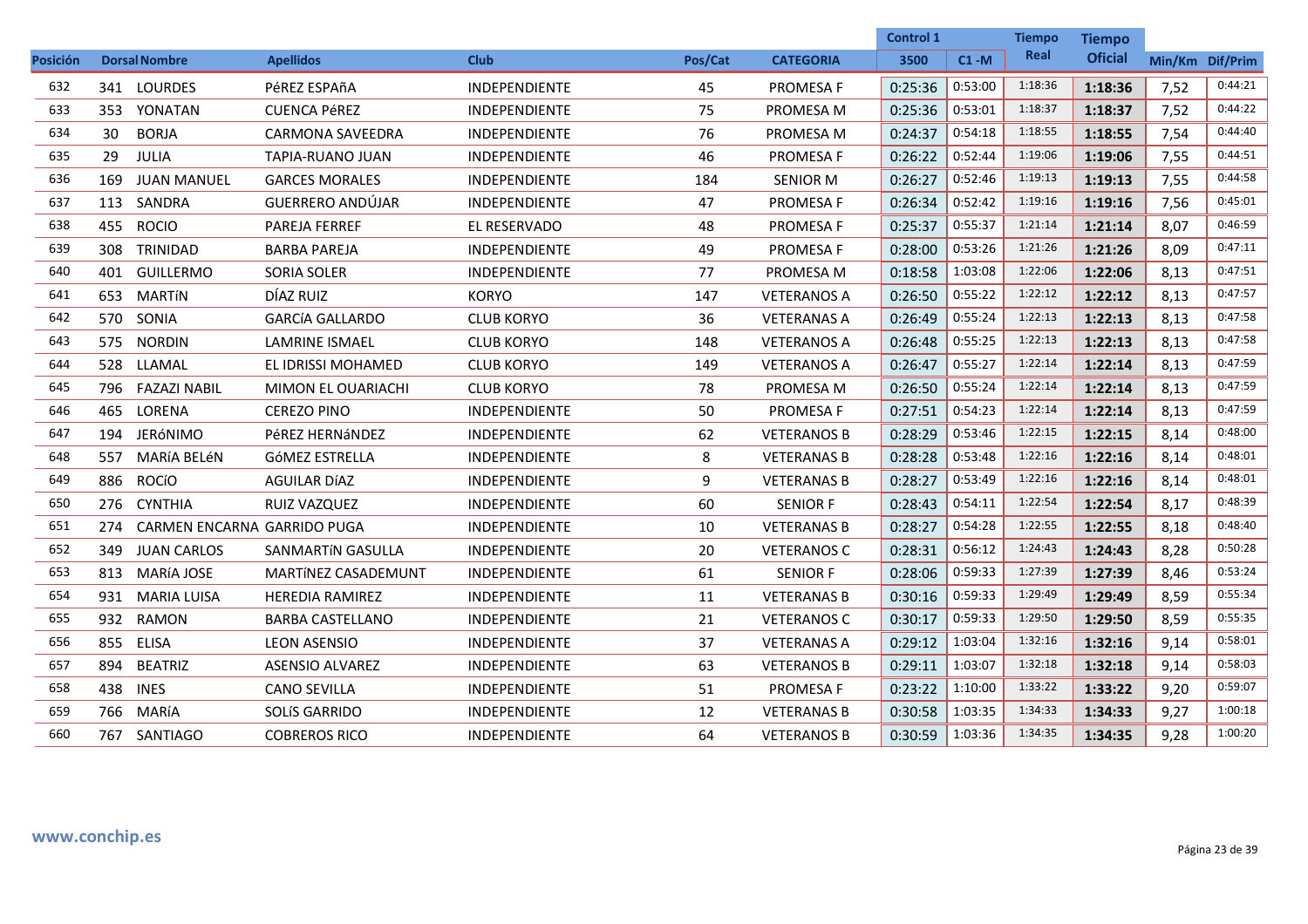|                 |                      |                         |                                    |         |                  | <b>Control 1</b> |         | <b>Tiempo</b> | <b>Tiempo</b>  |                 |         |
|-----------------|----------------------|-------------------------|------------------------------------|---------|------------------|------------------|---------|---------------|----------------|-----------------|---------|
| <b>Posición</b> | <b>Dorsal Nombre</b> | <b>Apellidos</b>        | Club                               | Pos/Cat | <b>CATEGORIA</b> | 3500             | C1 -M   | Real          | <b>Oficial</b> | Min/Km Dif/Prim |         |
| 661             | <b>MARIA</b><br>703  | VICEDO GONZALEZ         | CLUB DEPORTIVO HABITAT SALU        |         | <b>PROMESA F</b> | 0:32:00          | 1:04:27 | 1:36:27       | 1:36:27        | 9.39            | 1:02:12 |
| 662             | <b>DIEGO</b><br>697  | <b>FLORES FERNANDEZ</b> | <b>CLUB DEPORTIVO HABITAT SALU</b> | 185     | <b>SENIOR M</b>  | 0:32:00          | 1:04:27 | 1:36:27       | 1:36:27        | 9,39            | 1:02:12 |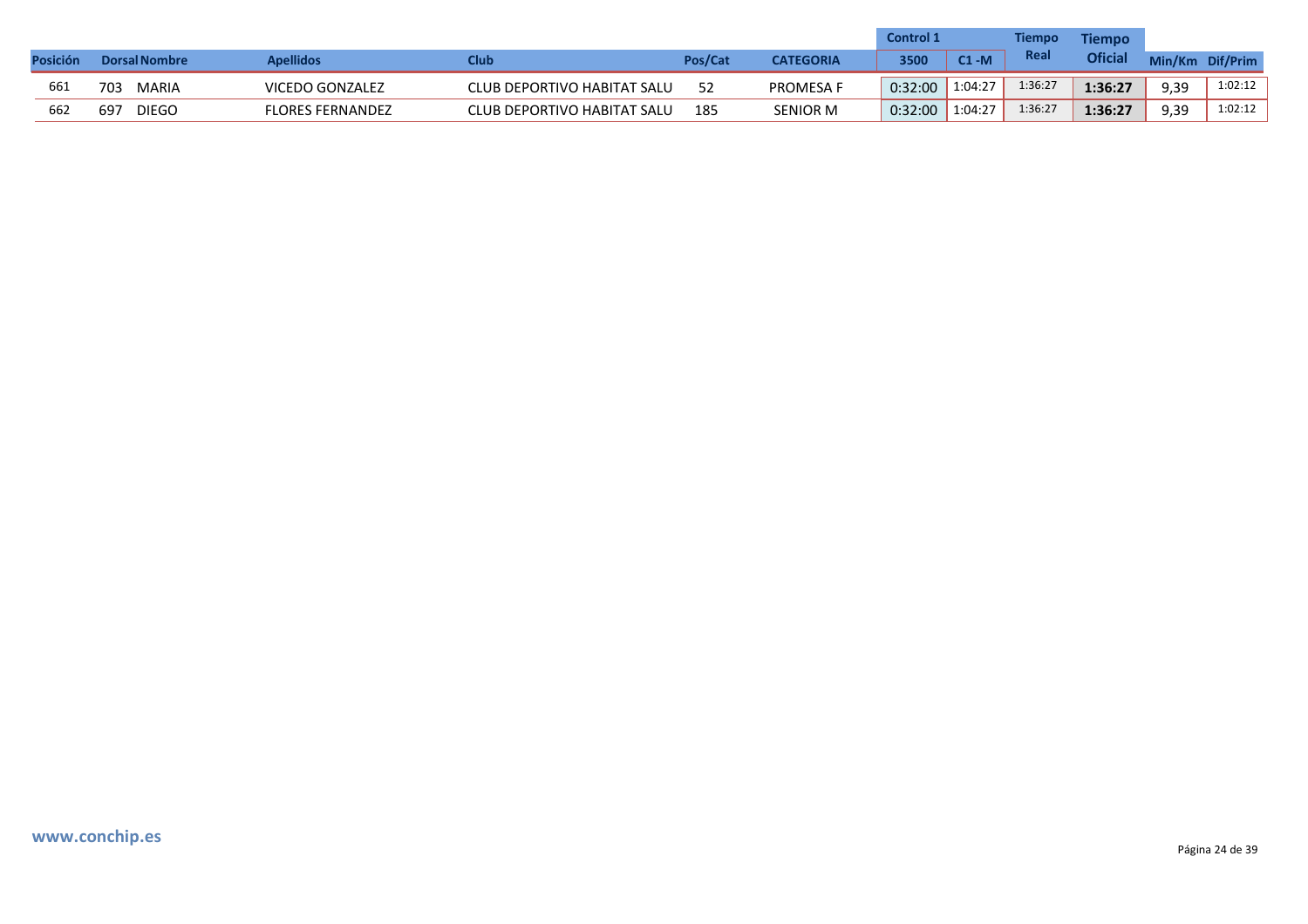|                 |                          |                                      |                      |                             |                             |                    | <b>Control 1</b> |      | <b>Tiempo</b>  | <b>Tiempo</b>   |  |
|-----------------|--------------------------|--------------------------------------|----------------------|-----------------------------|-----------------------------|--------------------|------------------|------|----------------|-----------------|--|
| <b>Posición</b> | <b>Dorsal Nombre</b>     | <b>Apellidos</b>                     |                      | <b>Club</b>                 | Pos/Cat<br><b>CATEGORIA</b> | 3500               | $C1 - M$         | Real | <b>Oficial</b> | Min/Km Dif/Prim |  |
|                 | <b>RETIRADOS</b>         |                                      |                      |                             |                             |                    |                  |      |                |                 |  |
|                 |                          |                                      |                      |                             |                             |                    |                  |      |                |                 |  |
|                 | <b>478 JUAN CARLOS</b>   | <b>PUERTO CANALEJO GRM52</b>         |                      |                             | <b>SENIOR M</b>             | 0:14:43            |                  |      |                |                 |  |
|                 | <b>551 JUSTO ENRIQUE</b> | <b>GIL GAGO</b>                      | <b>TERLEG 1</b>      |                             | <b>VETERANOS A</b>          | 0:14:50            |                  |      |                |                 |  |
|                 | 558 CARLOS               | <b>VILLALOBOS BRAV INDEPENDIENTE</b> |                      |                             | <b>SENIOR M</b>             | 0:17:24            |                  |      |                |                 |  |
|                 | <b>897 JOSE ENRIQUE</b>  | <b>MUñOZ MARTINEZ INDEPENDIENTE</b>  |                      |                             | <b>VETERANOS A</b>          | 0:17:29            |                  |      |                |                 |  |
|                 | 245 JAVIER               | <b>MOLINA FRÍAS</b>                  | <b>INDEPENDIENTE</b> |                             | <b>PROMESA M</b>            | 0:18:56            |                  |      |                |                 |  |
|                 | <b>580 CRISTINA</b>      | <b>ZBIDA POL</b>                     | <b>INDEPENDIENTE</b> |                             | <b>PROMESA F</b>            | 0:22:36            |                  |      |                |                 |  |
|                 | 729 PALOMA               | <b>AGUILAR FERNÁND INDEPENDIENTE</b> |                      |                             | <b>PROMESA F</b>            | 0:34:38            |                  |      |                |                 |  |
|                 | <b>480 ENRIQUE</b>       | <b>ESPINOSA MOREIR INDEPENDIENTE</b> |                      |                             | <b>SENIOR M</b>             | 0:34:45            |                  |      |                |                 |  |
|                 | 479 SUSANA               | <b>HENCHE CORREA</b>                 | <b>INDEPENDIENTE</b> |                             | <b>SENIOR F</b>             | 0:34:46            |                  |      |                |                 |  |
|                 | 746 ANTONIO              | <b>CASADO GARCIA</b>                 | <b>INDEPENDIENTE</b> |                             | <b>VETERANOS C</b>          | 0:34:52            |                  |      |                |                 |  |
|                 | 750 MARÍA JOSé           | <b>PARDO LÓPEZ</b>                   | <b>INDEPENDIENTE</b> |                             | <b>VETERANAS B</b>          | 0:36:28            |                  |      |                |                 |  |
|                 | 747 JULIA                | <b>RUIZ MADOLE</b>                   | <b>INDEPENDIENTE</b> |                             | <b>VETERANAS C</b>          | 0:36:29            |                  |      |                |                 |  |
|                 |                          |                                      |                      | <b>NO PRESENTADOS</b>       |                             |                    |                  |      |                |                 |  |
|                 | 536 ABRAHAM              | <b>BITTAN ARGIBE</b>                 |                      | <b>CLUB KORYO</b>           |                             | <b>SENIOR M</b>    |                  |      |                |                 |  |
|                 | <b>55 ADRIAN</b>         | <b>MAS FERNANDEZ</b>                 |                      | <b>TRAIL RUNNING MELILL</b> |                             | <b>VETERANOS A</b> |                  |      |                |                 |  |
|                 | <b>496 ADRIAN JOSE</b>   | <b>MARTINEZ ROVIRA</b>               |                      | <b>INDEPENDIENTE</b>        | <b>PROMESA M</b>            |                    |                  |      |                |                 |  |
|                 | <b>434 ALEJANDRO</b>     | <b>LOMEñA OLMO</b>                   |                      | <b>INDEPENDIENTE</b>        | <b>PROMESA M</b>            |                    |                  |      |                |                 |  |
|                 | 379 ALEJANDRO            | <b>AZNAR TORRENTE</b>                |                      | <b>INDEPENDIENTE</b>        |                             | <b>PROMESA M</b>   |                  |      |                |                 |  |
|                 | 352 ALFONSO              | <b>SALAS LOPEZ</b>                   |                      | <b>INDEPENDIENTE</b>        |                             | <b>SENIOR M</b>    |                  |      |                |                 |  |
|                 |                          |                                      |                      |                             |                             |                    |                  |      |                |                 |  |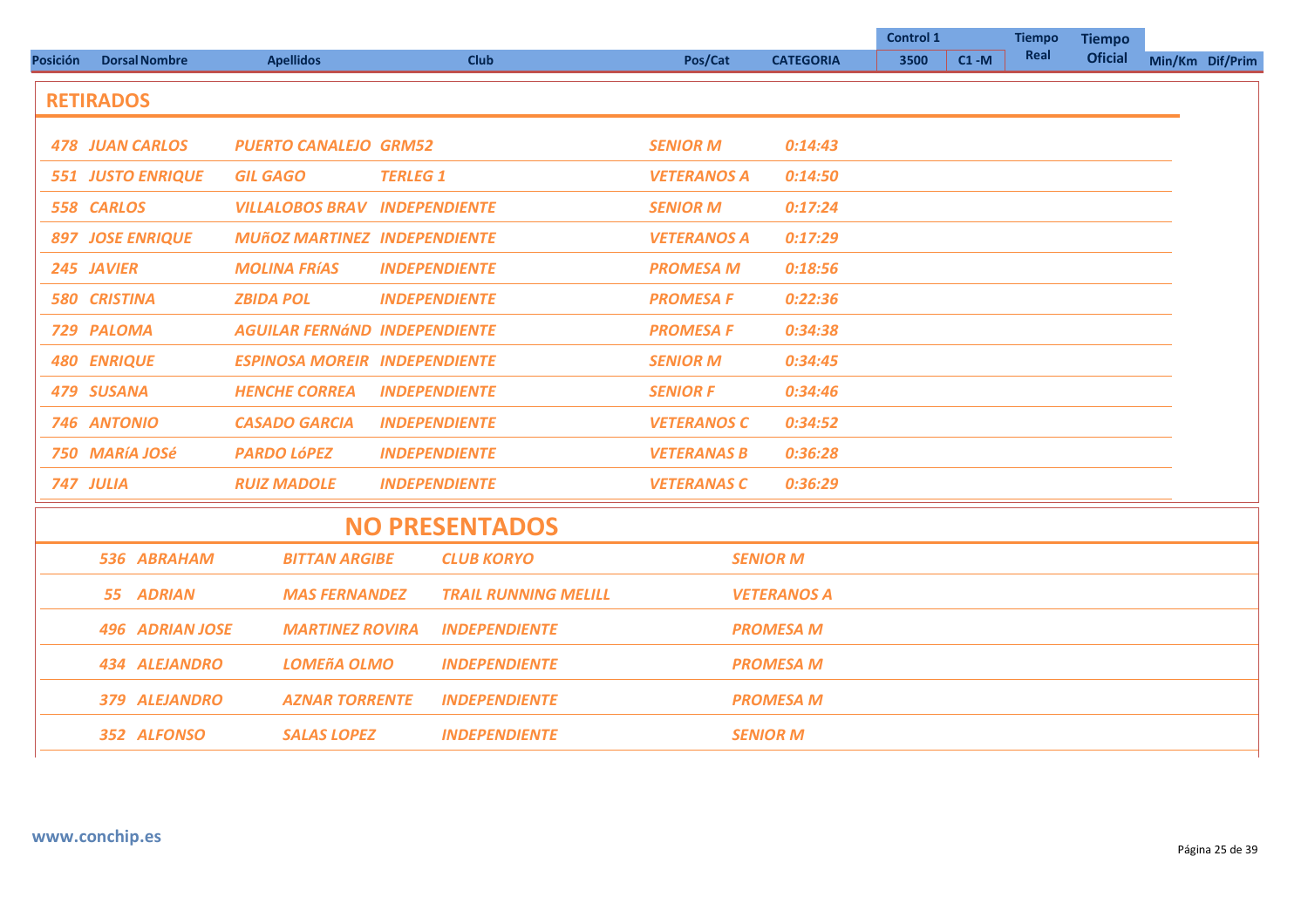|                 |                      |                                          |                                                |         |                    | <b>Control 1</b> |          | <b>Tiempo</b> | <b>Tiempo</b>  |                 |
|-----------------|----------------------|------------------------------------------|------------------------------------------------|---------|--------------------|------------------|----------|---------------|----------------|-----------------|
| <b>Posición</b> | <b>Dorsal Nombre</b> | <b>Apellidos</b>                         | <b>Club</b>                                    | Pos/Cat | <b>CATEGORIA</b>   | 3500             | $C1 - M$ | Real          | <b>Oficial</b> | Min/Km Dif/Prim |
|                 | 92 ALMUDENA          |                                          | <b>RUIZ DE CLAVIJO ARE LOS MEJORES COLEGAS</b> |         | <b>SENIOR F</b>    |                  |          |               |                |                 |
|                 | 659 ÁLVARO           | <b>SÁNCHEZ MADIEDO</b>                   | <b>INDEPENDIENTE</b>                           |         | <b>SENIOR M</b>    |                  |          |               |                |                 |
|                 | 251 ÁLVARO JESÚS     | <b>PÉREZ HUELIN</b>                      | <b>INDEPENDIENTE</b>                           |         | <b>PROMESA M</b>   |                  |          |               |                |                 |
|                 | 661 AMELIA           | <b>SEVILLA BLANCO</b>                    | <b>INDEPENDIENTE</b>                           |         | <b>PROMESA F</b>   |                  |          |               |                |                 |
|                 | <b>576 ANA</b>       | <b>ATENCIA ANDREU</b>                    | <b>INDEPENDIENTE</b>                           |         | <b>SENIOR F</b>    |                  |          |               |                |                 |
|                 | 209 ANA BELEN        | <b>JIMENEZ AYALA</b>                     | <b>INDEPENDIENTE</b>                           |         | <b>VETERANAS A</b> |                  |          |               |                |                 |
|                 | 719 ANDRES           | <b>CANTO JIMÉNEZ</b>                     | <b>INDEPENDIENTE</b>                           |         | <b>VETERANOS C</b> |                  |          |               |                |                 |
|                 | 289 ANGEL            | <b>OROZCO RODRIGUEZ INDEPENDIENTE</b>    |                                                |         | <b>VETERANOS A</b> |                  |          |               |                |                 |
|                 | 277 ANGEL            | <b>GONZALEZ MENA</b>                     | <b>ACDC BOMBEROS MELIL</b>                     |         | <b>VETERANOS A</b> |                  |          |               |                |                 |
|                 | 336 ANGEL JOSE       | <b>RUIZ DE TORRES</b>                    | <b>BOTAS ROTAS</b>                             |         | <b>VETERANOS B</b> |                  |          |               |                |                 |
|                 | 847 ÁNGEL MIGUEL     | <b>PELLITERO DOMINGU INDEPENDIENTE</b>   |                                                |         | <b>VETERANOS A</b> |                  |          |               |                |                 |
|                 | 707 ÁNGELA           | <b>BARÓN ARANDA</b>                      | <b>INDEPENDIENTE</b>                           |         | <b>PROMESA F</b>   |                  |          |               |                |                 |
|                 | 598 ÁNGELES MARIA    | <b>BARRIONUEVO ZUBIE INDEPENDIENTE</b>   |                                                |         | <b>SENIOR F</b>    |                  |          |               |                |                 |
|                 | 71 ANTONIO           | <b>ESTRADA PEREZ</b>                     | <b>INDEPENDIENTE</b>                           |         | <b>VETERANOS B</b> |                  |          |               |                |                 |
|                 | 180 ANTONIO          | <b>RUIZ GONZALEZ</b>                     | <b>INDEPENDIENTE</b>                           |         | <b>VETERANOS B</b> |                  |          |               |                |                 |
|                 | 801 ANTONIO          | <b>MARTINEZ GALIANO INDEPENDIENTE</b>    |                                                |         | <b>VETERANOS B</b> |                  |          |               |                |                 |
|                 | 461 ANTONIO          | <b>TORRES DELGADO</b>                    | <b>CCAFD</b>                                   |         | <b>PROMESA M</b>   |                  |          |               |                |                 |
|                 | 17 ANTONIO           |                                          | <b>GARCIA HERNANDEZ A ESPAÑA SERVIR HAST</b>   |         | <b>VETERANOS A</b> |                  |          |               |                |                 |
|                 | 318 ANTONIO          | <b>VALDIVIESO - M. ESC INDEPENDIENTE</b> |                                                |         | <b>PROMESA M</b>   |                  |          |               |                |                 |
|                 |                      |                                          |                                                |         |                    |                  |          |               |                |                 |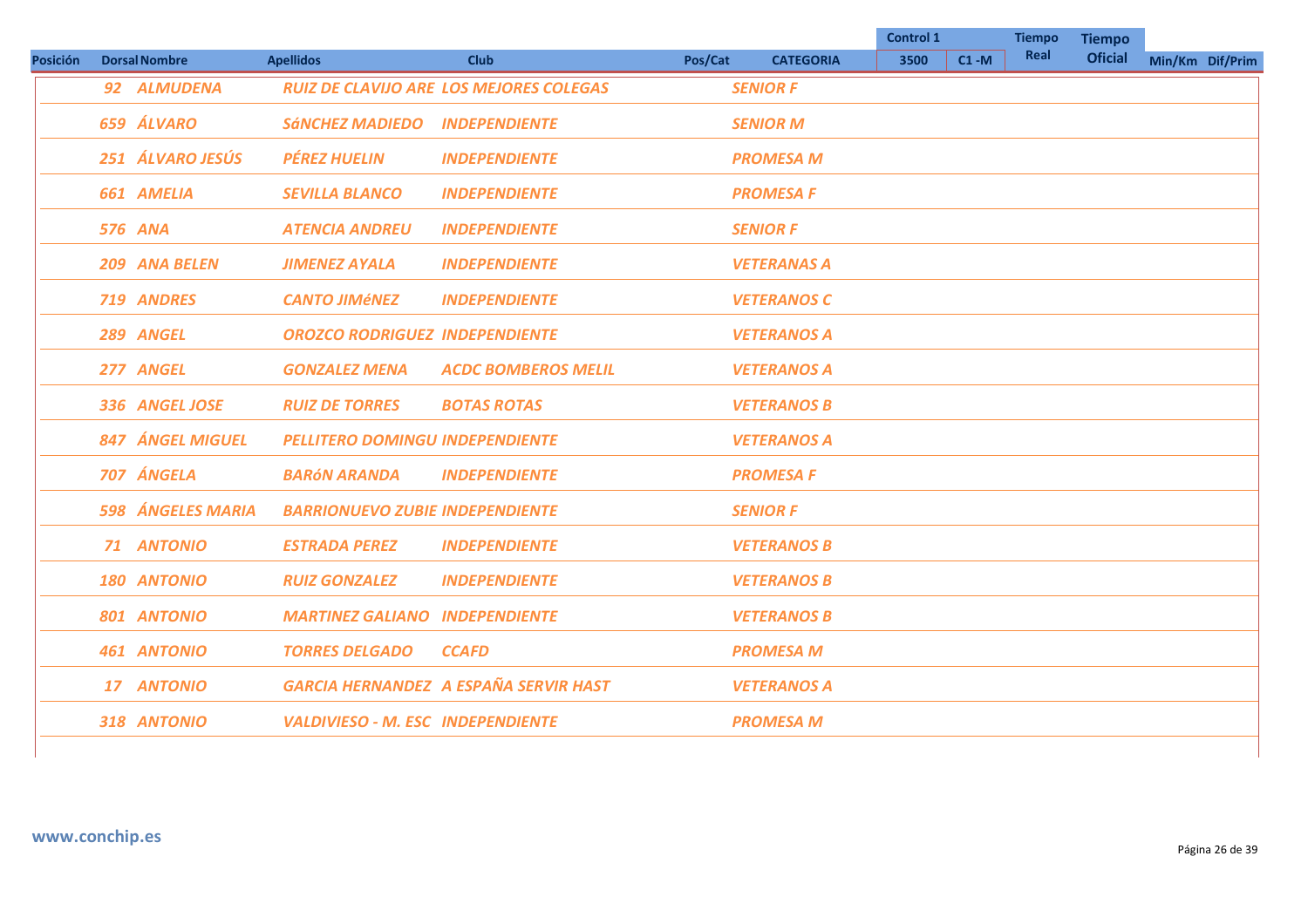|                 |                                 |                                     |                                             |                    |                                        | <b>Control 1</b> |          | <b>Tiempo</b> | <b>Tiempo</b>  |                 |  |
|-----------------|---------------------------------|-------------------------------------|---------------------------------------------|--------------------|----------------------------------------|------------------|----------|---------------|----------------|-----------------|--|
| <b>Posición</b> | <b>Dorsal Nombre</b>            | <b>Apellidos</b>                    | <b>Club</b>                                 | Pos/Cat            | <b>CATEGORIA</b><br><b>VETERANOS A</b> | 3500             | $C1 - M$ | Real          | <b>Oficial</b> | Min/Km Dif/Prim |  |
|                 | 595 ANTONIO                     | <b>CAMPOS SOTO</b>                  | <b>CLUB DE ATLETISMO CO</b>                 |                    |                                        |                  |          |               |                |                 |  |
|                 | 326 ANTONIO                     | <b>PLAZA BORREGO</b>                | <b>INDEPENDIENTE</b>                        | <b>VETERANOS A</b> |                                        |                  |          |               |                |                 |  |
|                 | <b>52 ANTONIO JAVIER</b>        | <b>ZAMORA PARRA</b>                 | <b>ATLÉTICO MELILLA</b>                     | <b>SENIOR M</b>    |                                        |                  |          |               |                |                 |  |
|                 | 641 ASCENSIÓN                   | <b>GIL MORENO</b>                   | <b>INDEPENDIENTE</b>                        | <b>SENIOR F</b>    |                                        |                  |          |               |                |                 |  |
|                 | 741 AZIZ                        | <b>LARZI LARZI</b>                  | <b>INDEPENDIENTE</b>                        | <b>SENIOR M</b>    |                                        |                  |          |               |                |                 |  |
|                 | <b>585 BEATRIZ</b>              | <b>MONJE ESTADELLA</b>              | <b>INDEPENDIENTE</b>                        | <b>VETERANAS A</b> |                                        |                  |          |               |                |                 |  |
|                 | <b>818 BOURHAYAL</b>            |                                     | <b>MEHAND BURRAHAY A ESPAÑA SERVIR HAST</b> | <b>VETERANOS A</b> |                                        |                  |          |               |                |                 |  |
|                 | 369 CARLOS                      | <b>HUELIN GARCIA</b>                | <b>ATLETICO MELILLA</b>                     | <b>VETERANOS A</b> |                                        |                  |          |               |                |                 |  |
|                 | 914 CARLOS                      | <b>COHEN LEVY</b>                   | <b>TRAIL RUNNING MELILL</b>                 | <b>VETERANOS A</b> |                                        |                  |          |               |                |                 |  |
|                 | 566 CARLOS                      | <b>ARRUFAT MINGORAN CLUB KORYO</b>  |                                             | <b>PROMESA M</b>   |                                        |                  |          |               |                |                 |  |
|                 | 540 CARLOS                      | <b>CERISOLA HIDALGO</b>             | <b>INDEPENDIENTE</b>                        | <b>SENIOR M</b>    |                                        |                  |          |               |                |                 |  |
|                 | 154 CARLOS                      | <b>CAMPOY GÓMEZ</b>                 | <b>BAPLAMEL</b>                             | <b>SENIOR M</b>    |                                        |                  |          |               |                |                 |  |
|                 | 822 CARLOS                      | <b>GARCÉS GALLARDO</b>              | <b>INDEPENDIENTE</b>                        | <b>VETERANOS B</b> |                                        |                  |          |               |                |                 |  |
|                 | 854 CARLOS                      | <b>GONZÁLEZ GARCÍA</b>              | <b>INDEPENDIENTE</b>                        | <b>SENIOR M</b>    |                                        |                  |          |               |                |                 |  |
|                 | 715 CARLOS                      | <b>BRAVO MARTÍNEZ</b>               | <b>INDEPENDIENTE</b>                        | <b>SENIOR M</b>    |                                        |                  |          |               |                |                 |  |
|                 | <b>296 CARLOS ALBERTO</b>       | <b>EGIDO VALDUVIECO</b>             | <b>CASA MARTA</b>                           | <b>VETERANOS B</b> |                                        |                  |          |               |                |                 |  |
|                 | 837 CARLOS GUSTAVO ROMERO BUENO |                                     | <b>CLUB ATLÉTICO MELILLA</b>                | <b>VETERANOS A</b> |                                        |                  |          |               |                |                 |  |
|                 | 317 CARMEN                      | <b>ARANZANA MOHAM INDEPENDIENTE</b> |                                             | <b>SENIOR F</b>    |                                        |                  |          |               |                |                 |  |
|                 | 573 CLAUDIO                     | <b>ARPON PALACIOS</b>               | <b>INDEPENDIENTE</b>                        | <b>VETERANOS A</b> |                                        |                  |          |               |                |                 |  |
|                 |                                 |                                     |                                             |                    |                                        |                  |          |               |                |                 |  |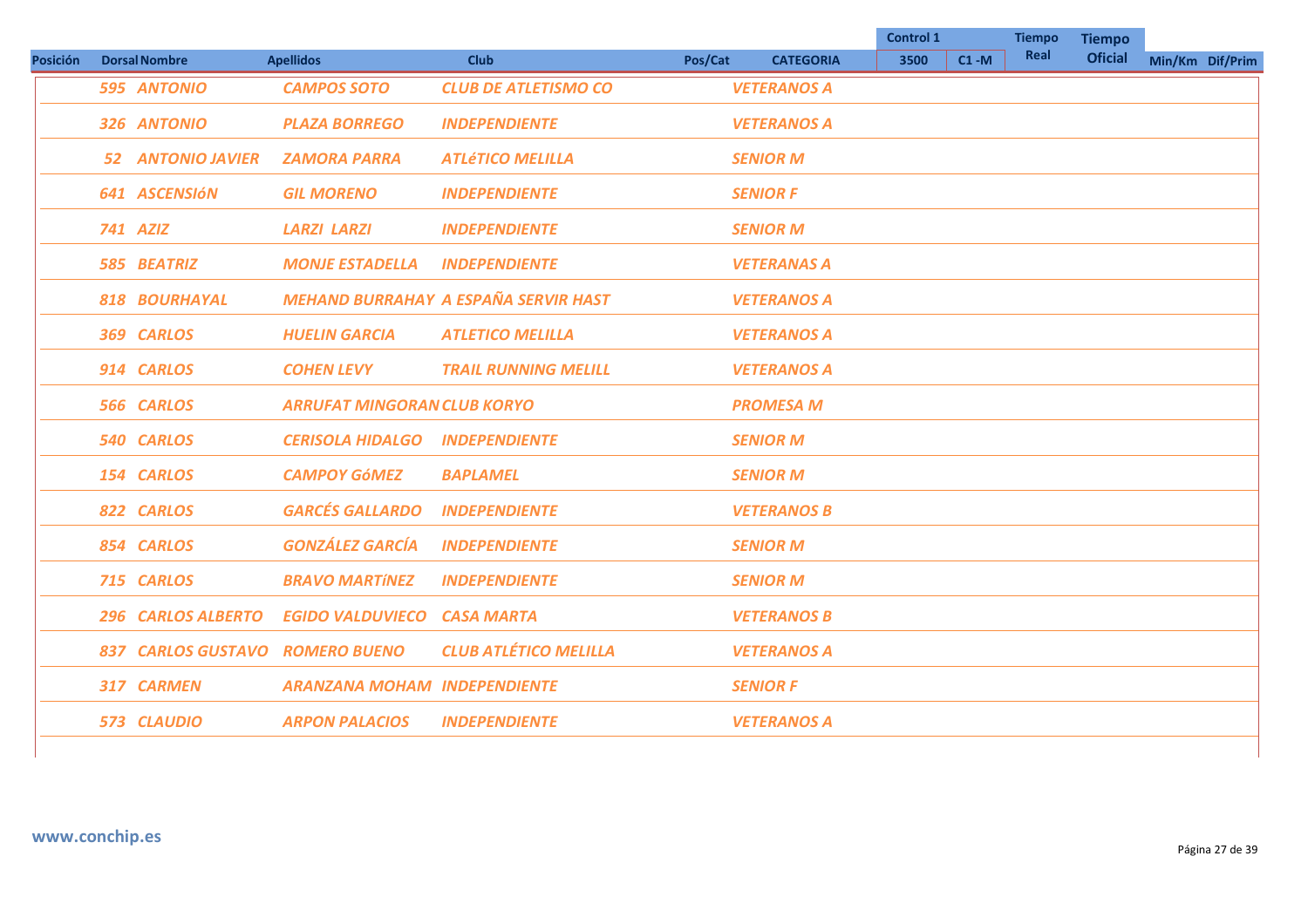| Real<br><b>Oficial</b><br><b>Posición</b><br><b>Dorsal Nombre</b><br><b>Apellidos</b><br><b>Club</b><br>Pos/Cat<br><b>CATEGORIA</b><br>$C1 - M$<br>3500<br>Min/Km Dif/Prim<br>313 CRISTIAN<br><b>FERNANDEZ ESPAñA INDEPENDIENTE</b><br><b>PROMESA M</b><br><b>546 CRISTIAN</b><br><b>PÉREZ BUENO</b><br><b>INDEPENDIENTE</b><br><b>SENIOR M</b><br><b>JUÁREZ CAPARRÓS</b><br>288 CRISTINA<br><b>INDEPENDIENTE</b><br><b>VETERANAS A</b><br><b>466 CRISTINA</b><br><b>CHAPARRO CASQUET INDEPENDIENTE</b><br><b>PROMESA F</b><br><b>468 CRISTINA</b><br><b>RUEDA GAMEZ</b><br><b>INDEPENDIENTE</b><br><b>PROMESA F</b><br><b>784 CRISTO ISRAEL</b><br><b>GIL MONTESDEOCA</b><br><b>INDEPENDIENTE</b><br><b>SENIOR M</b><br>264 CRISTOBAL<br><b>ALVAREZ GUZMAN</b><br><b>MUMU EL SOLITARIO</b><br><b>VETERANOS A</b><br>869 CRISTÓBAL<br><b>LABRADOR TORRES</b><br><b>INDEPENDIENTE</b><br><b>SENIOR M</b><br><b>BURÓN ÁVALOS</b><br>614 DANI (RUSO)<br><b>ESCUELA MUNICIPAL DE</b><br><b>PROMESA M</b><br>769 DANIEL<br><b>INDEPENDIENTE</b><br><b>SENIOR M</b><br><b>DIAZ GALLARDO</b><br><b>432 DANIEL</b><br><b>OLVERA CAPARROS</b><br><b>INDEPENDIENTE</b><br><b>VETERANOS A</b><br><b>503 DANIEL</b><br><b>MARIN ESTRADA</b><br><b>VETERANOS A</b><br><b>H-TRAINER</b><br><b>SENIOR M</b><br>870 DAVID<br><b>VALVERDE ARQUE</b><br><b>INDEPENDIENTE</b><br>298 DAVID<br><b>BAPLAMEL</b><br><b>MURIANA GOMEZ</b><br><b>VETERANOS A</b><br>457 DAVID<br><b>OLVERA RODRÍGUEZ INDEPENDIENTE</b><br><b>PROMESA M</b><br>184 DAVID<br><b>GARCIA TRUZMAN</b><br><b>BAPLAMEL</b><br><b>PROMESA M</b><br>158 DIEGO<br><b>VETERANOS A</b><br><b>GONZALEZ FERNAND INDEPENDIENTE</b><br>887 EDGAR<br><b>RUIZ MUÑOZ</b><br><b>INDEPENDIENTE</b><br><b>PROMESA M</b> |  |  |  | <b>Control 1</b> | <b>Tiempo</b> | <b>Tiempo</b> |  |
|-----------------------------------------------------------------------------------------------------------------------------------------------------------------------------------------------------------------------------------------------------------------------------------------------------------------------------------------------------------------------------------------------------------------------------------------------------------------------------------------------------------------------------------------------------------------------------------------------------------------------------------------------------------------------------------------------------------------------------------------------------------------------------------------------------------------------------------------------------------------------------------------------------------------------------------------------------------------------------------------------------------------------------------------------------------------------------------------------------------------------------------------------------------------------------------------------------------------------------------------------------------------------------------------------------------------------------------------------------------------------------------------------------------------------------------------------------------------------------------------------------------------------------------------------------------------------------------------------------------------------------------------------------------------------------------------------------------------------------------------------------------|--|--|--|------------------|---------------|---------------|--|
|                                                                                                                                                                                                                                                                                                                                                                                                                                                                                                                                                                                                                                                                                                                                                                                                                                                                                                                                                                                                                                                                                                                                                                                                                                                                                                                                                                                                                                                                                                                                                                                                                                                                                                                                                           |  |  |  |                  |               |               |  |
|                                                                                                                                                                                                                                                                                                                                                                                                                                                                                                                                                                                                                                                                                                                                                                                                                                                                                                                                                                                                                                                                                                                                                                                                                                                                                                                                                                                                                                                                                                                                                                                                                                                                                                                                                           |  |  |  |                  |               |               |  |
|                                                                                                                                                                                                                                                                                                                                                                                                                                                                                                                                                                                                                                                                                                                                                                                                                                                                                                                                                                                                                                                                                                                                                                                                                                                                                                                                                                                                                                                                                                                                                                                                                                                                                                                                                           |  |  |  |                  |               |               |  |
|                                                                                                                                                                                                                                                                                                                                                                                                                                                                                                                                                                                                                                                                                                                                                                                                                                                                                                                                                                                                                                                                                                                                                                                                                                                                                                                                                                                                                                                                                                                                                                                                                                                                                                                                                           |  |  |  |                  |               |               |  |
|                                                                                                                                                                                                                                                                                                                                                                                                                                                                                                                                                                                                                                                                                                                                                                                                                                                                                                                                                                                                                                                                                                                                                                                                                                                                                                                                                                                                                                                                                                                                                                                                                                                                                                                                                           |  |  |  |                  |               |               |  |
|                                                                                                                                                                                                                                                                                                                                                                                                                                                                                                                                                                                                                                                                                                                                                                                                                                                                                                                                                                                                                                                                                                                                                                                                                                                                                                                                                                                                                                                                                                                                                                                                                                                                                                                                                           |  |  |  |                  |               |               |  |
|                                                                                                                                                                                                                                                                                                                                                                                                                                                                                                                                                                                                                                                                                                                                                                                                                                                                                                                                                                                                                                                                                                                                                                                                                                                                                                                                                                                                                                                                                                                                                                                                                                                                                                                                                           |  |  |  |                  |               |               |  |
|                                                                                                                                                                                                                                                                                                                                                                                                                                                                                                                                                                                                                                                                                                                                                                                                                                                                                                                                                                                                                                                                                                                                                                                                                                                                                                                                                                                                                                                                                                                                                                                                                                                                                                                                                           |  |  |  |                  |               |               |  |
|                                                                                                                                                                                                                                                                                                                                                                                                                                                                                                                                                                                                                                                                                                                                                                                                                                                                                                                                                                                                                                                                                                                                                                                                                                                                                                                                                                                                                                                                                                                                                                                                                                                                                                                                                           |  |  |  |                  |               |               |  |
|                                                                                                                                                                                                                                                                                                                                                                                                                                                                                                                                                                                                                                                                                                                                                                                                                                                                                                                                                                                                                                                                                                                                                                                                                                                                                                                                                                                                                                                                                                                                                                                                                                                                                                                                                           |  |  |  |                  |               |               |  |
|                                                                                                                                                                                                                                                                                                                                                                                                                                                                                                                                                                                                                                                                                                                                                                                                                                                                                                                                                                                                                                                                                                                                                                                                                                                                                                                                                                                                                                                                                                                                                                                                                                                                                                                                                           |  |  |  |                  |               |               |  |
|                                                                                                                                                                                                                                                                                                                                                                                                                                                                                                                                                                                                                                                                                                                                                                                                                                                                                                                                                                                                                                                                                                                                                                                                                                                                                                                                                                                                                                                                                                                                                                                                                                                                                                                                                           |  |  |  |                  |               |               |  |
|                                                                                                                                                                                                                                                                                                                                                                                                                                                                                                                                                                                                                                                                                                                                                                                                                                                                                                                                                                                                                                                                                                                                                                                                                                                                                                                                                                                                                                                                                                                                                                                                                                                                                                                                                           |  |  |  |                  |               |               |  |
|                                                                                                                                                                                                                                                                                                                                                                                                                                                                                                                                                                                                                                                                                                                                                                                                                                                                                                                                                                                                                                                                                                                                                                                                                                                                                                                                                                                                                                                                                                                                                                                                                                                                                                                                                           |  |  |  |                  |               |               |  |
|                                                                                                                                                                                                                                                                                                                                                                                                                                                                                                                                                                                                                                                                                                                                                                                                                                                                                                                                                                                                                                                                                                                                                                                                                                                                                                                                                                                                                                                                                                                                                                                                                                                                                                                                                           |  |  |  |                  |               |               |  |
|                                                                                                                                                                                                                                                                                                                                                                                                                                                                                                                                                                                                                                                                                                                                                                                                                                                                                                                                                                                                                                                                                                                                                                                                                                                                                                                                                                                                                                                                                                                                                                                                                                                                                                                                                           |  |  |  |                  |               |               |  |
|                                                                                                                                                                                                                                                                                                                                                                                                                                                                                                                                                                                                                                                                                                                                                                                                                                                                                                                                                                                                                                                                                                                                                                                                                                                                                                                                                                                                                                                                                                                                                                                                                                                                                                                                                           |  |  |  |                  |               |               |  |
|                                                                                                                                                                                                                                                                                                                                                                                                                                                                                                                                                                                                                                                                                                                                                                                                                                                                                                                                                                                                                                                                                                                                                                                                                                                                                                                                                                                                                                                                                                                                                                                                                                                                                                                                                           |  |  |  |                  |               |               |  |
|                                                                                                                                                                                                                                                                                                                                                                                                                                                                                                                                                                                                                                                                                                                                                                                                                                                                                                                                                                                                                                                                                                                                                                                                                                                                                                                                                                                                                                                                                                                                                                                                                                                                                                                                                           |  |  |  |                  |               |               |  |
| <b>507 EDUARDO FRANISC GOMEZ MARTINEZ</b><br><b>INDEPENDIENTE</b><br><b>VETERANOS B</b>                                                                                                                                                                                                                                                                                                                                                                                                                                                                                                                                                                                                                                                                                                                                                                                                                                                                                                                                                                                                                                                                                                                                                                                                                                                                                                                                                                                                                                                                                                                                                                                                                                                                   |  |  |  |                  |               |               |  |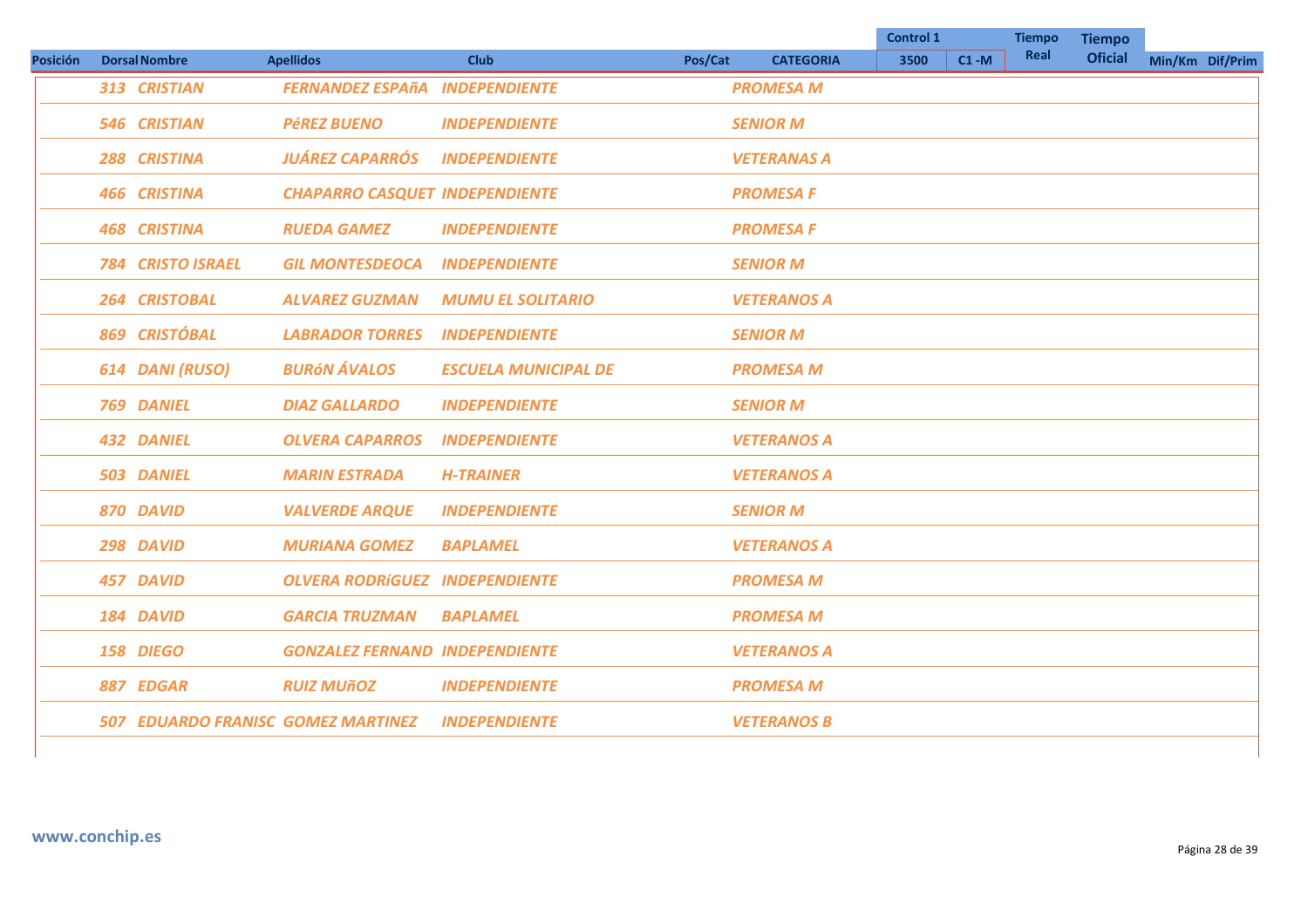|                 |                         |                                                      |                                              |         |                    | <b>Control 1</b> |          | <b>Tiempo</b> | <b>Tiempo</b>  |                 |
|-----------------|-------------------------|------------------------------------------------------|----------------------------------------------|---------|--------------------|------------------|----------|---------------|----------------|-----------------|
| <b>Posición</b> | <b>Dorsal Nombre</b>    | <b>Apellidos</b>                                     | <b>Club</b>                                  | Pos/Cat | <b>CATEGORIA</b>   | 3500             | $C1 - M$ | Real          | <b>Oficial</b> | Min/Km Dif/Prim |
|                 | 210 ELENA               | <b>HERRERA RUIZ</b>                                  | <b>16E</b>                                   |         | <b>SENIOR F</b>    |                  |          |               |                |                 |
|                 | 350 EMILIO              | <b>FELICES MARTIN</b>                                | <b>INDEPENDIENTE</b>                         |         | <b>PROMESA M</b>   |                  |          |               |                |                 |
|                 | <b>202 ENMANUEL</b>     | <b>GONZALVEZ AGUILAR INDEPENDIENTE</b>               |                                              |         | <b>VETERANOS A</b> |                  |          |               |                |                 |
|                 | <b>667 ENRIQIE JOSE</b> |                                                      | <b>CABALLERO MORALE CLUB TRIATLON JEREZ</b>  |         | <b>VETERANOS A</b> |                  |          |               |                |                 |
|                 | 125 ENRIQUE             | <b>SILVA GARCIA</b>                                  | <b>MELILLA SIEMPRE ESPAñ</b>                 |         | <b>VETERANOS A</b> |                  |          |               |                |                 |
|                 | 95 ENRIQUE              | <b>RODRÍGUEZ VARI</b>                                | <b>INDEPENDIENTE</b>                         |         | <b>VETERANOS A</b> |                  |          |               |                |                 |
|                 | 152 ESTEFANIA           | <b>MARTÍNEZ NÚÑEZ</b>                                | <b>PEQUEñOS SALTABACHE</b>                   |         | <b>VETERANAS A</b> |                  |          |               |                |                 |
|                 | <b>246 EVA</b>          |                                                      | <b>AGUILERA MARTINEZ PEQUEñOS SALTABACHE</b> |         | <b>VETERANAS A</b> |                  |          |               |                |                 |
|                 | 49 EVA                  | <b>BERROCAL FANDOS</b>                               | <b>INDEPENDIENTE</b>                         |         | <b>SENIOR F</b>    |                  |          |               |                |                 |
|                 | <b>433 EVA MARIA</b>    | <b>ALONSO BECERRA</b>                                | <b>INDEPENDIENTE</b>                         |         | <b>VETERANAS A</b> |                  |          |               |                |                 |
|                 | 726 FAISAL              | <b>KADDOURI KARROU CCAFD</b>                         |                                              |         | <b>PROMESA M</b>   |                  |          |               |                |                 |
|                 | 550 FATIMA              | <b>HAMED MIMÓN</b>                                   | <b>TRAIL RUNNING MELILL</b>                  |         | <b>VETERANAS B</b> |                  |          |               |                |                 |
|                 | 777 FAUZY               | <b>MOHAMED MOHAM INDEPENDIENTE</b>                   |                                              |         | <b>SENIOR M</b>    |                  |          |               |                |                 |
|                 | 249 FERNANDO            | <b>AYATS DIAZ</b>                                    | <b>INDEPENDIENTE</b>                         |         | <b>VETERANOS A</b> |                  |          |               |                |                 |
|                 | <b>258 FERNANDO</b>     | <b>ESCOBAR TRAVIESO</b>                              | <b>INDPEDIENDIENTE</b>                       |         | <b>VETERANOS B</b> |                  |          |               |                |                 |
|                 | 809 FERNANDO            | <b>HIDALGO BERUTICH</b>                              | <b>INDEPENDIENTE</b>                         |         | <b>VETERANOS B</b> |                  |          |               |                |                 |
|                 | 587 FERNANDO JOSÉ       | <b>OLIVARES AMAYA</b>                                | <b>INDEPENDIENTE</b>                         |         | <b>SENIOR M</b>    |                  |          |               |                |                 |
|                 |                         | 470 FERNANDO OSCAR SAN JUAN GONZÁLEZ CLUB CASA MARTA |                                              |         | <b>VETERANOS A</b> |                  |          |               |                |                 |
|                 | 7 FOUAD                 |                                                      | <b>AHMED ARRASI MOH A ESPAÑA SERVIR HAST</b> |         | <b>SENIOR M</b>    |                  |          |               |                |                 |
|                 |                         |                                                      |                                              |         |                    |                  |          |               |                |                 |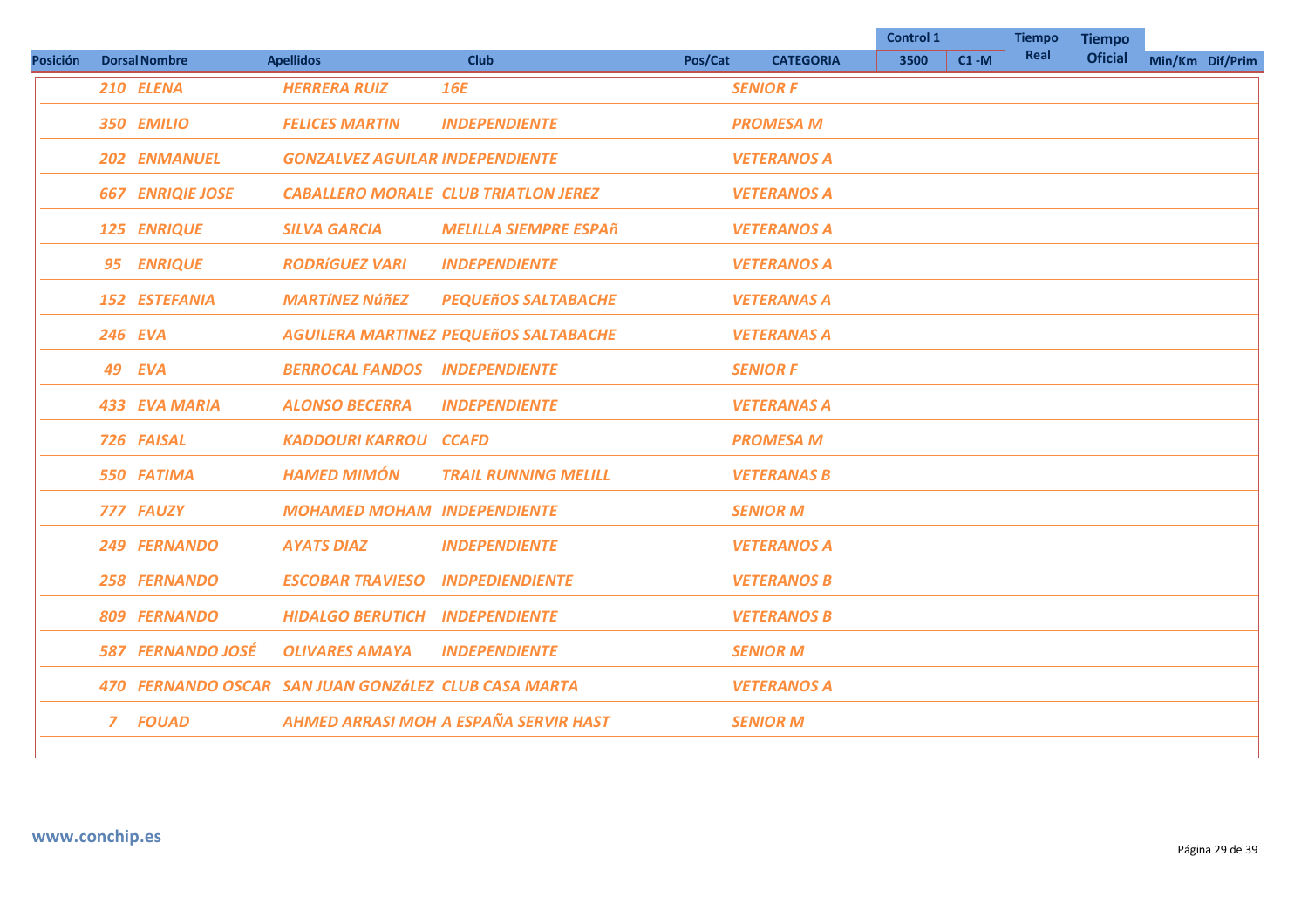|                 |                                          |                                                        |                                                           |                             |                    | <b>Control 1</b> |      | <b>Tiempo</b>  | <b>Tiempo</b>   |  |
|-----------------|------------------------------------------|--------------------------------------------------------|-----------------------------------------------------------|-----------------------------|--------------------|------------------|------|----------------|-----------------|--|
| <b>Posición</b> | <b>Dorsal Nombre</b>                     | <b>Apellidos</b>                                       | <b>Club</b>                                               | Pos/Cat<br><b>CATEGORIA</b> | 3500               | $C1 - M$         | Real | <b>Oficial</b> | Min/Km Dif/Prim |  |
|                 | <b>112 FRAN</b>                          | <b>PUERTO CÉSPEDES</b>                                 | <b>LAS 3 MUJERES TEAM</b>                                 |                             | <b>VETERANOS A</b> |                  |      |                |                 |  |
|                 | 442 FRANCESC                             | <b>CLAR PASCUAL</b>                                    | <b>INDEPENDIENTE</b>                                      |                             | <b>VETERANOS C</b> |                  |      |                |                 |  |
|                 | 827 FRANCISCO                            | <b>GONZÁLEZ LOPEZ</b>                                  | <b>CASA MARTA</b>                                         |                             | <b>VETERANOS A</b> |                  |      |                |                 |  |
|                 | <b>425 FRANCISCO</b>                     | <b>PEREZ SAEZ</b>                                      | <b>INDEPENDIENTE</b>                                      |                             | <b>VETERANOS B</b> |                  |      |                |                 |  |
|                 | 107 FRANCISCO                            | GALLEGO GÓMEZ                                          | <b>INDEPENDIENTE</b>                                      |                             | <b>SENIOR M</b>    |                  |      |                |                 |  |
|                 | 591 FRANCISCO                            | <b>MONTERO MARTINEZ MQU.</b>                           |                                                           |                             | <b>VETERANOS A</b> |                  |      |                |                 |  |
|                 | 842 FRANCISCO                            | <b>SANCHEZ NICOLAS</b>                                 | A ESPAÑA SERVIR HAST                                      |                             | <b>VETERANOS B</b> |                  |      |                |                 |  |
|                 |                                          | 610 FRANCISCO AURELI DEL CASTILLO ALBALA INDEPENDIENTE |                                                           |                             | <b>VETERANOS B</b> |                  |      |                |                 |  |
|                 |                                          | <b>387 FRANCISCO JAVIER TORRES SANCHEZ</b>             | <b>INDEPENDIENTE</b>                                      |                             | <b>SENIOR M</b>    |                  |      |                |                 |  |
|                 |                                          | 704 FRANCISCO JAVIER DEL ALAMO ORTEGA INDEPENDIENTE    |                                                           |                             | <b>VETERANOS A</b> |                  |      |                |                 |  |
|                 | 597 FRANCISCO JAVIER MIRALLES DIAZ       |                                                        | <b>INDEPENDIENTE</b>                                      |                             | <b>VETERANOS A</b> |                  |      |                |                 |  |
|                 | 344 FRANCISCO JAVIER SANCHEZ ELVIRA      |                                                        | <b>INDEPENDIENTE</b>                                      |                             | <b>VETERANOS A</b> |                  |      |                |                 |  |
|                 | <b>556 FRANCISCO JOSE</b>                | <b>BENITEZ VARO</b>                                    | <b>INDEPENDIENTE</b>                                      |                             | <b>VETERANOS B</b> |                  |      |                |                 |  |
|                 | <b>66 FRANCISCO JOSE</b>                 | <b>SAAVEDRA REYES</b>                                  | <b>16E</b>                                                |                             | <b>SENIOR M</b>    |                  |      |                |                 |  |
|                 | 241 FRANCISCO JOSé                       | <b>ESTRADA SALINAS</b>                                 | <b>INDEPENDIENTE</b>                                      |                             | <b>SENIOR M</b>    |                  |      |                |                 |  |
|                 |                                          |                                                        | 825 FRANCISCO MANUE MARTINEZ SANCHEZ MELILLA SIEMPRE ESPA |                             | <b>VETERANOS B</b> |                  |      |                |                 |  |
|                 | <b>75 FRANCISCO MIGUEL RUIZ MARTINEZ</b> |                                                        | <b>INDEPENDIENTE</b>                                      |                             | <b>VETERANOS A</b> |                  |      |                |                 |  |
|                 | 738 GEORGETA                             | <b>GIRBOVAN</b>                                        | <b>INDEPENDIENTE</b>                                      |                             | <b>VETERANAS A</b> |                  |      |                |                 |  |
|                 | 553 GERARDO                              | <b>LOSADA GARCIA</b>                                   | <b>INDEPENDIENTE</b>                                      |                             | <b>VETERANOS B</b> |                  |      |                |                 |  |
|                 |                                          |                                                        |                                                           |                             |                    |                  |      |                |                 |  |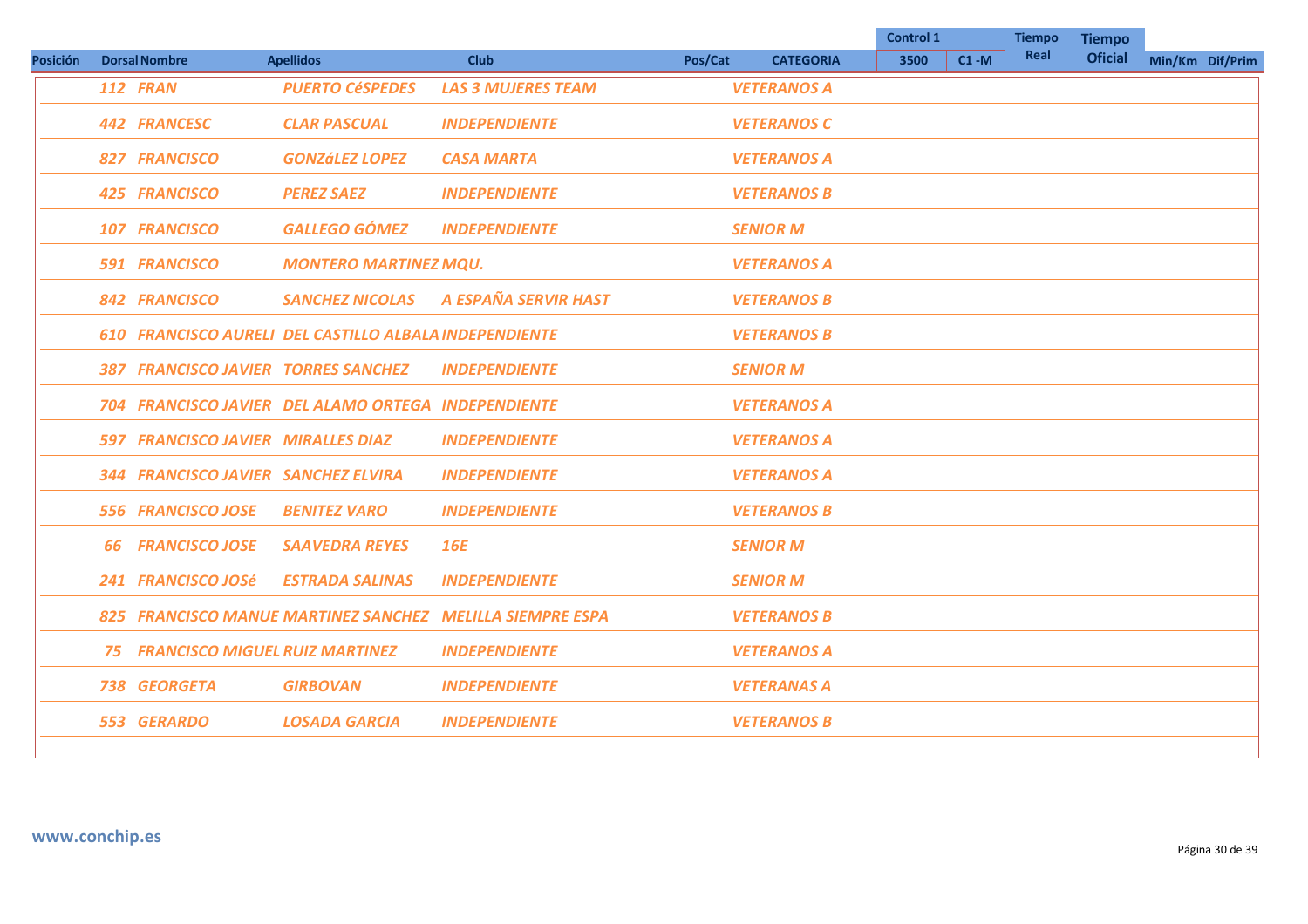|                 |                      |                                      |                                            |         |                    | <b>Control 1</b> |          | <b>Tiempo</b> | <b>Tiempo</b>  |                 |
|-----------------|----------------------|--------------------------------------|--------------------------------------------|---------|--------------------|------------------|----------|---------------|----------------|-----------------|
| <b>Posición</b> | <b>Dorsal Nombre</b> | <b>Apellidos</b>                     | <b>Club</b>                                | Pos/Cat | <b>CATEGORIA</b>   | 3500             | $C1 - M$ | Real          | <b>Oficial</b> | Min/Km Dif/Prim |
|                 | 234 HASSAN           | <b>MOHAMED MOHAM INDEPENDIENTE</b>   |                                            |         | <b>PROMESA M</b>   |                  |          |               |                |                 |
|                 | 257 HATIM            | <b>ELASRI</b>                        | <b>INDEPENDIENTE</b>                       |         | <b>SENIOR M</b>    |                  |          |               |                |                 |
|                 | 494 HORIA            |                                      | <b>MOHAND MOHATAR TRAIL RUNNING MELILL</b> |         | <b>VETERANAS B</b> |                  |          |               |                |                 |
|                 | 374 IGNACIO          | <b>SÁNCHEZ LÓPEZ</b>                 | <b>INDEPENDIENTE</b>                       |         | <b>SENIOR M</b>    |                  |          |               |                |                 |
|                 | 93 IGNACIO JOSE      | <b>HERRERA RUIZ</b>                  | <b>LOS MEJORES COLEGAS</b>                 |         | <b>VETERANOS A</b> |                  |          |               |                |                 |
|                 | 622 ILIES            | <b>CHENNOUFI</b>                     | <b>PLAYA MELILLA</b>                       |         | <b>PROMESA M</b>   |                  |          |               |                |                 |
|                 | 225 ISABEL           | <b>OLIVARES AMAYA</b>                | <b>INDEPENDIENTE</b>                       |         | <b>SENIOR F</b>    |                  |          |               |                |                 |
|                 | 316 ISMAEL           | <b>ABDELKADER MOHA INDEPENDIENTE</b> |                                            |         | <b>SENIOR M</b>    |                  |          |               |                |                 |
|                 | 880 JAVIER           | <b>PERAL LLAMAS</b>                  | <b>INDEPENDIENTE</b>                       |         | <b>SENIOR M</b>    |                  |          |               |                |                 |
|                 | 231 JAVIER           | <b>LUQUE OLIVA</b>                   | <b>INDEPENDIENTE</b>                       |         | <b>SENIOR M</b>    |                  |          |               |                |                 |
|                 | 34 JAVIER            | <b>RICO TORTOSA</b>                  | <b>CLUB DE TRIATLON SAN</b>                |         | <b>VETERANOS A</b> |                  |          |               |                |                 |
|                 | 811 JAVIER           | <b>CARMONA ROJAS</b>                 | <b>INDEPENDIENTE</b>                       |         | <b>SENIOR M</b>    |                  |          |               |                |                 |
|                 | 744 JAVIER           | <b>GARCIA MOHAMED</b>                | <b>INDEPENDIENTE</b>                       |         | <b>PROMESA M</b>   |                  |          |               |                |                 |
|                 | 773 JAVIER           | <b>RUIZ VARGAS</b>                   | <b>INDEPENDIENTE</b>                       |         | <b>VETERANOS A</b> |                  |          |               |                |                 |
|                 | 849 JESSICA          | <b>DIAZ GALLARDO</b>                 | <b>INDEPENDIENTE</b>                       |         | <b>SENIOR F</b>    |                  |          |               |                |                 |
|                 | 423 JESUS            | <b>IMBRODA SEMPERE</b>               | <b>BOMBALURINA RUNNER</b>                  |         | <b>VETERANOS B</b> |                  |          |               |                |                 |
|                 | 2 JESUS              | <b>VAZQUEZ MARFIL</b>                | A ESPAÑA SERVIR HAST                       |         | <b>SENIOR M</b>    |                  |          |               |                |                 |
|                 | 544 JESUS            | <b>ESTRADA SALINAS</b>               | <b>CLUB ATLETICO MELILLA</b>               |         | <b>VETERANOS A</b> |                  |          |               |                |                 |
|                 | 881 JESUS            | <b>GARCIA GARCIA</b>                 | <b>INDEPEDIENTE</b>                        |         | <b>VETERANOS A</b> |                  |          |               |                |                 |
|                 |                      |                                      |                                            |         |                    |                  |          |               |                |                 |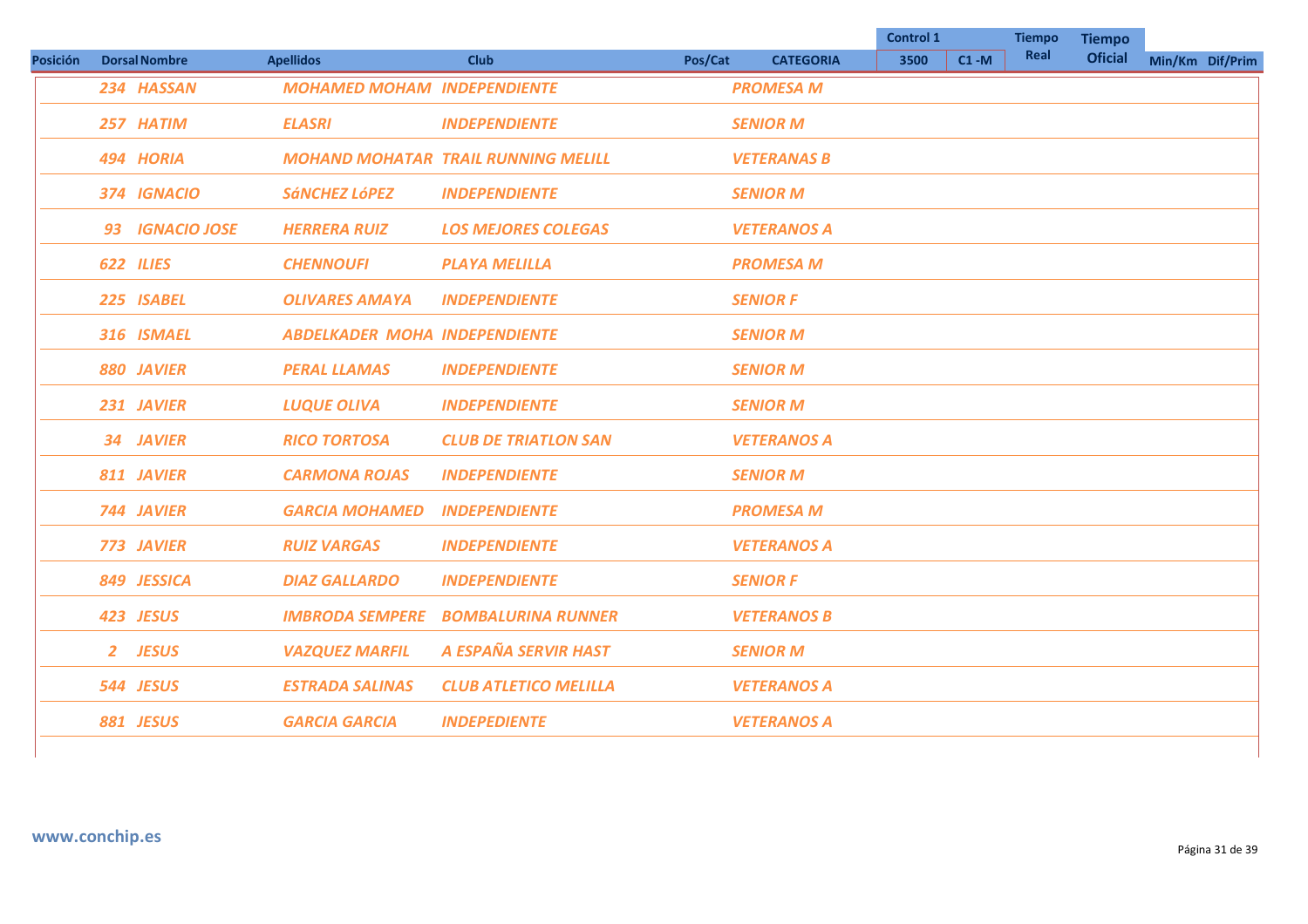|                 |                         |                                       |                                        |                             | <b>Control 1</b> |          | <b>Tiempo</b> | <b>Tiempo</b>  |                 |
|-----------------|-------------------------|---------------------------------------|----------------------------------------|-----------------------------|------------------|----------|---------------|----------------|-----------------|
| <b>Posición</b> | <b>Dorsal Nombre</b>    | <b>Apellidos</b>                      | <b>Club</b>                            | Pos/Cat<br><b>CATEGORIA</b> | 3500             | $C1 - M$ | Real          | <b>Oficial</b> | Min/Km Dif/Prim |
|                 | <b>399 JESUS DANIEL</b> | <b>ROMAN MOLI</b>                     | <b>INDEPENDIENTE</b>                   | <b>SENIOR M</b>             |                  |          |               |                |                 |
|                 | <b>710 JESUS MARIA</b>  | <b>ESTRADA PEREZ</b>                  | <b>INDEPENDIENTE</b>                   | <b>VETERANOS B</b>          |                  |          |               |                |                 |
|                 | 838 JOANA               |                                       | SANCHEZ ELGARBAY CLUB ATLÉTICO MELILLA | <b>SENIOR F</b>             |                  |          |               |                |                 |
|                 | 728 JOAQUIN             | <b>MANUEL BERBEL</b>                  | <b>ADC BOMBEROS MELILL</b>             | <b>VETERANOS A</b>          |                  |          |               |                |                 |
|                 | 701 JOAQUIN             | <b>DEL PINO TORÉ</b>                  | <b>INDEPENDIENTE</b>                   | <b>VETERANOS A</b>          |                  |          |               |                |                 |
|                 | 716 JOHNNY              | <b>ARROYO BOZA</b>                    | <b>INDEPENDIENTE</b>                   | <b>SENIOR M</b>             |                  |          |               |                |                 |
|                 | 760 JORGE               | <b>IGLESIAS LOPEZ</b>                 | <b>INDEPENDIENTE</b>                   | <b>SENIOR M</b>             |                  |          |               |                |                 |
|                 | 617 JORGE               | <b>BLASCO SOLER</b>                   | <b>CCAFD</b>                           | <b>PROMESA M</b>            |                  |          |               |                |                 |
|                 | <b>666 JORGE</b>        | <b>VERA SOSA</b>                      | <b>INDEPENDIENTE</b>                   | <b>SENIOR M</b>             |                  |          |               |                |                 |
|                 | <b>40 JORGE JAVIER</b>  | <b>MÁRQUEZ BRNAL</b>                  | <b>INDEPENDIENTE</b>                   | <b>SENIOR M</b>             |                  |          |               |                |                 |
|                 | 331 JOSE ANGEL          | <b>GONZALEZ FERNAND IAE RESCUE</b>    |                                        | <b>SENIOR M</b>             |                  |          |               |                |                 |
|                 | <b>70 JOSE ANTONIO</b>  | <b>MORALES GALAN</b>                  | <b>LOS CAñA AQUI</b>                   | <b>VETERANOS A</b>          |                  |          |               |                |                 |
|                 | <b>668 JOSE ANTONIO</b> | <b>ISLA HERNANDEZ</b>                 | <b>INDEPENDIENTE</b>                   | <b>VETERANOS B</b>          |                  |          |               |                |                 |
|                 | <b>406 JOSE ANTONIO</b> | <b>ASENSIO DIMAS</b>                  | <b>INDEPENDIENTE</b>                   | <b>SENIOR M</b>             |                  |          |               |                |                 |
|                 | <b>514 JOSE ANTONIO</b> | <b>CASADEMUNT LUQUE INDEPENDIENTE</b> |                                        | <b>VETERANOS B</b>          |                  |          |               |                |                 |
|                 | <b>803 JOSE ANTONIO</b> | <b>ROMAGUERA MONTE INDEPENDIENTE</b>  |                                        | <b>VETERANOS B</b>          |                  |          |               |                |                 |
|                 | <b>297 JOSE ANTONIO</b> | <b>MARTA FIERING</b>                  | <b>CASA MARTA</b>                      | <b>VETERANOS B</b>          |                  |          |               |                |                 |
|                 | 259 JOSE CARLOS         | <b>ROBLES COCA</b>                    | <b>INDEPENDIENTE</b>                   | <b>VETERANOS A</b>          |                  |          |               |                |                 |
|                 | <b>836 JOSE ENRIQUE</b> | <b>REVILLA TRIANO</b>                 | <b>INDEPENDIENTE</b>                   | <b>VETERANOS A</b>          |                  |          |               |                |                 |
|                 |                         |                                       |                                        |                             |                  |          |               |                |                 |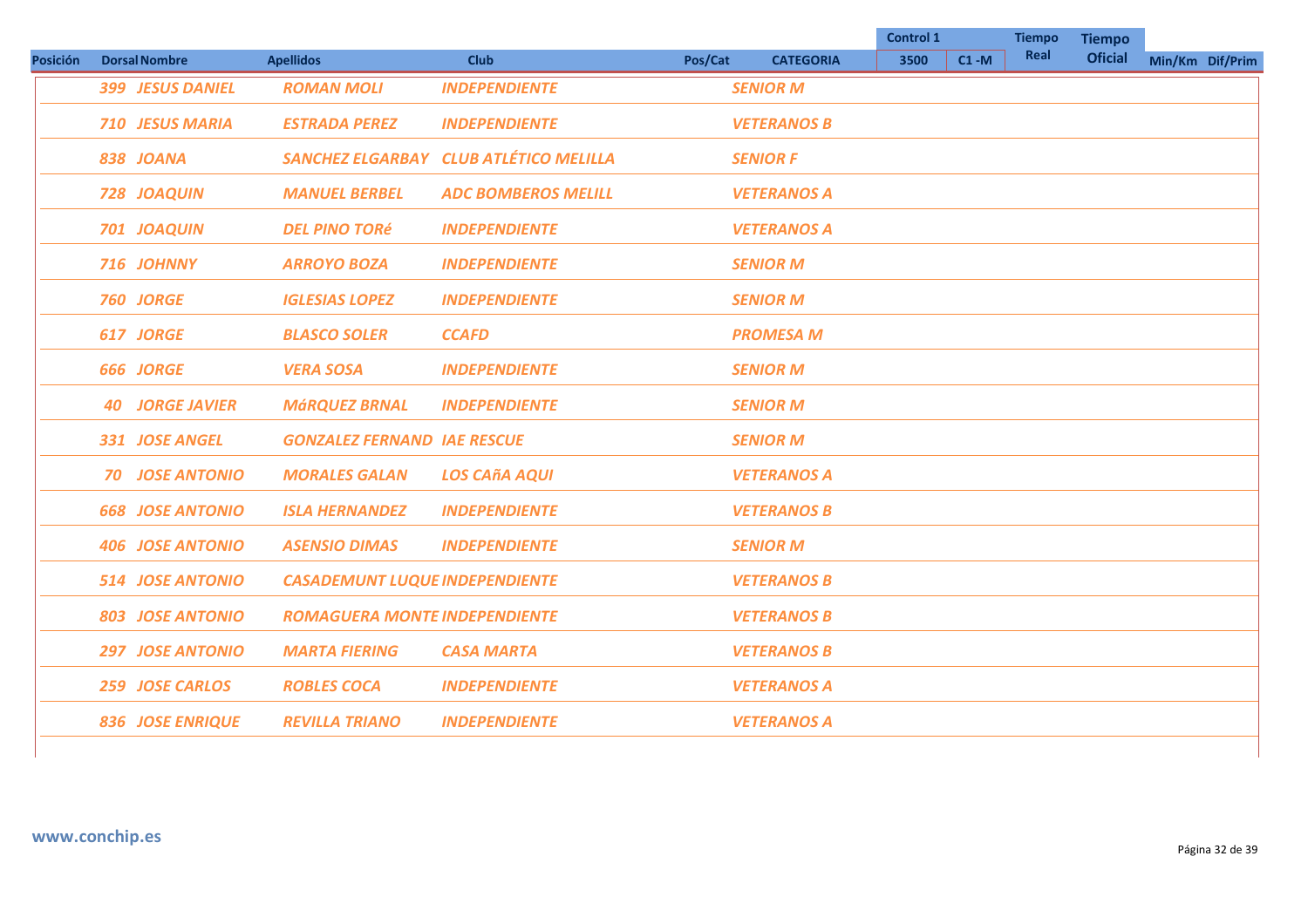|                 |                         |                                       |                                              |         |                    | <b>Control 1</b> |          | <b>Tiempo</b> | <b>Tiempo</b>  |                 |
|-----------------|-------------------------|---------------------------------------|----------------------------------------------|---------|--------------------|------------------|----------|---------------|----------------|-----------------|
| <b>Posición</b> | <b>Dorsal Nombre</b>    | <b>Apellidos</b>                      | <b>Club</b>                                  | Pos/Cat | <b>CATEGORIA</b>   | 3500             | $C1 - M$ | Real          | <b>Oficial</b> | Min/Km Dif/Prim |
|                 | 291 JOSE FCO            | <b>MUÑOZ BERNAL</b>                   | <b>INDEPENDIENTE</b>                         |         | <b>VETERANOS A</b> |                  |          |               |                |                 |
|                 | 328 JOSE FEDERICO       | <b>NEGRO GUERRERO</b>                 | <b>INDEPENDIENTE</b>                         |         | <b>VETERANOS B</b> |                  |          |               |                |                 |
|                 | <b>674 JOSE FELIX</b>   | <b>MORENO MEJIAS</b>                  | <b>IAE RESCUE</b>                            |         | <b>SENIOR M</b>    |                  |          |               |                |                 |
|                 | 179 JOSE LUIS           | <b>LUCAS MENDOZA</b>                  | <b>INDEPENDIENTE</b>                         |         | <b>SENIOR M</b>    |                  |          |               |                |                 |
|                 | 694 JOSE LUIS           |                                       | <b>CUARTERO NAVARRO FARMACIA MILITAR MEL</b> |         | <b>VETERANOS A</b> |                  |          |               |                |                 |
|                 | 333 JOSÉ LUIS           | <b>MARTÍN SIMÓN</b>                   | <b>BAPLAMEL</b>                              |         | <b>SENIOR M</b>    |                  |          |               |                |                 |
|                 | <b>868 JOSE MANUEL</b>  | <b>GARCES MORENO</b>                  | <b>INDEPENDIENTE</b>                         |         | <b>SENIOR M</b>    |                  |          |               |                |                 |
|                 | <b>696 JOSE MANUEL</b>  | <b>CASTAÑO FERNANDE INDEPENDIENTE</b> |                                              |         | <b>VETERANOS A</b> |                  |          |               |                |                 |
|                 | 823 JOSé MANUEL         | <b>RODRÍGUEZ BUSTO</b>                | <b>INDEPENDIENTE</b>                         |         | <b>VETERANOS B</b> |                  |          |               |                |                 |
|                 | <b>692 JOSE MARIA</b>   | <b>RUIZ GARCIA</b>                    | <b>INDEPENDIENTE</b>                         |         | <b>VETERANOS A</b> |                  |          |               |                |                 |
|                 | 537 JUAN                | <b>GRANDA VERA</b>                    | <b>INDEPENDIENTE</b>                         |         | <b>VETERANOS C</b> |                  |          |               |                |                 |
|                 | <b>106 JUAN ANTONIO</b> | <b>GARCÍA PERNIAS</b>                 | <b>INDEPENDIENTE</b>                         |         | <b>VETERANOS B</b> |                  |          |               |                |                 |
|                 | <b>83 JUAN CARLOS</b>   | <b>JIMENEZ CAPEL</b>                  | <b>ATLETICO MELILLA</b>                      |         | <b>VETERANOS A</b> |                  |          |               |                |                 |
|                 | <b>673 JUAN DIEGO</b>   | <b>ROMAN LUQUE</b>                    | <b>25 BARES</b>                              |         | <b>VETERANOS A</b> |                  |          |               |                |                 |
|                 | <b>629 JUAN JESÚS</b>   | <b>MARTEL ESPINO</b>                  | <b>INDEPENDIENTE</b>                         |         | <b>VETERANOS A</b> |                  |          |               |                |                 |
|                 | 448 JUAN JOSE           | <b>POTOUS MERINO</b>                  | <b>NATACIÓN MELILLA</b>                      |         | <b>VETERANOS A</b> |                  |          |               |                |                 |
|                 | <b>605 JUAN JOSE</b>    | <b>GARCÉS CESARES</b>                 | <b>TRAIL RUNNING MELILL</b>                  |         | <b>VETERANOS A</b> |                  |          |               |                |                 |
|                 | 366 JUAN JOSE           | <b>SOLER CARRALERO</b>                | <b>INDEPENDIENTE</b>                         |         | <b>VETERANOS A</b> |                  |          |               |                |                 |
|                 | <b>420 JUAN JOSE</b>    | <b>GALARRAGA DURAN INDEPENDIENTE</b>  |                                              |         | <b>SENIOR M</b>    |                  |          |               |                |                 |
|                 |                         |                                       |                                              |         |                    |                  |          |               |                |                 |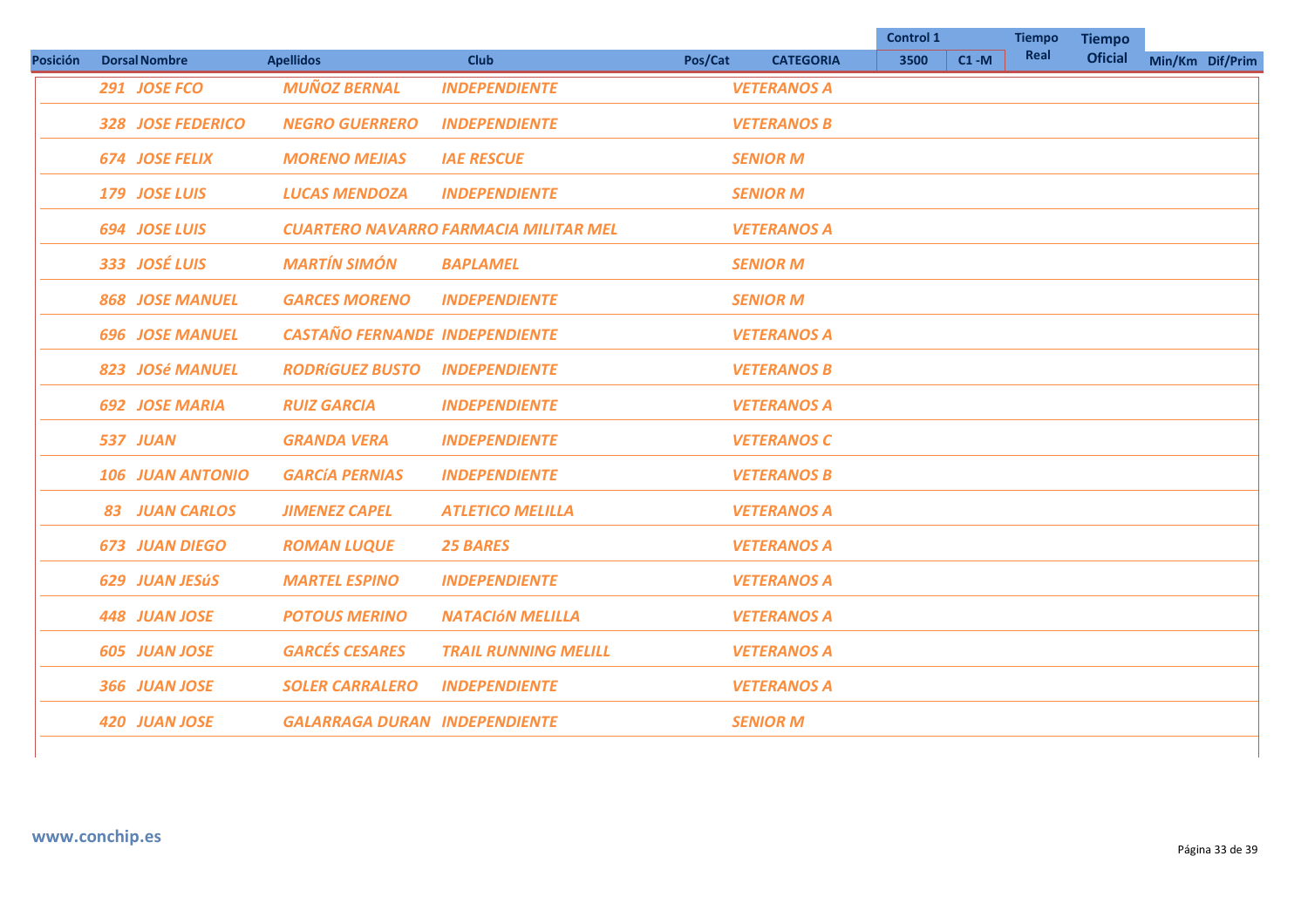|                 |                                 |                                      |                             |         |                    | <b>Control 1</b> |          | <b>Tiempo</b> | <b>Tiempo</b>  |                 |
|-----------------|---------------------------------|--------------------------------------|-----------------------------|---------|--------------------|------------------|----------|---------------|----------------|-----------------|
| <b>Posición</b> | <b>Dorsal Nombre</b>            | <b>Apellidos</b>                     | <b>Club</b>                 | Pos/Cat | <b>CATEGORIA</b>   | 3500             | $C1 - M$ | Real          | <b>Oficial</b> | Min/Km Dif/Prim |
|                 | 290 JUANA                       | SARMIENTO GONZÁL INDEPENDIENTE       |                             |         | <b>VETERANAS B</b> |                  |          |               |                |                 |
|                 | 426 JUANCA                      | <b>FRÍAS MARTÍN</b>                  | <b>CLUB DEPORTIVO HABIT</b> |         | <b>PROMESA M</b>   |                  |          |               |                |                 |
|                 | 626 JULIO                       | <b>IGLESIAS TRUJILLO</b>             |                             |         | <b>SENIOR M</b>    |                  |          |               |                |                 |
|                 | 248 KARIMA                      | <b>MOHAMED BERGALI INDEPENDIENTE</b> |                             |         | <b>VETERANAS A</b> |                  |          |               |                |                 |
|                 | <b>588 KATHAISSA</b>            | <b>NAVARRO RAMIREZ INDEPENDIENTE</b> |                             |         | <b>PROMESA F</b>   |                  |          |               |                |                 |
|                 | <b>637 LAURA</b>                | <b>GOMEZ TORRES</b>                  | <b>CLUB ALBORÁN</b>         |         | <b>SENIOR F</b>    |                  |          |               |                |                 |
|                 | 203 LAURA                       | <b>MUÑIZ TROYA</b>                   | <b>INDEPENDIENTE</b>        |         | <b>PROMESA F</b>   |                  |          |               |                |                 |
|                 | 53 LAURA                        | <b>CABELLO VARGAS</b>                | <b>INDEPENDIENTE</b>        |         | <b>PROMESA F</b>   |                  |          |               |                |                 |
|                 | 806 LEONARDO DANIEL VARGAS VACA |                                      | <b>INDEPENDIENTE</b>        |         | <b>SENIOR M</b>    |                  |          |               |                |                 |
|                 | 876 LEOPOLDO                    | <b>ALBARRACIN</b>                    | <b>INDEPENDIENTE</b>        |         | <b>PROMESA M</b>   |                  |          |               |                |                 |
|                 | 708 LIAZID                      | <b>ABDELKADER MOHA ALBORAN</b>       |                             |         | <b>SENIOR M</b>    |                  |          |               |                |                 |
|                 | 98 LUCIA                        | <b>MARTIN ROJAS</b>                  | <b>INDEPENDIENTE</b>        |         | <b>PROMESA M</b>   |                  |          |               |                |                 |
|                 | 812 LUCIA                       | <b>ROMERO REQUENA</b>                | <b>INDEPENDIENTE</b>        |         | <b>SENIOR F</b>    |                  |          |               |                |                 |
|                 | 275 LUCÍA                       | <b>RUIZ FERNÁNDEZ</b>                | <b>INDEPENDIENTE</b>        |         | <b>PROMESA F</b>   |                  |          |               |                |                 |
|                 | <b>795 LUIS</b>                 | <b>MAYOR OLEA</b>                    | <b>INDEPENDIENTE</b>        |         | <b>VETERANOS A</b> |                  |          |               |                |                 |
|                 | 345 LUIS                        | <b>SERRANO RUIZ</b>                  | <b>INDEPENDIENTE</b>        |         | <b>VETERANOS B</b> |                  |          |               |                |                 |
|                 | <b>524 LUIS ALFONSO</b>         | <b>LOPEZ ONA</b>                     | <b>INDEPENDIENTE</b>        |         | <b>VETERANOS A</b> |                  |          |               |                |                 |
|                 | <b>460 LUIS MIGUEL</b>          | <b>GARCÍA HUERTAS</b>                | <b>CCAFD</b>                |         | <b>PROMESA M</b>   |                  |          |               |                |                 |
|                 | 286 LUZ DIVINA                  | <b>NIETO SUAREZ</b>                  | <b>H-TRAINER</b>            |         | <b>SENIOR F</b>    |                  |          |               |                |                 |
|                 |                                 |                                      |                             |         |                    |                  |          |               |                |                 |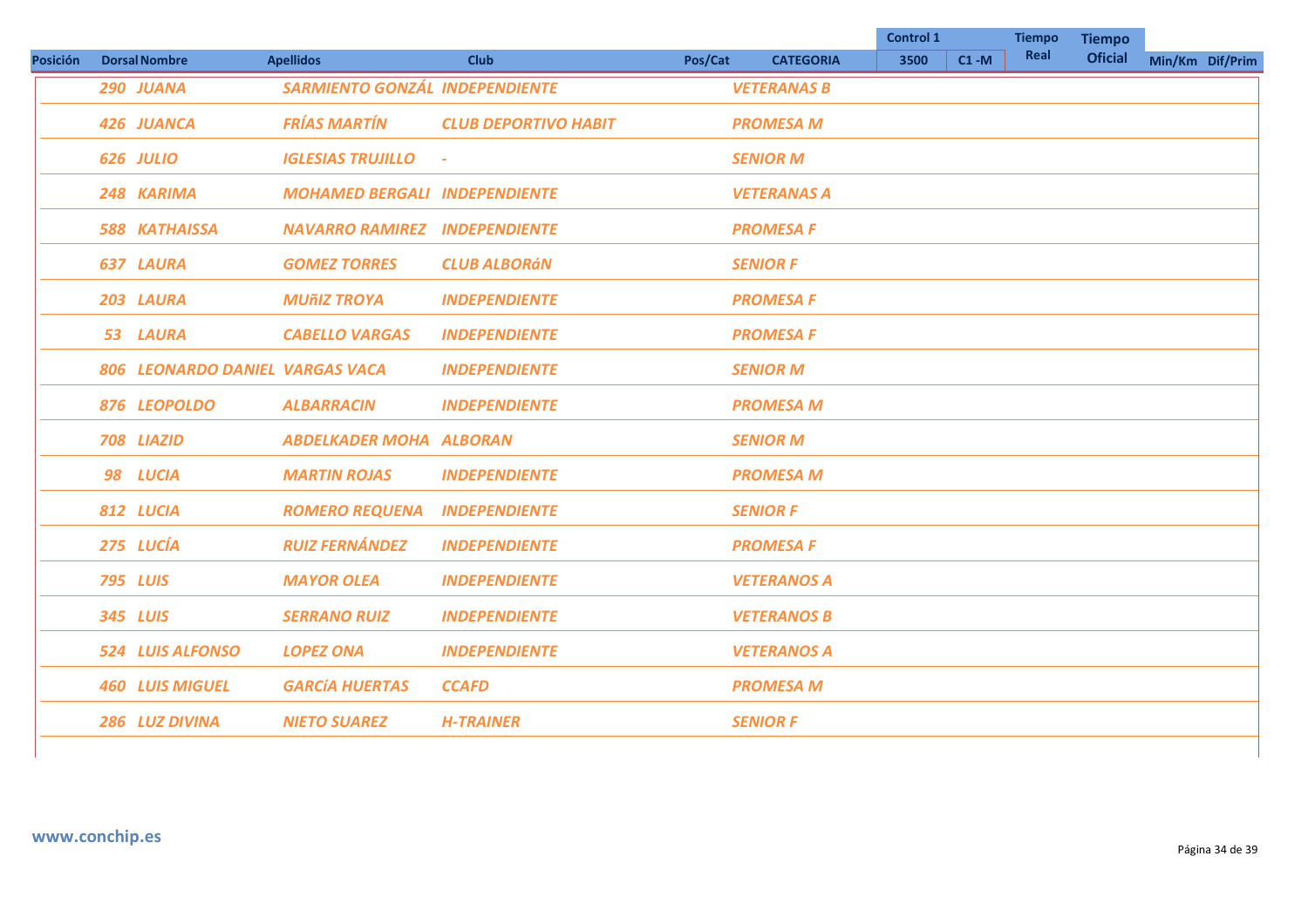|                 |         |                               |                                        |                                        |         |                    | <b>Control 1</b> |          | <b>Tiempo</b> | <b>Tiempo</b>  |                 |
|-----------------|---------|-------------------------------|----------------------------------------|----------------------------------------|---------|--------------------|------------------|----------|---------------|----------------|-----------------|
| <b>Posición</b> |         | <b>Dorsal Nombre</b>          | <b>Apellidos</b>                       | <b>Club</b>                            | Pos/Cat | <b>CATEGORIA</b>   | 3500             | $C1 - M$ | Real          | <b>Oficial</b> | Min/Km Dif/Prim |
|                 |         | <b>242 M VICTORIA</b>         | <b>MORENO LASSO DE L INDEPENDIENTE</b> |                                        |         | <b>VETERANAS B</b> |                  |          |               |                |                 |
|                 |         | 329 Mª ANGELES                | <b>TOME SUÑOL</b>                      | <b>INDEPENDIENTE</b>                   |         | <b>SENIOR F</b>    |                  |          |               |                |                 |
|                 |         | 792 MACARENA                  | <b>CABELLO VARGAS</b>                  | <b>INDEPENDIENTE</b>                   |         | <b>SENIOR F</b>    |                  |          |               |                |                 |
|                 |         | <b>162 MANUEL</b>             | <b>GARCIA TRUZMAN</b>                  | <b>INDEPENDIENTE</b>                   |         | <b>SENIOR M</b>    |                  |          |               |                |                 |
|                 |         | <b>860 MANUEL</b>             | <b>ALCALA VILLEGAS</b>                 | <b>INDEPENDIENTE</b>                   |         | <b>SENIOR M</b>    |                  |          |               |                |                 |
|                 |         | 272 MANUEL                    | <b>MATEO RODRIGUEZ</b>                 | <b>INDEPENDIENTE</b>                   |         | <b>VETERANOS B</b> |                  |          |               |                |                 |
|                 |         | 709 MANUEL                    | <b>ESPINOSA DE VEGA</b>                | <b>INDEPENDIENTE</b>                   |         | <b>VETERANAS B</b> |                  |          |               |                |                 |
|                 |         | 133 MANUEL                    | <b>MARIN SALINAS</b>                   | <b>H-TRAINER</b>                       |         | <b>VETERANOS B</b> |                  |          |               |                |                 |
|                 |         | <b>443 MANUEL ANGEL</b>       | <b>RODRÍGUEZ GARCÍA INDEPENDIENTE</b>  |                                        |         | <b>SENIOR M</b>    |                  |          |               |                |                 |
|                 |         | <b>586 MANUEL JESÚS</b>       | <b>SALAS MESA</b>                      | <b>INDEPENDIENTE</b>                   |         | <b>VETERANOS C</b> |                  |          |               |                |                 |
|                 | 441 MAR |                               | <b>ALBALADEJO FERNAN INDEPENDIENTE</b> |                                        |         | <b>VETERANAS A</b> |                  |          |               |                |                 |
|                 |         | 485 MARIA                     | <b>FERNANDEZ ROMERO INDEPENDIENTE</b>  |                                        |         | <b>PROMESA F</b>   |                  |          |               |                |                 |
|                 |         | 676 MARIA                     | <b>GUERRERO RUBIO</b>                  | <b>INDEPENDIENTE</b>                   |         | <b>PROMESA F</b>   |                  |          |               |                |                 |
|                 |         | <b>675 MARIA</b>              | <b>MUÑOZ PALAZON</b>                   | <b>IAE RESCUE</b>                      |         | <b>SENIOR F</b>    |                  |          |               |                |                 |
|                 |         | 592 MARIA                     | <b>ABAD VAZQUEZ</b>                    | <b>INDEPENDIENTE</b>                   |         | <b>SENIOR F</b>    |                  |          |               |                |                 |
|                 |         |                               | 489 MARIA DEL CARME CABRERA BOLAñOS    | <b>INDEPENDIENTE</b>                   |         | <b>SENIOR F</b>    |                  |          |               |                |                 |
|                 |         | 913 MARIA DEL CARME GIL DURAN |                                        | <b>INDEPENDIENTE</b>                   |         | <b>VETERANAS A</b> |                  |          |               |                |                 |
|                 |         | <b>757 MARIA DOLORES</b>      |                                        | RAMIREZ GONZALEZ CLUB ATLETICO MELILLA |         | <b>VETERANAS B</b> |                  |          |               |                |                 |
|                 |         |                               | 273 MARÍA ENCARNACI ALONSO JIMÉNEZ     | <b>INDEPENDIENTE</b>                   |         | <b>PROMESA F</b>   |                  |          |               |                |                 |
|                 |         |                               |                                        |                                        |         |                    |                  |          |               |                |                 |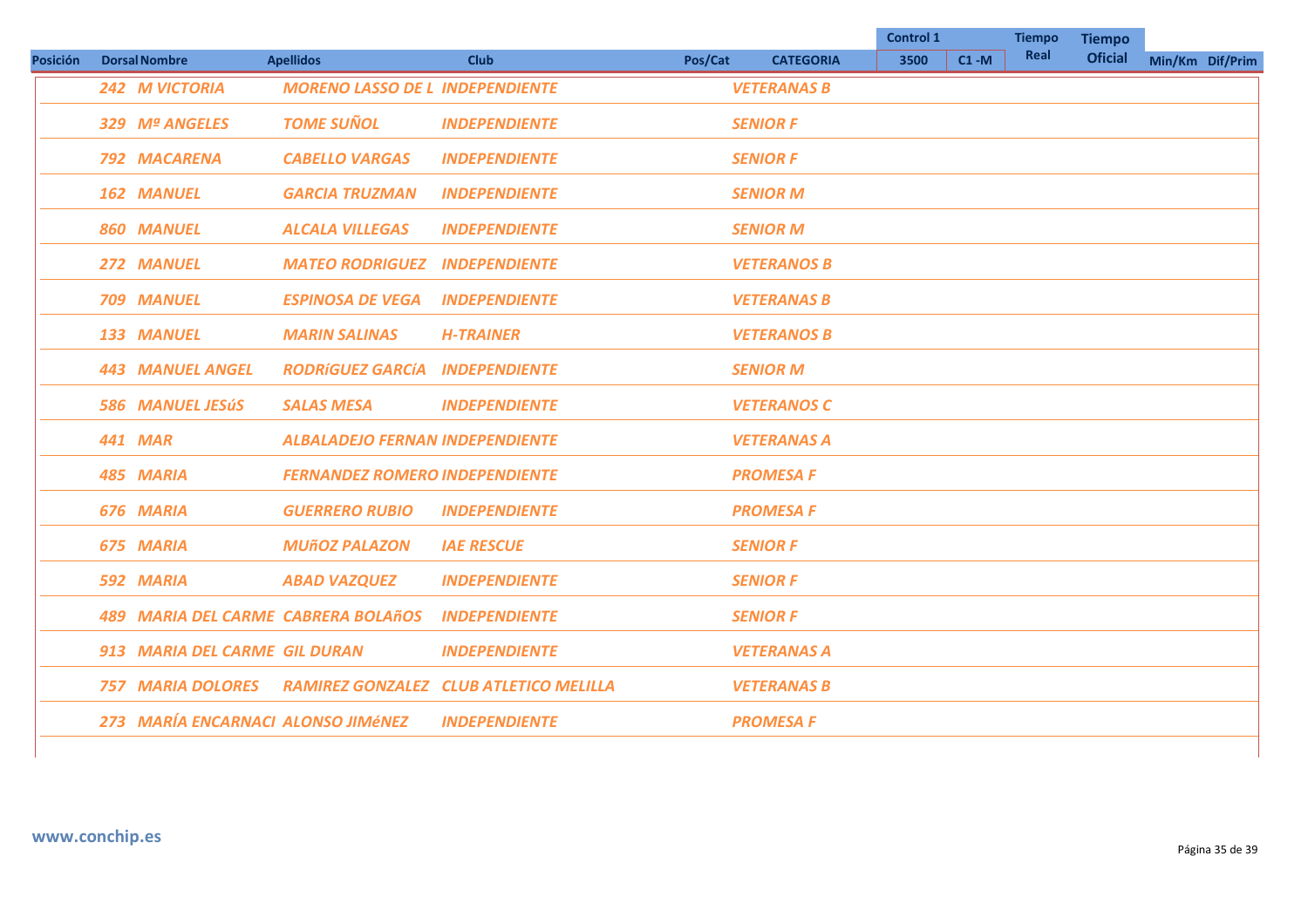|                 |                                     |                                         |                                               |         |                    | <b>Control 1</b> |          | <b>Tiempo</b> | <b>Tiempo</b>  |                 |  |
|-----------------|-------------------------------------|-----------------------------------------|-----------------------------------------------|---------|--------------------|------------------|----------|---------------|----------------|-----------------|--|
| <b>Posición</b> | <b>Dorsal Nombre</b>                | <b>Apellidos</b>                        | <b>Club</b>                                   | Pos/Cat | <b>CATEGORIA</b>   | 3500             | $C1 - M$ | Real          | <b>Oficial</b> | Min/Km Dif/Prim |  |
|                 | 285 MARIA FRANCISCA GARCIA GONZALEZ |                                         | <b>INDEPENDIENTE</b>                          |         | <b>VETERANAS B</b> |                  |          |               |                |                 |  |
|                 | <b>506 MARIA TERESA</b>             | <b>MARTIN ESPINOSA</b>                  | <b>INDEPENDIENTE</b>                          |         | <b>VETERANAS B</b> |                  |          |               |                |                 |  |
|                 | 256 MARIEM                          | <b>RIZO HAOUARI</b>                     | <b>INDEPENDIENTE</b>                          |         | <b>SENIOR F</b>    |                  |          |               |                |                 |  |
|                 | 300 MARTA                           | <b>VEGA NIETO</b>                       | <b>INDEPENDIENTE</b>                          |         | <b>PROMESA F</b>   |                  |          |               |                |                 |  |
|                 | 513 MARTA                           | <b>MARTINEZ MARTIN</b>                  | <b>INDEPENDIENTE</b>                          |         | <b>PROMESA F</b>   |                  |          |               |                |                 |  |
|                 | 123 MARTIN                          | <b>SZEWC</b>                            | <b>INDEPENDIENTE</b>                          |         | <b>SENIOR M</b>    |                  |          |               |                |                 |  |
|                 | 130 MARTÍN                          | <b>SEVILLA MOYA</b>                     | <b>INDEPENDIENTE</b>                          |         | <b>VETERANOS B</b> |                  |          |               |                |                 |  |
|                 | <b>62 MATILDE</b>                   | <b>SANTIAGO TOLEDAN INDEPENDIENTE</b>   |                                               |         | <b>PROMESA F</b>   |                  |          |               |                |                 |  |
|                 | 299 MATILDE                         | <b>NIETO QUINTERO</b>                   | <b>INDEPENDIENTE</b>                          |         | <b>VETERANAS B</b> |                  |          |               |                |                 |  |
|                 | <b>467 MERCEDES</b>                 | <b>GREGORIO</b>                         | <b>INDEPENDIENTE</b>                          |         | <b>SENIOR F</b>    |                  |          |               |                |                 |  |
|                 | 810 MIGUEL                          | <b>MANRIQUE BENAISA INDEPENDIENTE</b>   |                                               |         | <b>SENIOR M</b>    |                  |          |               |                |                 |  |
|                 | 343 MIGUEL                          | <b>MARÍN COBOS</b>                      | <b>INDEPENDIENTE</b>                          |         | <b>VETERANOS B</b> |                  |          |               |                |                 |  |
|                 | <b>MIGUEL ANGEL</b><br>32           | <b>VILLAVERDE SALVATI LOS CAÑA AQUI</b> |                                               |         | <b>VETERANOS A</b> |                  |          |               |                |                 |  |
|                 | <b>230 MIGUEL ANGEL</b>             | <b>CALERO SANCHEZ</b>                   | <b>EXPEDICIONESPORMAR</b>                     |         | <b>SENIOR M</b>    |                  |          |               |                |                 |  |
|                 | <b>882 MIGUEL ANGEL</b>             | <b>NúñEZ MILLáN</b>                     | <b>MULTIOPTICAS MELILLA</b>                   |         | <b>VETERANOS B</b> |                  |          |               |                |                 |  |
|                 | 620 MIGUEL ÁNGEL                    |                                         | <b>RODRIGUEZ CIENDON MELILLA SIEMPRE ESPA</b> |         | <b>SENIOR M</b>    |                  |          |               |                |                 |  |
|                 | <b>65 MINERVA</b>                   | <b>MANRIQUE BENAISA INDEPENDIENTE</b>   |                                               |         | <b>PROMESA F</b>   |                  |          |               |                |                 |  |
|                 | 922 MOHAMED                         | <b>YOUSFI ASLIMANE</b>                  | <b>TERCIO GRAN CAPITAN</b>                    |         | <b>SENIOR M</b>    |                  |          |               |                |                 |  |
|                 | <b>609 MOISES</b>                   | <b>HUERTAS HIGUERAS INDEPENDIENTE</b>   |                                               |         | <b>VETERANOS A</b> |                  |          |               |                |                 |  |
|                 |                                     |                                         |                                               |         |                    |                  |          |               |                |                 |  |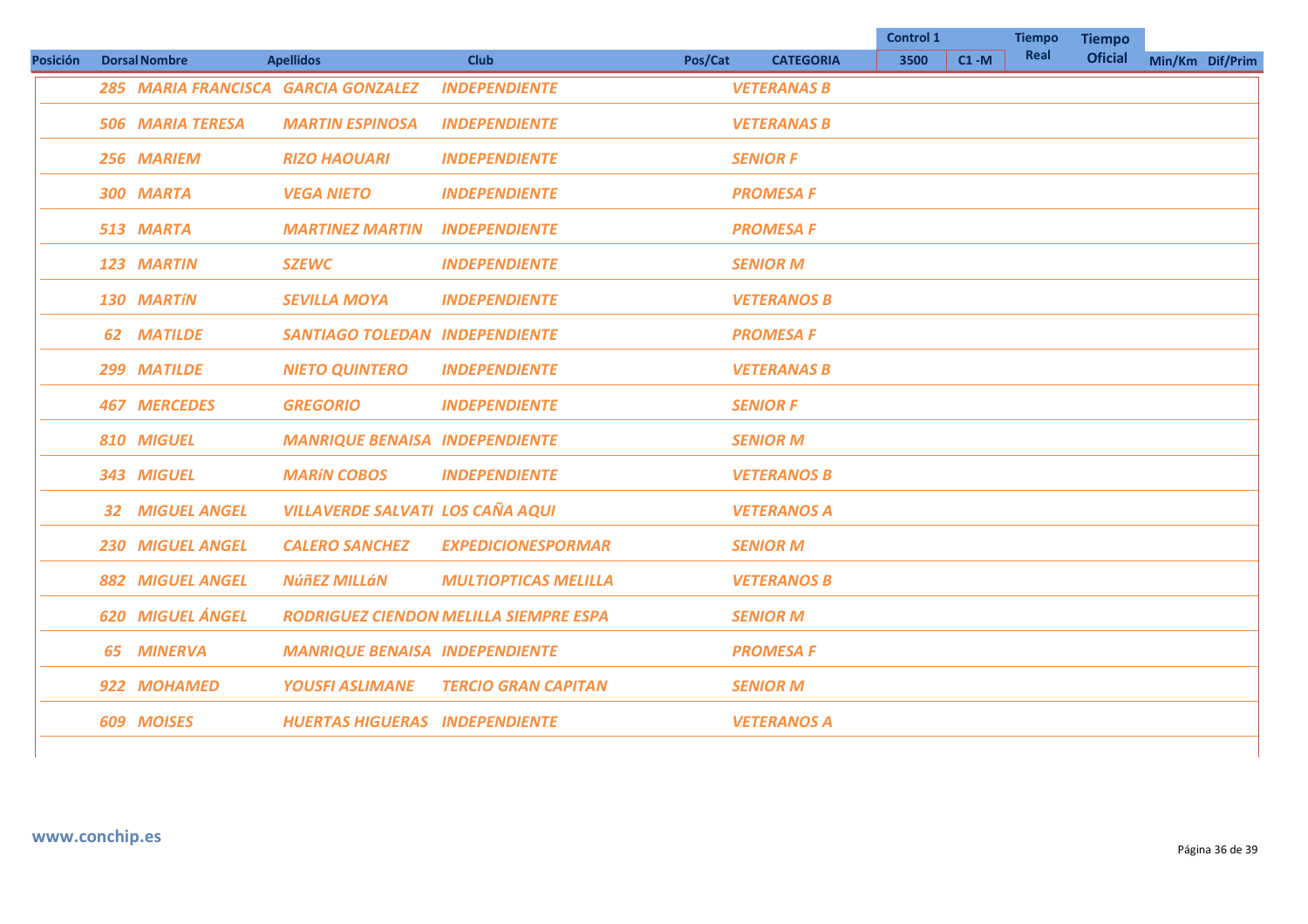|                 |                      |                                       |                                              |         |                    | <b>Control 1</b> |          | <b>Tiempo</b> | <b>Tiempo</b>  |                 |
|-----------------|----------------------|---------------------------------------|----------------------------------------------|---------|--------------------|------------------|----------|---------------|----------------|-----------------|
| <b>Posición</b> | <b>Dorsal Nombre</b> | <b>Apellidos</b>                      | <b>Club</b>                                  | Pos/Cat | <b>CATEGORIA</b>   | 3500             | $C1 - M$ | Real          | <b>Oficial</b> | Min/Km Dif/Prim |
|                 | 824 MONICA           |                                       | <b>BERNAL MABROUCKI A ESPAÑA SERVIR HAST</b> |         | <b>SENIOR F</b>    |                  |          |               |                |                 |
|                 | 510 MÓNICA           | <b>CALA VALIENTE</b>                  | <b>INDEPENDIENTE</b>                         |         | <b>PROMESA F</b>   |                  |          |               |                |                 |
|                 | 58 NAUEL             | <b>MOHAMED ABDELKA INDEPENDIENTE</b>  |                                              |         | <b>PROMESA F</b>   |                  |          |               |                |                 |
|                 | <b>452 NICOLAS</b>   | <b>ROSA OSES</b>                      | <b>EL RESERVADO</b>                          |         | <b>PROMESA M</b>   |                  |          |               |                |                 |
|                 | 534 OSCAR            | <b>GONZÁLEZ GARCÍA</b>                | <b>INDEPENDIENTE</b>                         |         | <b>VETERANOS A</b> |                  |          |               |                |                 |
|                 | 561 PABLO            | <b>SÁNCHEZ MARTÍNEZ</b>               | <b>BMR</b>                                   |         | <b>SENIOR M</b>    |                  |          |               |                |                 |
|                 | 392 PATRICIA         | <b>TREJO CALENTI</b>                  | <b>INDEPENDIENTE</b>                         |         | <b>SENIOR F</b>    |                  |          |               |                |                 |
|                 | 896 PATRICIA         | <b>GARCÍA RAMOS</b>                   | <b>INDEPENDIENTE</b>                         |         | <b>PROMESA F</b>   |                  |          |               |                |                 |
|                 | 559 PAULA            | <b>VILLALOBOS BRAVO</b>               | <b>INDEPENDIENTE</b>                         |         | <b>SENIOR F</b>    |                  |          |               |                |                 |
|                 | 488 PEDRO            | <b>RUBIO JALDO</b>                    | <b>INDEPENDIENTE</b>                         |         | <b>PROMESA M</b>   |                  |          |               |                |                 |
|                 | 395 PEDRO            | <b>PEREZ VIZCAINO</b>                 | <b>INDEPENDIENTE</b>                         |         | <b>VETERANOS A</b> |                  |          |               |                |                 |
|                 | 502 PEDRO            | <b>TELLECHEA OMISTE</b>               | <b>INDEPENDIENTE</b>                         |         | <b>SENIOR M</b>    |                  |          |               |                |                 |
|                 | 579 PEDRO LUIS       | <b>OLIVAS MORILLO</b>                 | <b>INDEPENDIENTE</b>                         |         | <b>SENIOR M</b>    |                  |          |               |                |                 |
|                 | 41 PILAR             | <b>HERNÁNDEZ QUIÑON INDEPENDIENTE</b> |                                              |         | <b>VETERANAS B</b> |                  |          |               |                |                 |
|                 | 376 PILUCA           | <b>MARTIN PUEYO</b>                   | <b>INDEPENDIENTE</b>                         |         | <b>VETERANAS B</b> |                  |          |               |                |                 |
|                 | 200 RACHID           | <b>MOHAND MOH</b>                     | 24FITCLUB                                    |         | <b>SENIOR M</b>    |                  |          |               |                |                 |
|                 | 413 RAFAEL           | <b>ROMERO PUERTO</b>                  | <b>PEQUEñOS SALTABACHE</b>                   |         | <b>VETERANOS A</b> |                  |          |               |                |                 |
|                 | 312 RAFAEL           | <b>DE LINARES AÑÓN</b>                | <b>INDEPENDIENTE</b>                         |         | <b>VETERANOS B</b> |                  |          |               |                |                 |
|                 | 397 RAFAEL           | <b>USED USANOS</b>                    | <b>INDEPENDIENTE</b>                         |         | <b>VETERANOS B</b> |                  |          |               |                |                 |
|                 |                      |                                       |                                              |         |                    |                  |          |               |                |                 |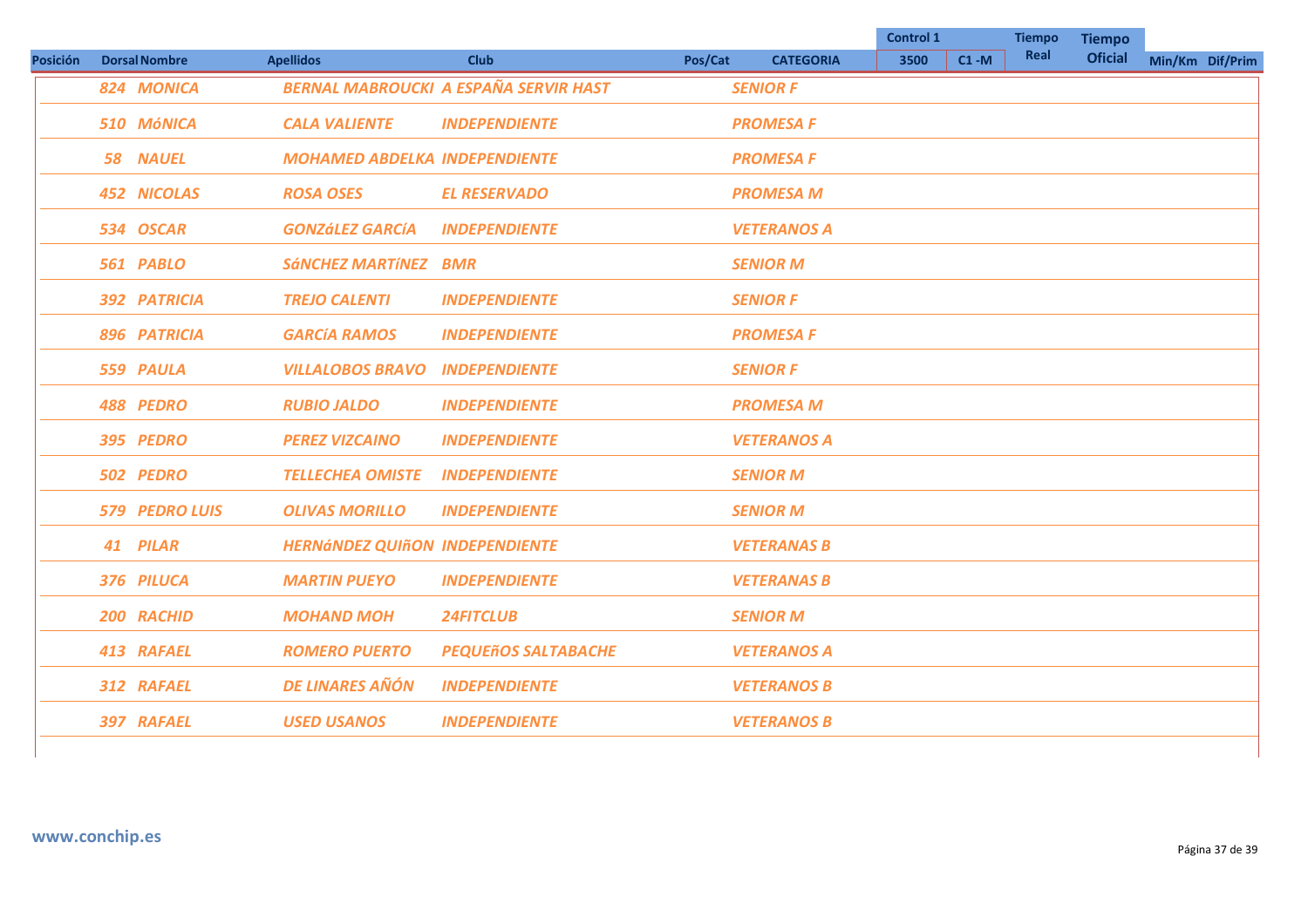|                 |                      |                                       |                                            |                             | <b>Control 1</b> |          | <b>Tiempo</b> | <b>Tiempo</b>  |                 |
|-----------------|----------------------|---------------------------------------|--------------------------------------------|-----------------------------|------------------|----------|---------------|----------------|-----------------|
| <b>Posición</b> | <b>Dorsal Nombre</b> | <b>Apellidos</b>                      | <b>Club</b>                                | Pos/Cat<br><b>CATEGORIA</b> | 3500             | $C1 - M$ | Real          | <b>Oficial</b> | Min/Km Dif/Prim |
|                 | 201 RAQUEL           | <b>MELIVEO BENCHIMO INDEPENDIENTE</b> |                                            | <b>VETERANAS B</b>          |                  |          |               |                |                 |
|                 | 541 RAUL             |                                       | <b>BELMONTE JIMENEZ BOMBALURINA RUNNER</b> | <b>VETERANOS A</b>          |                  |          |               |                |                 |
|                 | 378 REBECA           | <b>DE JUAN SÁEZ</b>                   | <b>ATLÉTICO MELILLA</b>                    | <b>SENIOR F</b>             |                  |          |               |                |                 |
|                 | 414 RICARDO          | <b>LOPEZ CALDERAY</b>                 | <b>INDEPENDIENTE</b>                       | <b>SENIOR M</b>             |                  |          |               |                |                 |
|                 | 97 RICARDO           | <b>LOPEZ GUTIERREZ</b>                | <b>INDEPENDIENTE</b>                       | <b>VETERANOS B</b>          |                  |          |               |                |                 |
|                 | 396 RIDUAN           | <b>BUTIEB MOHAMED</b>                 | <b>BAPLAMEL</b>                            | <b>PROMESA M</b>            |                  |          |               |                |                 |
|                 | <b>569 ROBERTO</b>   | <b>GÓMEZ MORENO</b>                   | <b>INDEPENDIENTE</b>                       | <b>PROMESA M</b>            |                  |          |               |                |                 |
|                 | 233 ROBERTO          | <b>RUIZ PADILLA</b>                   | <b>INDEPENDIENTE</b>                       | <b>SENIOR M</b>             |                  |          |               |                |                 |
|                 | 42 ROCIO             | <b>VALENCIA GARCIA</b>                | <b>INDEPENDIENTE</b>                       | <b>PROMESA F</b>            |                  |          |               |                |                 |
|                 | <b>689 RODRIGO</b>   | <b>BELLVER ÁLVAREZ</b>                | <b>KORYO</b>                               | <b>PROMESA M</b>            |                  |          |               |                |                 |
|                 | <b>688 ROMAN</b>     | <b>MARTIN PALAZON</b>                 | <b>INDEPENDIENTE</b>                       | <b>SENIOR M</b>             |                  |          |               |                |                 |
|                 | <b>647 RUBEN</b>     | <b>MEJIAS UBEDA</b>                   | <b>ALBORAN</b>                             | <b>SENIOR M</b>             |                  |          |               |                |                 |
|                 | <b>407 RUBEN</b>     | <b>GALERA PERIZ</b>                   | <b>INDEPENDIENTE</b>                       | <b>PROMESA M</b>            |                  |          |               |                |                 |
|                 | 197 RUBÉN            | <b>BURGOS NIETO</b>                   | <b>INDEPENDIENTE</b>                       | <b>PROMESA M</b>            |                  |          |               |                |                 |
|                 | 165 SABRINA          | <b>MOH ABDELKADER</b>                 | <b>INDEPENDIENTE</b>                       | <b>SENIOR F</b>             |                  |          |               |                |                 |
|                 | 851 SAMIRA           | <b>HAMIDA MIMON</b>                   | <b>INDEPENDIENTE</b>                       | <b>SENIOR F</b>             |                  |          |               |                |                 |
|                 | 56 SANDRA            | <b>NAVARRO PRADO</b>                  | <b>INDEPENDIENTE</b>                       | <b>VETERANAS A</b>          |                  |          |               |                |                 |
|                 | 571 SEBASTIAN        | <b>PEREZ PEREZ</b>                    | <b>INDEPENDIENTE</b>                       | <b>VETERANOS A</b>          |                  |          |               |                |                 |
|                 | 583 SEBASTIÁN JESÚS  | <b>MARTÍNEZ LÓPEZ</b>                 | <b>A.C.D.SANTA RITA</b>                    | <b>VETERANOS B</b>          |                  |          |               |                |                 |
|                 |                      |                                       |                                            |                             |                  |          |               |                |                 |